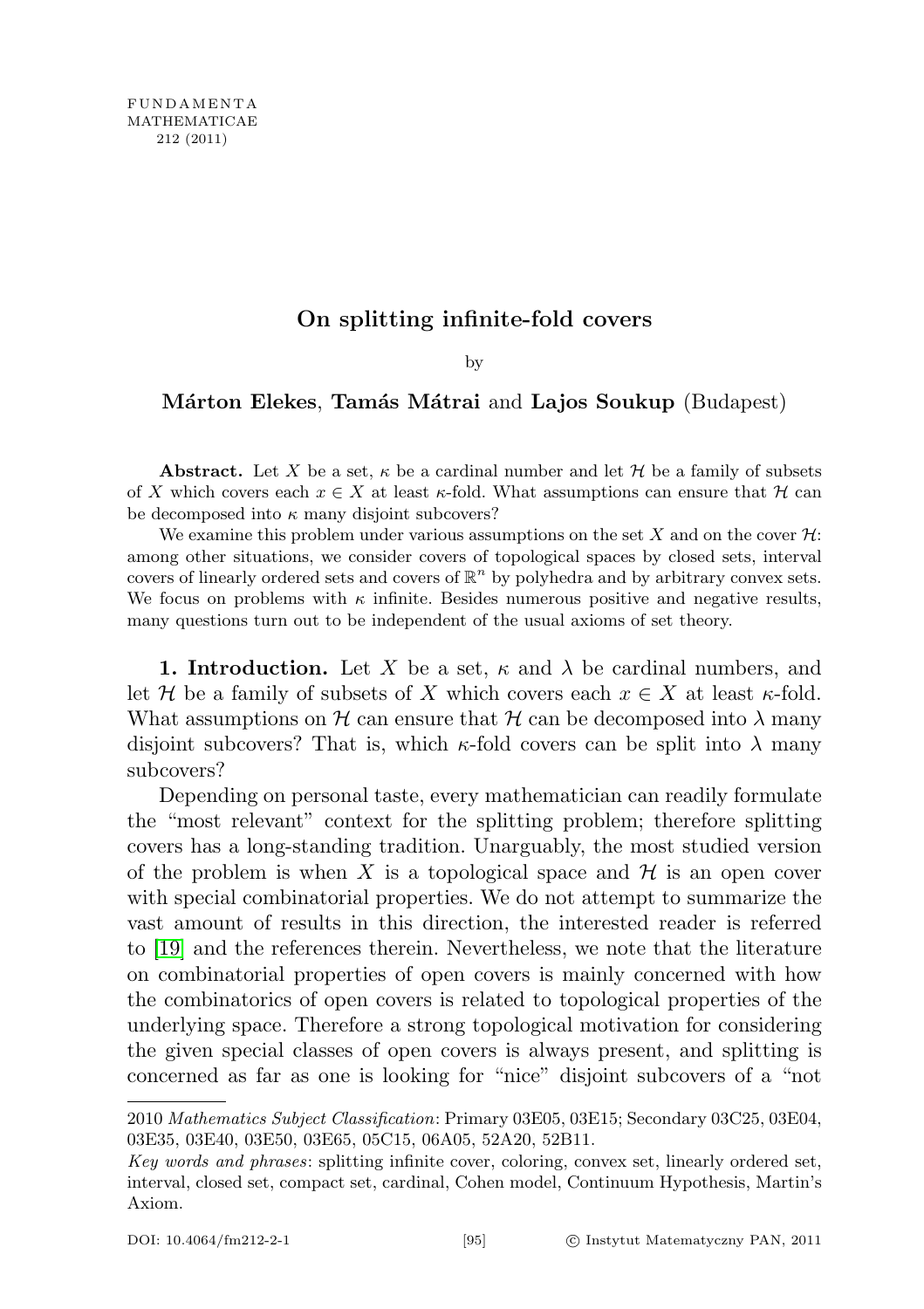so nice" open cover. Moreover, for most of the problems discussed in these papers the open covers are automatically countable. In the present paper we do not work with open covers, and as we will see, we treat the problem of splitting covers from a more set-theoretic point of view.

Another well-understood variant of the splitting problem deals with covers of finite structures. The most interesting questions in this area ask for splitting the edge covers of (hyper)graphs, and almost optimal solutions of the relevant problems have already been found long ago. But none of the available results concern infinite graphs or infinite-fold covers. In Section [4](#page-8-0) we give a complete solution to the splitting problem of infinite-fold edge covers of graphs; we will recall the related finite combinatorial results there.

The situation turns out to be less clear if we are interested in the splitting of finite-fold covers of infinite sets, even in the seemingly simple case of covers of the plane by such familiar objects as circles, triangles or rectangles. To start with positive results, D. Pálvölgyi and G. Tóth  $[15]$  showed that for every open convex polygon R in the plane there are constants  $c(R)$  and  $n(R)$ such that every  $c(R)k^{n(R)}$ -fold cover of the plane with translates of R can be decomposed into  $k$  disjoint covers (see also [\[18\]](#page-32-2) for the special case of open triangles). The analogous decomposition result in the special case of centrally symmetric open convex polygons was obtained by J. Pach and G. Tóth [\[13\]](#page-32-3), and in [\[2\]](#page-31-0) it was shown that for such regions  $n(R) = 1$  can be chosen. In contrast with these results, J. Pach, G. Tardos and G. Tóth  $[12]$ constructed, for every  $1 < k < \omega$ , a k-fold cover of the plane (1) by open strips, (2) by axis-parallel open rectangles, (3) by homothets of an arbitrary open concave quadrilateral which cannot be decomposed into two disjoint covers. In fact, D. Pálvölgyi  $[14]$  obtained a characterization of the open polygons for which a positive decomposition result holds.

However, the problem whether for a given convex subset  $R$  of the plane there is a k such that any k-fold cover of the plane with translates/homothets of R can be decomposed into two disjoint subcovers is far from being solved. E.g. we do not know the answer when R is an open or closed disk; but we remark that a positive answer may be hidden in a more than 100 page-long manuscript of J. Mani-Levitska and J. Pach. We also note that the situation in  $\mathbb{R}^3$  can turn out to be completely different: in another unpublished work of J. Mani-Levitska and J. Pach, for every  $k < \omega$  a k-fold cover of  $\mathbb{R}^3$ with open unit balls is constructed which cannot be decomposed into two disjoint covers. D. Pálvölgyi [\[14\]](#page-32-5) obtained the analogous negative answer for polyhedra in  $\mathbb{R}^3$ .

Our investigations were initiated by the question of J. Pach whether any infinite-fold cover of the plane by axis-parallel rectangles can be decomposed into two disjoint subcovers (see also [\[1,](#page-31-1) Concluding remarks p. 12]). After answering this question in the negative for  $\omega$ -fold covers, we started a sys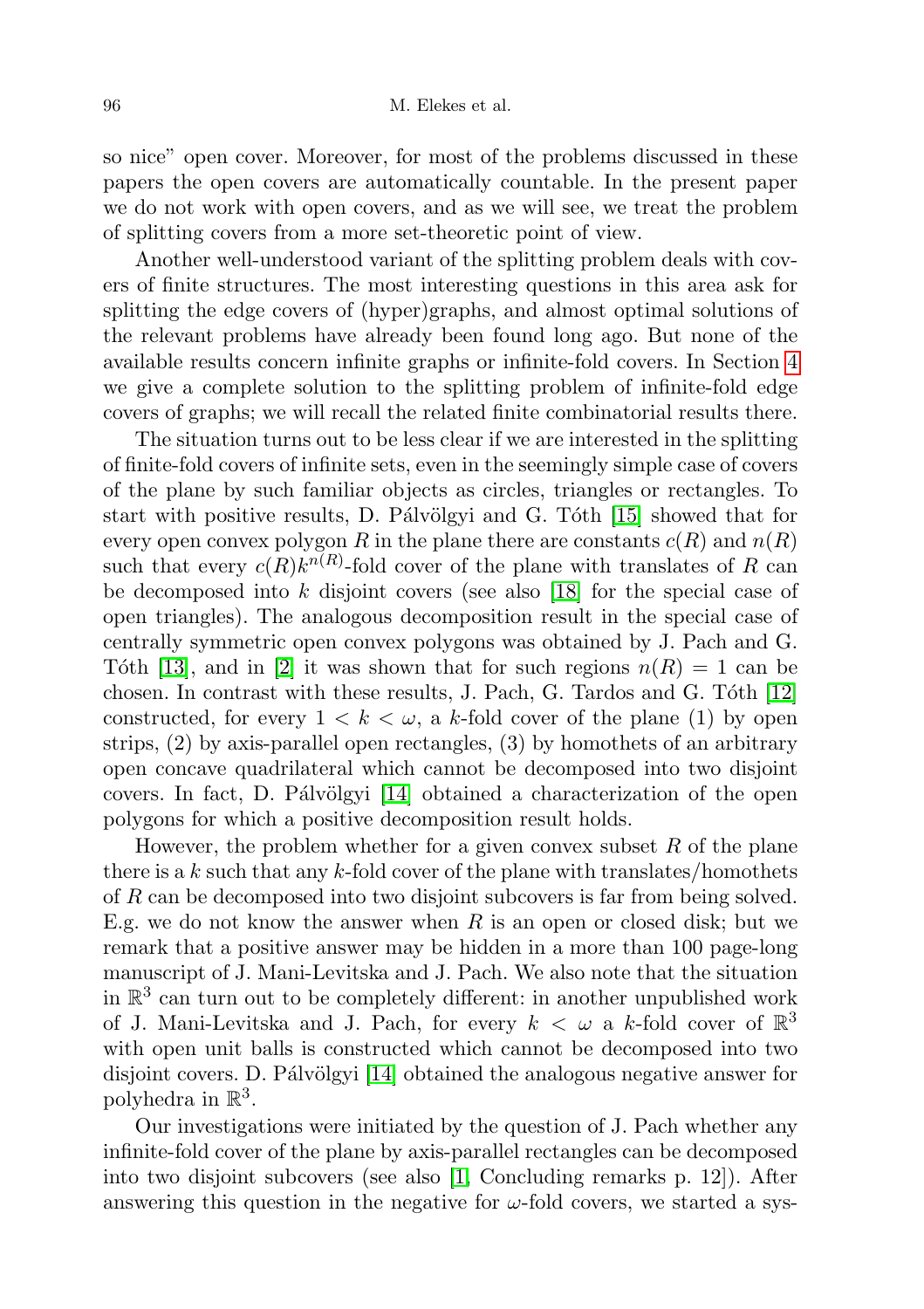tematic study of splitting infinite-fold covers in the spirit of J. Pach et al.; in the present paper we would like to publish our first results and state numerous open problems.

We have organized the paper to add structure as we go along. In Sec-tion [3,](#page-6-0) for any pair of cardinals  $\kappa$  and  $\lambda$ , we study the splitting of covers of  $\kappa$ by sets in  $[\kappa]^{\leq \lambda}$ . In Section [4,](#page-8-0) we discuss the splitting of edge-covers of finite or infinite graphs. In the remaining sections of the paper we study covers by convex sets. In Section [5,](#page-11-0) we show that a cover of a linearly ordered set by convex sets is "maximally" decomposable. After completing our work, it turned out that R. Aharoni, A. Hajnal and E. C. Milner [\[1\]](#page-31-1) obtained results earlier which are similar to our results in Section [5.](#page-11-0) Since our proofs are significantly simpler and yield slightly stronger results we decided not to leave them out.

In Section [6,](#page-17-0) as a preliminary study on covers by convex sets on the plane, we show that the splitting problem for covers by closed sets is independent of ZFC. Roughly speaking, under Martin's Axiom an indecomposable cover of R can be obtained even by the translates of one compact set; while in a Cohen extension of a model with GCH, every uncountable-fold cover by closed sets is "maximally" decomposable. From these results, in Section [7](#page-25-0) we easily deduce that the splitting problem for covers of  $\mathbb{R}^n$  by convex sets is independent of ZFC. This independence is accompanied by two ZFC results. We show that for very general classes of sets, including e.g. polyhedra, balls or arbitrary affine varieties, an uncountable-fold cover by such sets is "maximally" decomposable. On the other hand, we construct an  $\omega$ -fold cover of the plane by closed axis-parallel rectangles which cannot be decomposed into two disjoint subcovers. We close the paper with a collection of open problems.

2. Terminology. In this section we fix the notation which will be used in all of the forthcoming sections. We denote by On and Card the class of ordinals and the class of cardinals, respectively. For any set X and cardinal  $\lambda$ ,  $\mathcal{P}(X)$  denotes the power set of X, and  $[X]^{\lambda}$ ,  $[X]^{\leq \lambda}$  and  $[X]^{\leq \lambda}$  stand for the families of those subsets of X which have cardinalities  $\lambda$ ,  $\leq \lambda$  and  $\lt \lambda$ , respectively. If  $\kappa$  is an ordinal,  $\text{Lim}(\kappa)$  denotes the set of limit ordinals  $\lt \kappa$ . For  $\alpha, \beta \in \mathcal{O}$  with  $\alpha \leq \beta$ , let  $[\alpha, \beta] = {\gamma \in \mathcal{O} \cap \alpha \leq \gamma \leq \beta}$ . The ordinal interval  $[\alpha, \beta)$  is defined analogously. If  $f : X \to Y$  and  $A \subseteq X$  are given,  $f[A] = \{f(x): x \in A\}.$ 

When we consider covers of a set  $X$ , we do not want to exclude using a set  $H \subseteq X$  multiple times. This approach is motivated both by theoretical and by practical reasons. First, the classical results for splitting finite-fold covers of finite graphs allow graphs with multiple edges, so it is reasonable to keep this generality while extending these results to infinite graphs and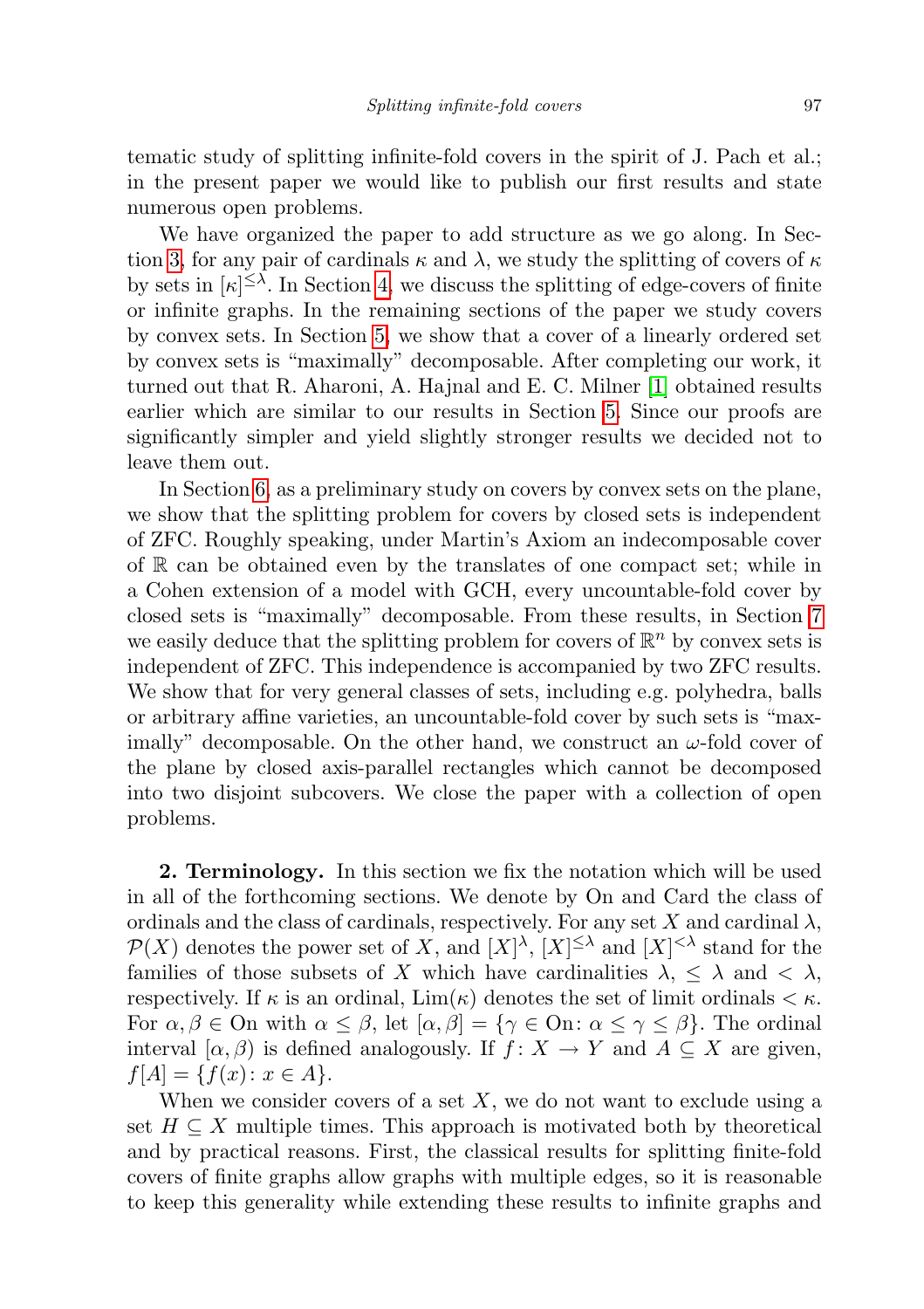infinite-fold covers. Second, the natural operation of restricting a cover of X to a subset of X can easily result in a cover where some of the covering sets are used multiple times. Moreover, this generality does not cause any additional complication. The following definition makes our notion of cover precise.

<span id="page-3-0"></span>DEFINITION 2.1. Let X be an arbitrary set, let  $\mathcal{H} \subseteq \mathcal{P}(X)$  be an arbitrary family of subsets of X and let  $m: \mathcal{H} \to \text{On} \setminus \{0\}$  be an arbitrary function. Then the *cover on* X by H with multiplicity m is  $\mathbf{H} = \{ \{H\} \times m(H) :$  $H \in \mathcal{H}$ . For  $x \in X$ , let  $\mathbf{H}(x) = \{ \langle H, \alpha \rangle : x \in H \in \mathcal{H}, \alpha < m(H) \}.$ A cover is *simple* if  $m(H) = 1$  ( $H \in \mathcal{H}$ ); for simple covers we identify **H** with  $H$ .

Let  $Y \subseteq X$  and let  $\kappa$  be a cardinal number. Then **H** is a *cover of* Y if  $|\mathbf{H}(x)| \geq 1$  for every  $x \in Y$ , and **H** is a  $\kappa$ -fold cover of Y if  $|\mathbf{H}(x)| \geq \kappa$  for every  $x \in Y$ . We say **H** is a *cover* ( $\kappa$ -fold *cover*, resp.) if it is a cover ( $\kappa$ -fold cover, resp.) of  $\bigcup \mathcal{H}$ .

In the following,  $\mathcal{H}$ , m and **H** will always be as in Definition [2.1.](#page-3-0) To ease notation, the decomposition of a cover will be realized by coloring the covering sets.

DEFINITION 2.2. Let **H** be a cover on X, let  $Y \subseteq X$  and let  $\kappa \in \text{Card}$ . A partial function c:  $H \to On$  is a  $\kappa$ -good coloring of H over Y if for every  $x \in Y$  if  $|\mathbf{H}(x)| \geq \kappa$  then  $\kappa \subseteq c[\mathbf{H}(x)]$ . Similarly,  $c: \mathbf{H} \to \kappa$  is a  $\kappa$ -good *coloring of* H, or simply a  $\kappa$ -good coloring, if it is a  $\kappa$ -good coloring of H over  $\bigcup \mathcal{H}$ .

The coloring c is a  $\kappa, \infty$ -good coloring of **H** over Y if it is  $\lambda$ -good for each cardinal  $\lambda \geq \kappa$ . We say that c is a maximally good coloring of **H** over Y if it is 1-good and  $[\omega, \infty)$ -good. The notions of  $[\kappa, \infty)$ -good coloring of **H** and of *maximally good coloring of*  $H$  are defined analogously.

Clearly, a  $\kappa$ -fold cover of Y has a  $\kappa$ -good coloring over Y if and only if it can be partitioned into  $\kappa$  many covers of Y.

Next we prove an easy reduction theorem.

<span id="page-3-1"></span>PROPOSITION 2.3. Let X be a set,  $Y \subseteq X$ ,  $\kappa \in \text{Card } \setminus \omega$ , and let  $\mathcal{H}$ , m and H be as in Definition [2](#page-3-0).1. If there is a  $\kappa$ -good coloring of H over Y then there is a  $\kappa$ -good coloring of  $H$  over Y. The analogous result holds for  $[\kappa, \infty)$ -good and maximally good colorings, as well.

Proposition [2.3](#page-3-1) allows us to consider only simple covers. We will frequently use this reduction steps in inductive proofs: it allows us to use the inductive assumption for multicovers while we prove our statement in the special case of simple covers. We will always state explicitly when this reduction is used. Note that the assumption of  $\kappa$  being infinite cannot be left out: e.g. the complete graph  $G$  on three vertices has an *n*-good edge coloring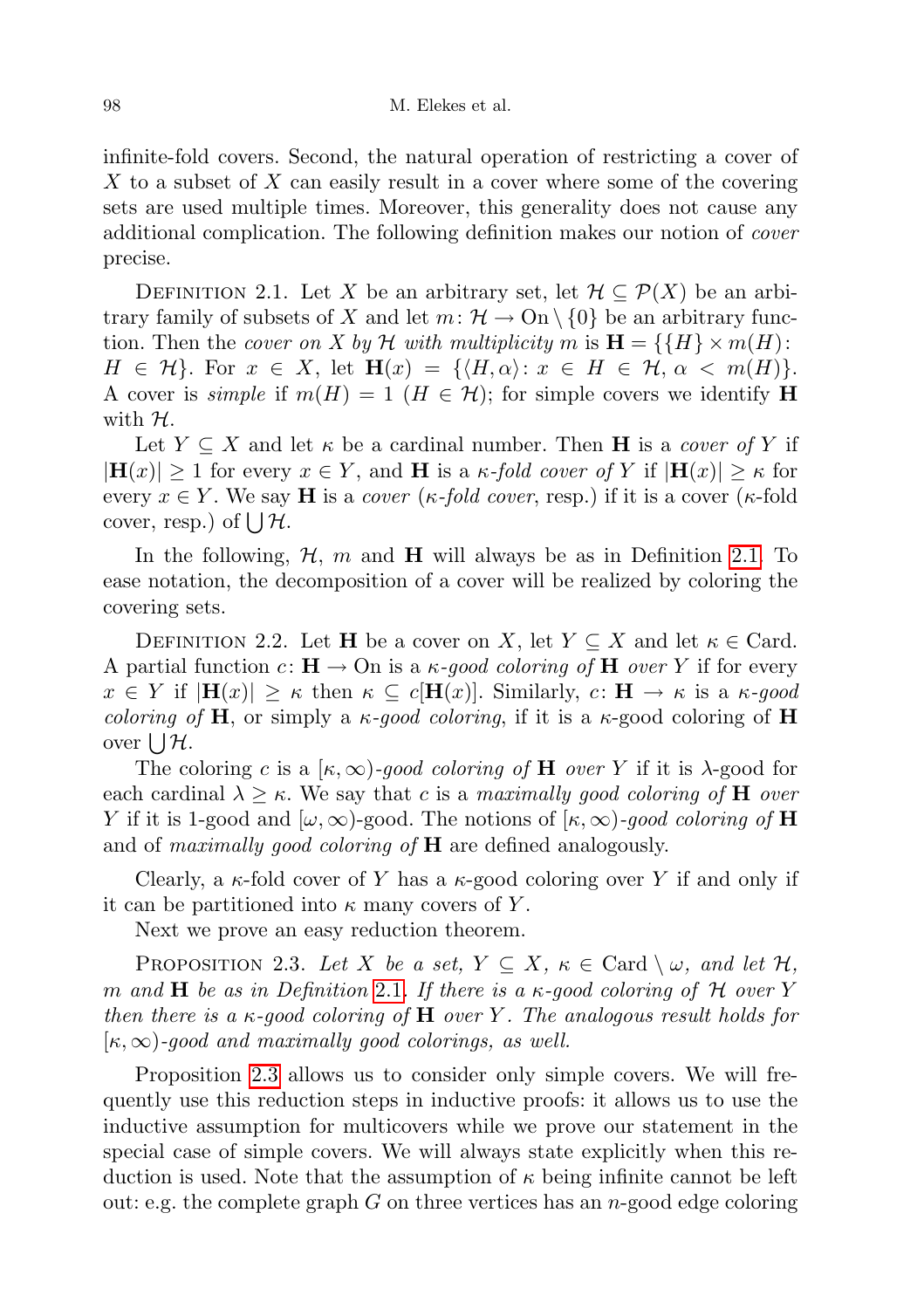for every  $n \geq 3$ , while if we take each edge of G with multiplicity two, then the resulting graph has no 4-good edge coloring.

*Proof of Proposition [2.3.](#page-3-1)* First suppose  $c_0: \mathcal{H} \to \Omega$  is a  $\kappa$ -good coloring of H over Y. Let  $\chi: \text{On} \setminus \{0\} \to \text{On satisfy } \chi[\lambda \setminus \{0\}] = \lambda \ (\lambda \in \text{Card } \setminus \omega).$ For every  $H \in \text{dom}(c_0)$  we define

$$
c(\langle H, \alpha \rangle) = \begin{cases} c_0(H) & \text{if } \alpha = 0, \\ \chi(\alpha) & \text{if } 0 < \alpha < m(H). \end{cases}
$$

Then for every  $x \in Y$ ,  $c_0[\mathcal{H}(x)] \subseteq c[\mathbf{H}(x)]$ ; and for every  $H \in \mathcal{H}(x)$ ,  $\omega \leq m(H)$  implies  $m(H) \subseteq c[H(x)]$ . Hence c is a  $\kappa$ -good coloring of **H** over Y. For  $[\kappa, \infty)$ -good and maximally good colorings the proof is identical.

In some inductive proofs we will also use the following lemma.

<span id="page-4-0"></span>LEMMA 2.4. Let  $\kappa \in \text{Card}$  and  $\alpha \in \text{On}$  satisfy  $\omega_1 \leq \kappa = |\alpha|$ . Then there is a function  $h_{\alpha} \colon \kappa \to \alpha$  such that  $h_{\alpha}[\kappa] = \alpha$  and  $\kappa' \subseteq h_{\alpha}[\kappa']$  for each cardinal  $\omega_1 \leq \kappa' < \kappa$ .

*Proof.* Let  $h_{\alpha}$  be such that  $h_{\alpha}(\nu) = \text{tp}(\text{Lim}(\kappa) \cap \nu)$  for  $\nu \in \text{Lim}(\kappa)$  and  $h_{\alpha}[\kappa \setminus \text{Lim}(\kappa)] = \alpha$ . It is obvious that  $h_{\alpha}[\kappa] = \alpha$ . Let  $\kappa' \in \text{Card}$  satisfy  $\omega_1 \leq \kappa' < \kappa$ . Since for every  $\beta \in [0, \kappa')$  there is a  $\nu \in [0, \kappa')$  such that  $\text{tp}(\text{Lim}(\kappa') \cap \nu) = \beta$ , we get  $\kappa' \subseteq h_\alpha[\kappa']$ . So  $h_\alpha$  satisfies the requirements.

Later on, we will apply Lemma [2.4](#page-4-0) the following way. Suppose we have an  $[\omega_1, \infty)$ -good coloring  $c: \mathbf{H} \to \kappa$  and an ordinal  $\kappa \leq \alpha < \kappa^+$ . Then the coloring  $h_{\alpha} \circ c$  is an  $[\omega_1, \infty)$ -good coloring with the additional property

(m) if  $|\mathbf{H}(x)| = \kappa$  then  $\alpha \subseteq (h_{\alpha} \circ c)[\mathbf{H}(x)].$ 

2.1. Hunting for the strongest possible decomposition result. In this subsection we investigate how one can obtain colorings with even stronger decomposition properties from maximally good or  $[\omega_1, \infty)$ -good colorings. The notions and results of this subsection are not used later in the paper. The strongest possible decomposition notion is formulated in the following terminology.

<span id="page-4-1"></span>DEFINITION 2.5. Let **H** be a cover of X and let  $Y \subseteq X$ . Let **h**: Card  $\rightarrow$ On \ {0} be a partial function satisfying  $h(\kappa) < \kappa^+$  ( $\kappa \in dom(h)$ ). A partial function  $c: \mathbf{H} \to \text{On}$  is an h-good coloring of  $\mathbf{H}$  over Y if for every  $x \in Y$ ,

 $(m^+)$  if  $|\mathbf{H}(x)| \in \text{dom}(\mathbf{h})$  then  $\mathbf{h}(|\mathbf{H}(x)|) \subseteq c[\mathbf{H}(x)].$ 

<span id="page-4-2"></span>PROPOSITION [2](#page-4-1).6. Let  $X, Y$ ,  $H$  and  $h$  be as in Definition 2.5. Suppose that

- <span id="page-4-3"></span>(h1) if dom(h)  $\cap \omega$  is unbounded in  $\omega$  then  $h(\omega) = \omega$ ;
- <span id="page-4-4"></span>(h2) for each  $\mu \in \text{Card } the set \{ \nu \in \text{dom}(\mathbf{h}) \cap \mu : \nu < \mathbf{h}(\nu) \}$  is not stationary in  $\mu$ .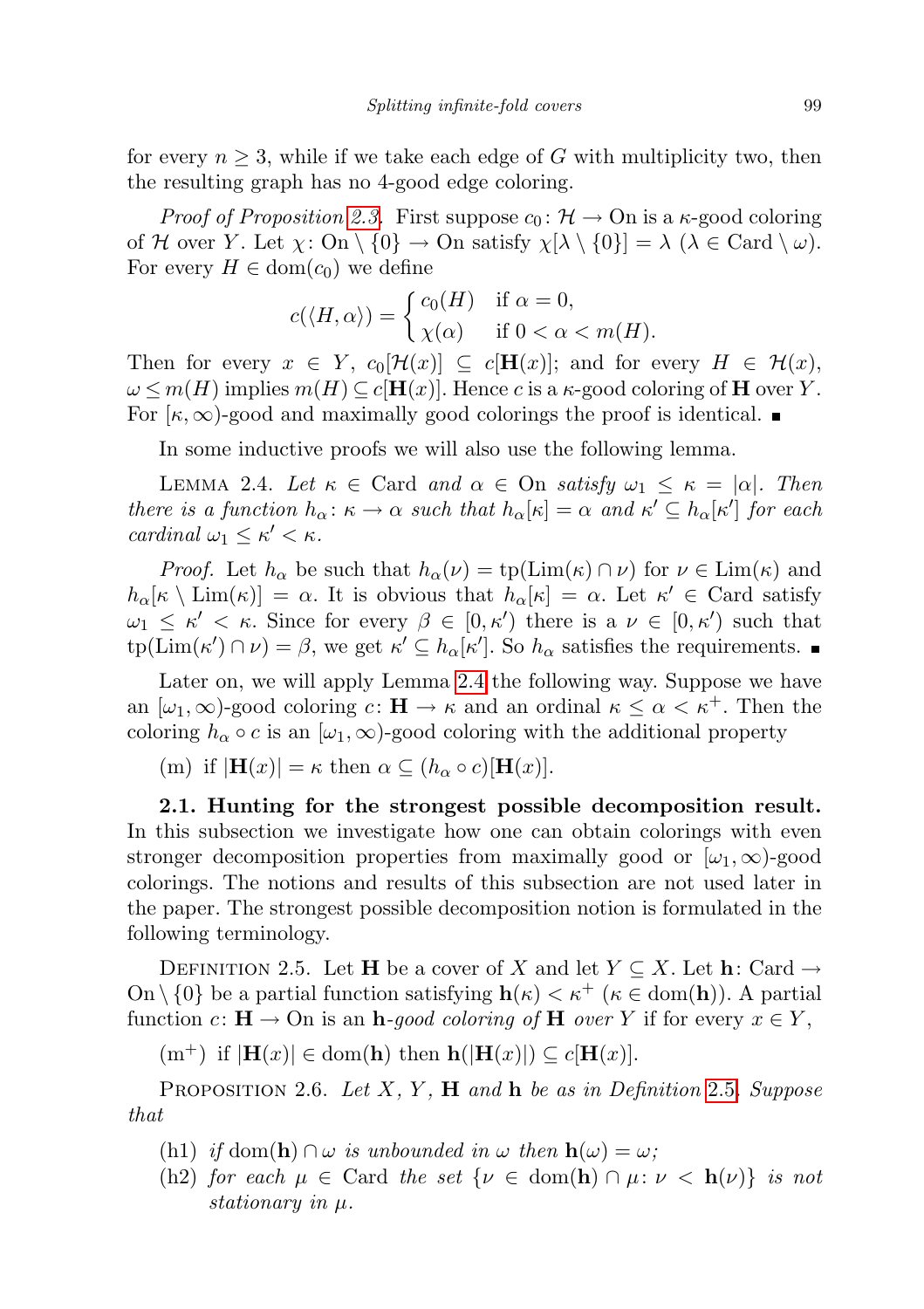Set i: dom(h)  $\rightarrow$  On, i(k) =  $\kappa$  ( $\kappa \in$  dom(h)). If there exists an i-good coloring of  $\bf{H}$  over Y then there exists an  $\bf{h}$ -good coloring of  $\bf{H}$  over Y, as well.

Observe that a maximally good coloring is **i**-good for dom(**i**) =  $\{1\}$  ∪ (Card  $\setminus \omega$ ). Before proving Proposition [2.6,](#page-4-2) we need a lemma in advance. This lemma is a far-reaching generalization of Lemma [2.4.](#page-4-0)

<span id="page-5-2"></span>LEMMA 2.7. Let  $\lambda$  be an infinite cardinal. Let the partial function **h**: Card  $\cap \lambda^+ \to \text{On satisfy (h1), (h2) and } \kappa \leq \mathbf{h}(\kappa) < \kappa^+ \ (\kappa \in \text{dom}(\mathbf{h}))$  $\cap \lambda^+ \to \text{On satisfy (h1), (h2) and } \kappa \leq \mathbf{h}(\kappa) < \kappa^+ \ (\kappa \in \text{dom}(\mathbf{h}))$  $\cap \lambda^+ \to \text{On satisfy (h1), (h2) and } \kappa \leq \mathbf{h}(\kappa) < \kappa^+ \ (\kappa \in \text{dom}(\mathbf{h}))$  $\cap \lambda^+ \to \text{On satisfy (h1), (h2) and } \kappa \leq \mathbf{h}(\kappa) < \kappa^+ \ (\kappa \in \text{dom}(\mathbf{h}))$  $\cap \lambda^+ \to \text{On satisfy (h1), (h2) and } \kappa \leq \mathbf{h}(\kappa) < \kappa^+ \ (\kappa \in \text{dom}(\mathbf{h}))$ . Then there exists a function  $\chi: \lambda \to \Omega$  such that

- <span id="page-5-0"></span>1.  $\chi(n) = n$  for  $n < 1 + \sup(\text{dom}(\mathbf{h}) \cap \omega);$
- <span id="page-5-1"></span>2.  $[0, \mathbf{h}(\kappa)) \subseteq \chi[[0, \kappa)]$  for  $\kappa \in \text{dom}(\mathbf{h}) \cap [\omega, \lambda]$ .

*Proof.* By defining **h** on Card  $\cap$   $[\omega, \lambda] \setminus \text{dom}(\mathbf{h})$  to be **i**, we can assume Card  $\cap$   $[\omega, \lambda] \subseteq$  dom(h). We prove the statement by induction on  $\lambda$ . For  $\lambda = \omega$  a bijection  $\chi: \omega \to \mathbf{h}(\omega)$  with  $\chi(n) = n \ (n < 1 + \sup(\text{dom}(\mathbf{h}) \cap \omega))$ does the job.

Let now  $\lambda > \omega$  and suppose that the statement holds for every cardinal  $\kappa < \lambda$ . If  $\lambda$  is a successor, say  $\lambda = \kappa^+$ , set  $\mathbf{h}_{\kappa} = \mathbf{h}|_{\kappa^+}$  and let  $\chi_{\kappa}$  satisfy [1](#page-5-0) and  $[0, \mathbf{h}_{\kappa}(\kappa') \subseteq \chi_{\kappa}[[0, \kappa')]$  for every  $\kappa' \in \text{Card } \cap [\omega, \kappa]$ . Define  $\chi: \lambda \to \text{On}$ by  $\chi|_{\kappa} = \chi_{\kappa}$ , and  $\chi|_{[\kappa,\kappa^+]} : [\kappa,\kappa^+) \to [\kappa,\mathbf{h}(\kappa^+))$  being any bijection. Then **h** clearly fulfills the requirements.

If  $\lambda$  is a limit cardinal, take a strictly increasing continuous cofinal sequence  $\langle \lambda_\alpha < \lambda : \alpha < \text{cf}(\lambda) \rangle$  of infinite cardinals such that  $h(\lambda_\alpha) = \lambda_\alpha$  for every  $\alpha < \text{cf}(\lambda)$ . Let  $\mathbf{h}(\lambda) \setminus \lambda = \bigcup \{K_\alpha : \alpha < \text{cf}(\lambda)\}\$ be such that for every  $\alpha \leq \alpha' < \text{cf}(\lambda)$  we have  $K_{\alpha} \subseteq K_{\alpha'}$  and  $|K_{\alpha}| \leq \lambda_{\alpha}$ . For every  $\alpha < \text{cf}(\lambda)$  define  $\mathbf{h}_{\alpha}$ : Card∩ $\lambda_{\alpha}^{+} \to$ On,  $\mathbf{h}_{\alpha} = \mathbf{h}|_{\text{Card}\cap\lambda_{\alpha}^{+}}$ . By the inductive hypothesis, for every  $\alpha < \text{cf}(\lambda)$  we have  $\chi_{\alpha} : \lambda_{\alpha} \to \text{On}$  satisfying [1](#page-5-0) and  $[0, \mathbf{h}_{\alpha}(\kappa)) \subseteq \chi_{\alpha}[[0, \kappa)]$  $(\kappa \in \text{Card} \cap [\omega, \lambda_{\alpha}]).$ 

Set  $\chi|_{[0,\lambda_0)} = \chi_0$ ; then [1](#page-5-0) holds, and [2](#page-5-1) holds for  $\kappa \in \text{Card } \cap [\omega, \lambda_0]$ . For every  $\alpha < \text{cf}(\lambda)$  fixed, we define  $\chi: [\lambda_{\alpha}, \lambda_{\alpha+1}) \to \text{On}$  as follows. Let  $\vartheta: [\lambda_{\alpha}, \lambda_{\alpha} + |K_{\alpha}|] \to K_{\alpha}$  be a bijection and let  $\varepsilon: [\lambda_{\alpha} + |K_{\alpha}|, \lambda_{\alpha+1}) \to \lambda_{\alpha+1}$ be the enumeration. Observe that for every  $\kappa \in \text{Card } \cap (\lambda_{\alpha}, \lambda_{\alpha+1})$  we have  $\varepsilon(\kappa) = \kappa$ . For  $\eta \in [\lambda_{\alpha}, \lambda_{\alpha} + |K_{\alpha}|)$  set  $\chi(\eta) = \vartheta(\eta)$  while for  $\eta \in$  $[\lambda_{\alpha} + |K_{\alpha}|, \lambda_{\alpha+1})$  set  $\chi(\eta) = \chi_{\alpha+1}(\varepsilon(\eta))$ . Then for every  $\kappa \in \text{Card} \cap (\lambda_{\alpha}, \lambda_{\alpha+1})$ we have  $\chi[[0,\kappa)] \supseteq K_{\alpha}$  and

$$
\chi[[0,\kappa)] \supseteq \chi_{\alpha+1}[\varepsilon[[\lambda_{\alpha} + |K_{\alpha}|,\kappa)]] \supseteq \chi_{\alpha+1}[[0,\kappa)] \supseteq [0,\mathbf{h}_{\alpha+1}(\kappa)) = [0,\mathbf{h}(\kappa)).
$$

For every limit ordinal  $\alpha < \text{cf}(\lambda)$  we have  $\lambda_{\alpha} = \sup_{\beta < \alpha} \lambda_{\beta}$ , hence  $\lambda_{\alpha} \subseteq$  $\chi[[0,\lambda_\alpha)]$  and we have  $\chi[[0,\lambda)] \supseteq [0,\mathbf{h}(\lambda))$  as well. This completes the proof. ■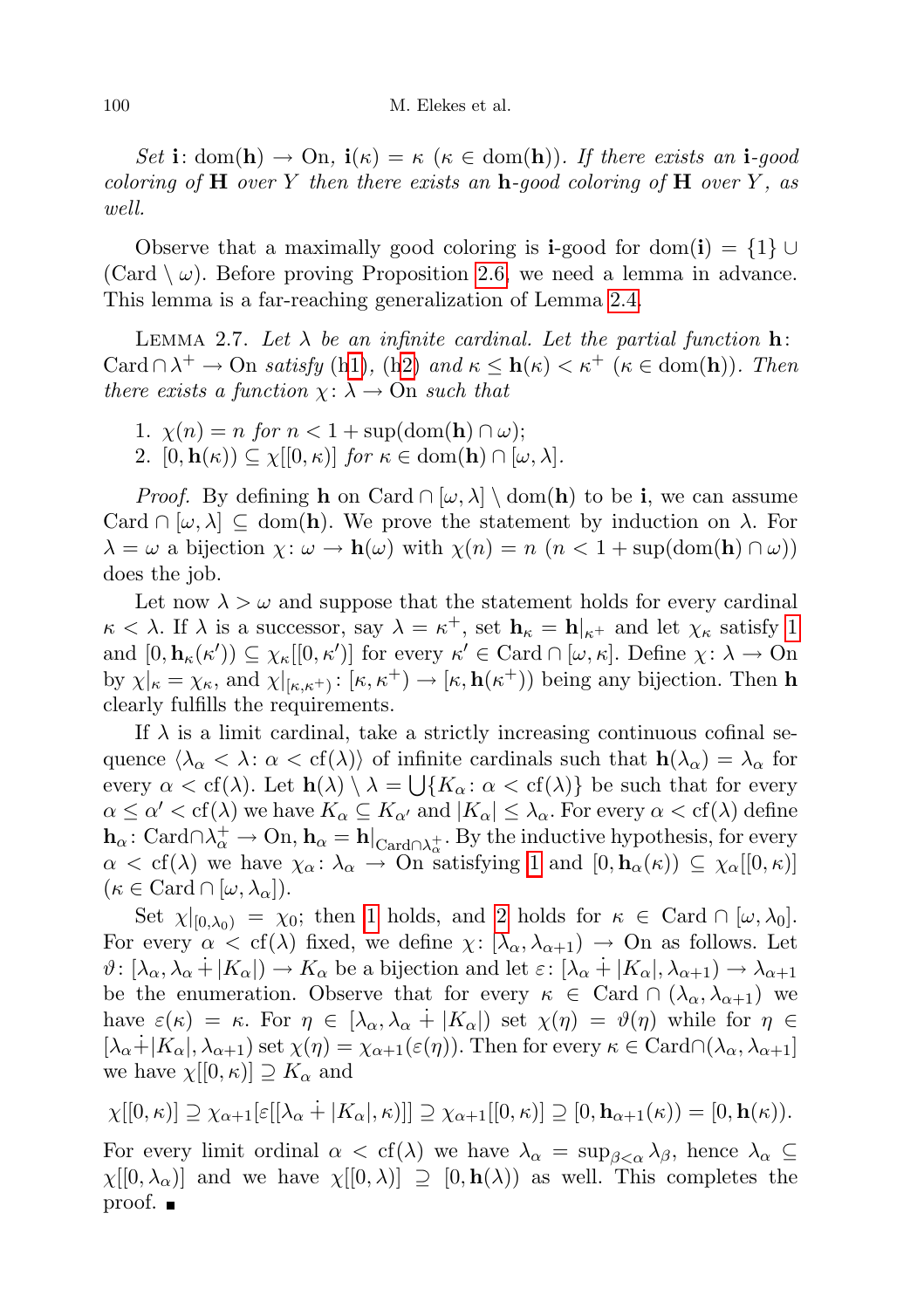In Lemma [2.7,](#page-5-2) the technical assumptions ([h1\)](#page-4-3) and ([h2\)](#page-4-4) cannot be left out. This is obvious for ([h1\)](#page-4-3). For ([h2\)](#page-4-4), observe that if  $\lambda$  is a Mahlo cardinal then for the function  $h(\nu) = \nu + 1$  ( $\nu \in \text{Card} \cap \lambda$ ), where + denotes ordinal addition, a function  $\chi$  satisfying conclusion [2](#page-5-1) of Lemma [2.7](#page-5-2) would induce a regressive function on the set Card  $\cap \lambda$ , which is stationary in  $\lambda$ . This explains the assumptions on h in Proposition [2.6.](#page-4-2)

*Proof of Proposition [2.6.](#page-4-2)* Let  $c_i: \mathbf{H} \to \mathbf{On}$  be an **i**-good coloring of **H** over Y. Set  $\lambda = \sup \text{dom}(\mathbf{h}),$ 

$$
\mathbf{h}^+(\kappa) = \begin{cases} \max\{\mathbf{h}(\kappa), \kappa\}, & \kappa \in \text{dom}(\mathbf{h}), \\ \kappa, & \kappa \in \lambda^+ \setminus \text{dom}(\mathbf{h}); \end{cases}
$$

and let  $\chi: \lambda \to \Omega$  be the function of Lemma [2.7](#page-5-2) for  $h^+$ . Define  $c: H \to \Omega$ by  $c = \chi \circ c_i$ . Then c is clearly an **h**-good coloring of **H** over Y.

<span id="page-6-0"></span>3. Arbitrary sets. In this section we briefly recall some easy coloring results which hold for covers by arbitrary sets. Let us recall that Axiom Stick is the statement

• there is a family  $S \subseteq [\omega_1]^\omega$  such that  $|S| = \omega_1$  and  $\forall X \in [\omega_1]^{|\omega_1|} \exists S \in S$  $(S \subseteq X)$ .

<span id="page-6-7"></span>We refer to [\[8\]](#page-32-6) for the definition of Martin's Axiom for various posets.

THEOREM 3.1.

- <span id="page-6-1"></span>1. Let  $\mu$  be an arbitrary cardinal and  $\kappa$  be an infinite cardinal. Then every  $\kappa$ -fold cover **H** with  $\mathcal{H} \subseteq [\mu]^{\leq \kappa}$  has a  $\kappa$ -good coloring.
- <span id="page-6-2"></span>2. For each infinite cardinal  $\mu$  there is a simple  $\mu$ -fold cover  $\mathbf{H} \subseteq [2^{\mu}]^{2^{\mu}}$ of  $2^{\mu}$  with  $|\mathbf{H}| = \mu$  which does not have a 2-good coloring.
- <span id="page-6-3"></span>3. M $A_\mu(\text{Fn}(\mu, 2; \omega))$  implies that every cover H with  $\mathcal{H} \subseteq [\mu]^{\leq \mu}$  and  $|\mathbf{H}| \leq \mu$  has an  $\omega$ -good coloring.
- <span id="page-6-4"></span>4.  $\mathrm{MA}_{\mu}(\mathrm{Fn}(\omega, 2; \omega))$  implies that every cover  $\mathbf{H}$  with  $\mathcal{H} \subseteq [\mu]^{\leq \mu}$  and  $|\mathbf{H}| \leq \omega$  has an  $\omega$ -good coloring.
- <span id="page-6-5"></span>5. Axiom Stick implies that there is a simple cover  $\mathbf{H} \subseteq [\omega_1]^{\omega_1}$  with  $|H| = \omega_1$  and  $|H(\xi)| = \omega$  ( $\xi \in \omega_1$ ) which does not have a 2-good coloring.
- <span id="page-6-6"></span>6. It is consistent that  $2^{\omega}$  is arbitrarily large and the following two statements hold:
	- (i) there is a simple cover  $\mathbf{H} \subseteq [\omega_1]^{\omega_1}$  with  $|\mathbf{H}| = \omega_1$  and  $|\mathbf{H}(\xi)| = \omega_1$  $(\xi \in \omega_1)$  which does not have a 2-good coloring;
	- (ii) for each  $\mu < 2^{\omega}$  every cover **H** with  $\mathcal{H} \subseteq [\mu]^{\leq \mu}$  and  $|\mathbf{H}| = \omega$  has an  $\omega$ -good coloring.

*Proof.* [1.](#page-6-1) Set  $X = \bigcup \mathcal{H}$ . If  $\mu \leq \kappa$ , a straightforward transfinite induction yields the required coloring as follows. Let  $\varphi: X \times \kappa \to \kappa$  be a bijection.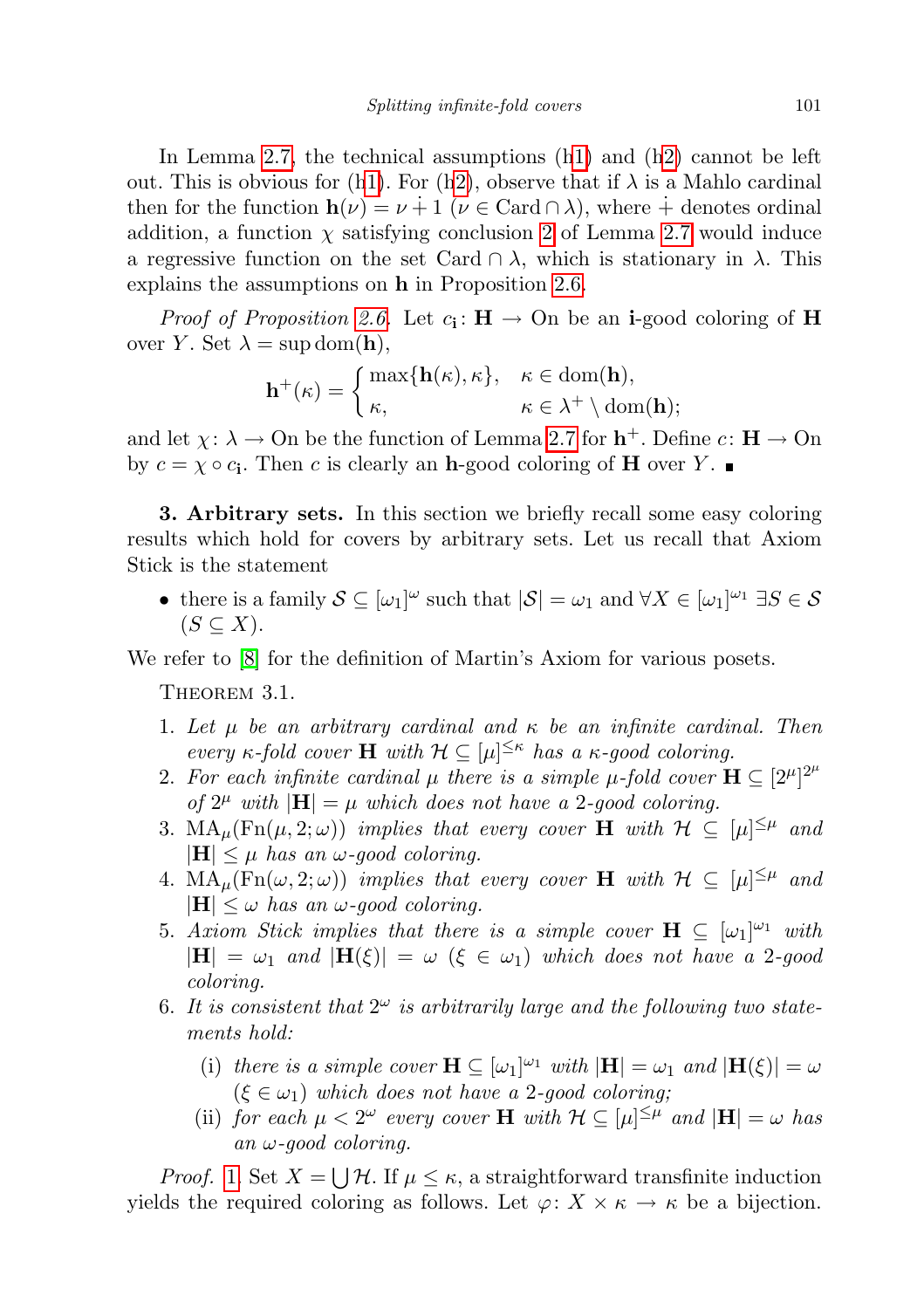By induction, for every  $\alpha < \kappa$  we define partial colorings  $c_{\alpha} : \mathbf{H} \to \kappa$  satisfying  $|c_{\alpha}| = 1$ , as follows. If  $\alpha < \kappa$  and  $c_{\beta}$  is defined for  $\beta < \alpha$ , let  $x \in X$ and  $\chi < \kappa$  satisfy  $\varphi(x, \chi) = \alpha$ . Since  $|\mathbf{H}(x)| \geq \kappa$ , we can pick an  $\langle H, \gamma \rangle \in$  $\mathbf{H} \setminus \bigcup_{\beta < \alpha} \text{dom}(c_{\beta})$  satisfying  $x \in H$  and set  $c_{\alpha}(\langle H, \gamma \rangle) = \chi$ . This completes the  $\alpha$ th step of the construction. Then  $c = \bigcup_{\alpha < \kappa} c_{\alpha}$  is a  $\kappa$ -good coloring of **H**.

Suppose now  $\mu > \kappa$ . For each  $\xi \in \mu$  let  $H'_{\xi} \in [H(\xi)]^{\kappa}$ . Let  $\equiv$  be the equivalence relation on  $\mu$  generated by the relation  $\{(\xi,\zeta): \xi,\zeta \in \mu,$  $\mathbf{H}'_{\zeta} \cap \mathbf{H}'_{\zeta} \neq \emptyset$ . Since  $\mathcal{H} \subseteq [\mu]^{\leq \kappa}$  and  $|\mathbf{H}'_{\zeta}| = \kappa$  for each  $\xi \in \mu$ , the equivalence classes  $\{X_i : i \in I\}$  of  $\equiv$  have cardinalities  $\leq \kappa$ . Set  $\mathbf{H}_i = \bigcup \{\mathbf{H}'_{\xi} : \xi \in X_i\}$  $(i \in I)$ . Then  $|X_i| \leq |\mathbf{H}_i| = \kappa$  and  $|\mathbf{H}_i(x)| = \kappa$  for each  $x \in X_i$ . So by the inductive hypothesis, there is a  $\kappa$ -good coloring  $c_i: \mathbf{H}_i \to \kappa$  over  $X_i$   $(i \in I)$ . Then  $c = \bigcup_{i \in I} c_i$  is a good  $\kappa$ -coloring over X.

[2.](#page-6-2) Set  $X = \{f \in 2^{\mu}: |f^{-1}{1}| = \mu\}$ , and for every  $\alpha < \mu$  let  $H_{\alpha} =$  ${x \in X : x(\alpha) = 1}$ . Then  $|X| = 2^{\mu}$  and  $\mathbf{H} = {H_{\alpha} : \alpha < \mu}$  is a simple cover of  $X$  with the required properties.

[3.](#page-6-3) Consider the poset  $\mathcal{P} = \{(\mathcal{K}, c) : \mathcal{K} \in [\mathbf{H}]^{<\omega}, c : \mathcal{K} \to \omega\}$  with partial order  $(\mathcal{K}', c') \leq (\mathcal{K}, c)$  if and only if  $\mathcal{K} \subseteq \mathcal{K}'$  and  $c \subseteq c'$ . Observe that for every  $\alpha \in \mu$  with  $|\mathbf{H}(\alpha)| \geq \omega$  and  $\chi < \omega$ , the set

$$
D_{\alpha,\chi} = \{ (\mathcal{K}, c) \in \mathcal{P} \colon \exists \langle H, \gamma \rangle \in \mathbf{H} \ (\alpha \in H \text{ and } c(\langle H, \gamma \rangle) = \chi) \}
$$

is dense in P. So by applying  $MA_{\mu}(Fn(\mu, 2; \omega))$  to the poset P and the family  $\mathcal{D} = \{D_{\alpha,\lambda} : \alpha \in \mu, \chi < \omega\}$  of dense sets of cardinality  $\mu$ , the statement follows. The argument for [4](#page-6-4) is similar.

[5.](#page-6-5) Let  $S \subseteq [\omega_1]^{\omega}$  be a stick family. Set  $\mathcal{X} = \{S \cup \{\alpha\} : S \in \mathcal{S}, \alpha < \omega_1\};\$ then  $\mathcal X$  is also a stick family with the additional properties that

- <span id="page-7-0"></span>(i)  $|\mathcal{X}(\alpha)| = \omega_1 \ (\alpha < \omega_1);$
- <span id="page-7-1"></span>(ii) for every  $\alpha, \beta < \omega_1$  with  $\alpha \neq \beta$  there is an  $X \in \mathcal{X}$  with  $\alpha \in X$  and  $\beta \notin X$ .

For every  $\alpha < \omega_1$  let  $H_\alpha = \{X \in \mathcal{X} : \alpha \in X\}$ . Since  $|\mathcal{X}| = \omega_1$ , it is enough to show that  $\mathbf{H} = \{H_{\alpha} : \alpha < \omega_1\}$  is a cover of X with the required properties. By [\(i\)](#page-7-0),  $|H_{\alpha}| = \omega_1 \ (\alpha < \omega_1)$ . By [\(ii\)](#page-7-1),  $H_{\alpha} \neq H_{\beta}$  for  $\alpha \neq \beta$ ., i.e. **H** is a simple cover. For every  $X \in \mathcal{X}$  we have  $|\mathbf{H}(X)| = |\{H_{\alpha} : \alpha \in X\}| = |X| = \omega$ . Finally assume that for some  $I \subseteq \omega_1$ ,  $\mathbf{H}_0 = \{H_\alpha : \alpha \in I\}$  covers X. This means  $I \cap X \neq \emptyset$  for each  $X \in \mathcal{X}$ . Then  $|\omega_1 \setminus I| \leq \omega$  because every  $J \in [\omega_1]^{\omega_1}$ contains some element of X. Thus  $X \subseteq I$  for some  $X \in \mathcal{X}$  so this X is not covered by  $\mathbf{H} \setminus \mathbf{H}_0$ .

[6.](#page-6-6) In [\[4\]](#page-31-2) it was proved that it is consistent that  $2^{\omega}$  is arbitrarily large, Axiom Stick holds and  $MA(Fn(\omega, 2; \omega))$  also holds. So by [4](#page-6-4) and [5,](#page-6-5) that model satisfies the requirements of [6.](#page-6-6)  $\blacksquare$ 

Theorem [3.1](#page-6-7) is to be compared with the results of Section [6](#page-17-0) on splitting closed covers.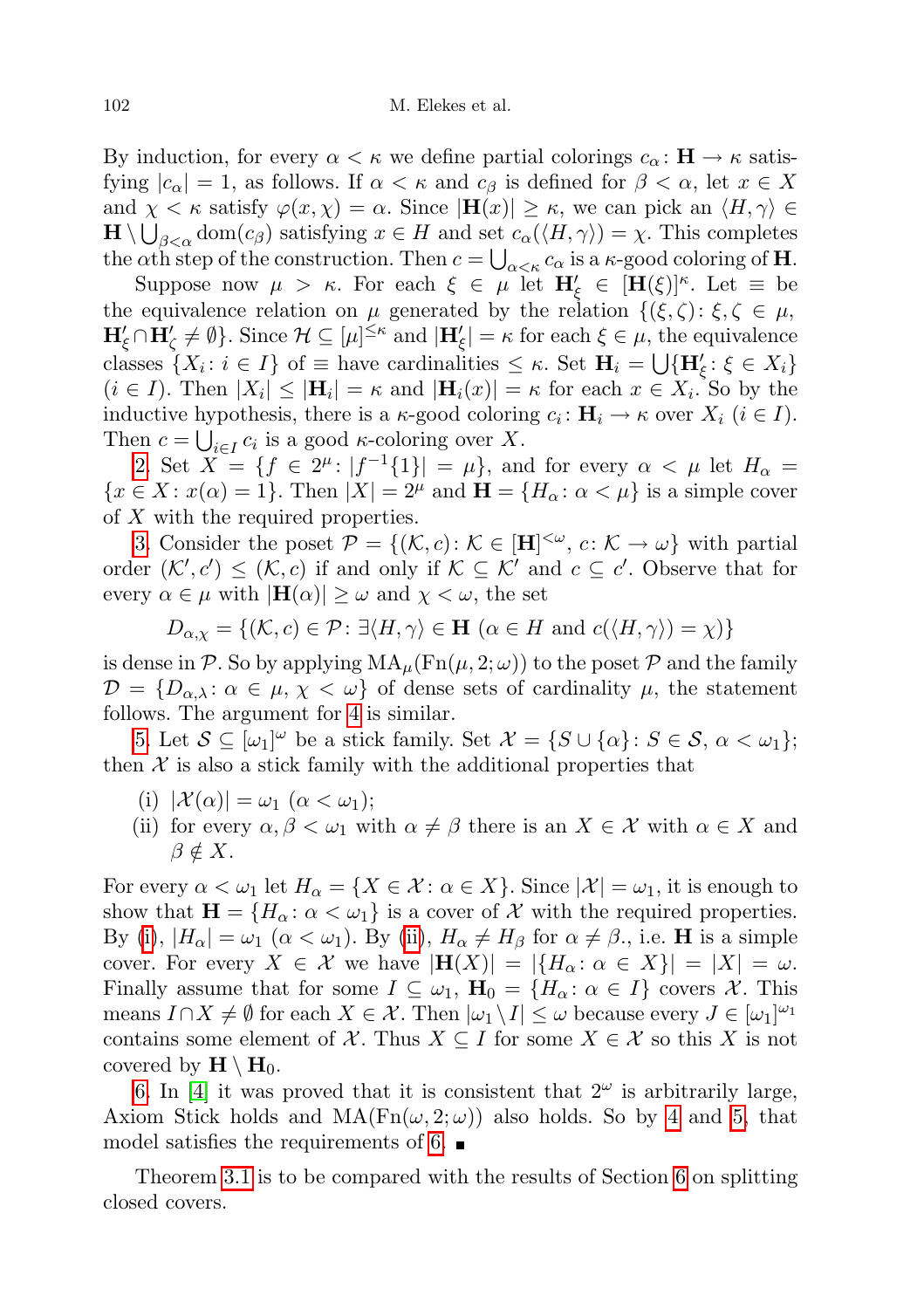<span id="page-8-0"></span>4. Graphs. Now we investigate the interesting special case of graphs, that is, when each covering set has two elements. In this section "graph" means an undirected possibly infinite graph where multiple edges are allowed, but we exclude loops. We follow the standard notation, i.e.  $G = (V, E)$ denotes the graph with vertex set V and edge set E. For every  $V' \subseteq V$ ,  $G[V']$  denotes the subgraph of G spanned by V'. According to our convention, for  $v, w \in V$ , the set of edges containing v is denoted by  $E(v)$ , and  $E(v, w)$  is the edges connecting v to w. For every  $v \in V$ ,  $d_G(v)$  is the degree of v in G, i.e.  $d_G(v) = |E(v)|$  where multiple edges are counted with multiplicity. Set  $\Delta(G) = \sup\{d_G(v): v \in V\}$ ; the supremum of the edge multiplicities is denoted by  $\mu(G)$ . For every  $E' \subseteq E$ ,  $V[E']$  is the set of vertices of the edge set E'. A graph G is n-regular if  $d_G(v) = n$   $(v \in V)$ . A complete matching in G is a subgraph of G' of G satisfying  $d_{G}(v) = 1$  $(v \in V)$ .

As we mentioned in the introduction, the splitting problem for finite graphs is much studied (see e.g. [\[16,](#page-32-7) Chapter 28]), and the following result, originally due to R. P. Gupta [\[6,](#page-32-8) Theorem 2.2 p. 500], solves our problem for finite graphs.

<span id="page-8-1"></span>THEOREM 4.1. Let  $1 \leq n \leq \omega$ . Let  $G = (V, E)$  be a finite graph and let  $X \subseteq V$  be such that for every  $x \in X$  we have  $d_G(x) \geq n + \mu(G)$ . Then E has an n-good coloring over X.

The main result of this section is the extension of Theorem [4.1](#page-8-1) to infinite graphs, which, in addition, gives a necessary and sufficient condition for the existence of 2-good colorings. First we show that even for simple graphs, in order to ensure the existence of an  $n$ -good coloring, the condition on the degree of vertices cannot be weakened to  $d_G(x) \geq n$ . To see this, we will use the following constructions proposed by Gyula Pap.

For every  $n < \omega$  let  $K_n$  denote the complete graph on the vertex set  $\{v_0, v_1, \ldots, v_{n-1}\}$ . For odd n let  $K_n^-$  denote the graph obtained from  $K_n$ by deleting the edges  $\{v_0, v_{n-1}\}\$ and  $\{v_{2k}, v_{2k+1}\}\$  ( $k < (n-1)/2$ ). Take two disjoint copies of  $K_{n+2}^-$ , say on the vertex sets  $\{v_0, v_1, \ldots, v_{n+1}\}$  and  $\{v'_0, v'_1, \ldots, v'_{n+1}\}\$ and let  $D_n$  denote the graph obtained as the union of the two copies of  $K_{n+2}^-$  and the edge  $\{v_0, v'_0\}$ .

PROPOSITION 4.2. Let  $2 \leq n \leq \omega$ .

2. If n is odd, then  $D_n$  is an n-regular graph with no n-good coloring.

*Proof.* We prove the statements simultaneously. It is obvious that  $K_{n+1}$ and  $D_n$  are *n*-regular graphs. Hence an *n*-good coloring of any of them is a partition of the edge set into n disjoint complete matchings.

<sup>1.</sup> If n is even, then  $K_{n+1}$  is an n-regular graph with no n-good coloring.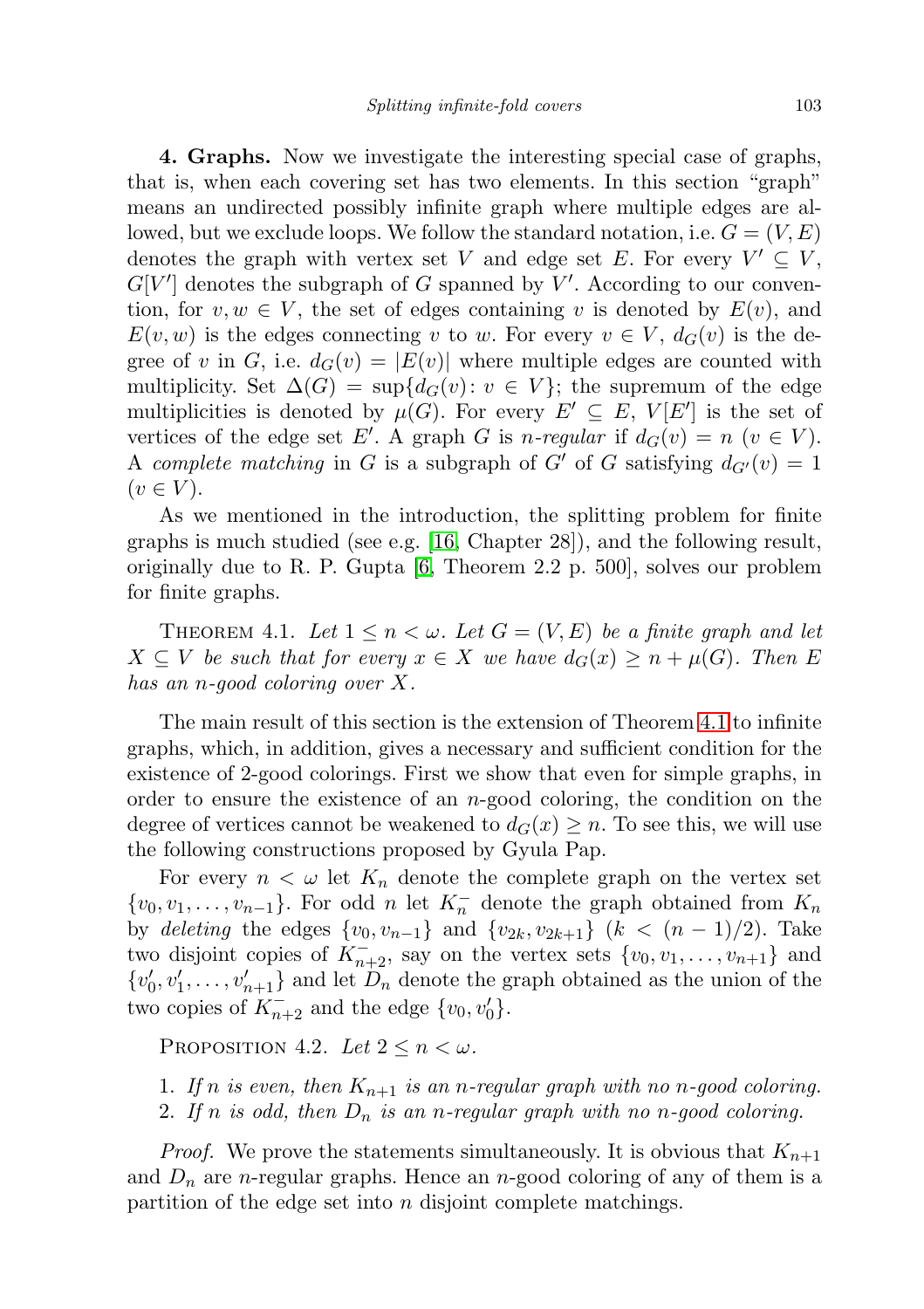Now for *n* even,  $K_{n+1}$  has no complete matchings at all since its vertex set has odd cardinality. Also for cardinality reasons, if  $n$  is odd any complete matching of  $D_n$  must contain the edge  $\{v_0, v'_0\}$ . Hence  $D_n$  has no two disjoint complete matchings; in particular, as  $n \geq 2$ , the *n*-regular graph  $D_n$  has no  $n$ -good coloring.

We also note that Theorem [3.1](#page-6-7)[.1](#page-6-1) completely solves the splitting problem for infinite-fold edge-covers.

<span id="page-9-2"></span>THEOREM 4.3. Let  $G = (V, E)$  be a graph, let  $X \subseteq V$  be arbitrary and suppose that  $d_G(x) \geq \omega$  for every  $x \in X$ . Then E has an  $\omega$ -good coloring over X.

*Proof.* The statement follows from Theorem [3.1](#page-6-7)[.1](#page-6-1) with  $\kappa = \omega, \mu = |X|$ , and  $\mathbf{H} = E \cap [X]^{\leq 2}$  counted with multiplicity.

From now on we work with *n*-good colorings with  $n < \omega$ . The case  $n = 1$ is trivial, so we start with  $n = 2$ . We have the following characterization of the existence of 2-good colorings.

<span id="page-9-0"></span>THEOREM 4.4. Let  $G = (V, E)$  be a graph. Then E has a 2-good coloring if and only if no connected component of G is an odd cycle.

Proof. It is easy to see that the condition is necessary, as an odd cycle has no 2-good coloring.

To prove sufficiency, observe that we can assume  $G$  is connected since it is sufficient to color the connected components separately.

<span id="page-9-1"></span>LEMMA 4.5. There exists a subgraph  $G' = (V', E')$  of G and a coloring  $c' : E' \to 2$  such that  $V' \neq \emptyset$  and for every  $v \in V'$ ,  $d_G(v) \geq 2$  implies  $c'[E'(v)] = 2.$ 

*Proof.* If there is  $x \in V$  with  $d_G(x) = 1$  then  $V' = \{x\}$  and  $E' = \emptyset$ works. So we can assume that  $d_G(x) \geq 2$  for each  $x \in V$ . Depending on the subgraphs of G we distinguish several cases.

Case I: G contains an even cycle, or a path which is infinite in both directions. Since even cycles and paths infinite in both directions have 2 good colorings we can choose  $G'$  to be one of these subgraphs. Note that a pair of multiple edges is an even cycle.

From now on we assume that  $G$  contains no such subgraphs. Pick an arbitrary vertex  $v \in V$  and start a path from v until it first fails to be vertex-disjoint.

Case II: We get an infinite path in this direction. Let us start another path from  $v$  until it is vertex-disjoint from itself and from the previous infinite path. As we have no doubly infinite paths, the second path has to terminate, say at  $w \in V$ . We obtained a cycle on w and an infinite path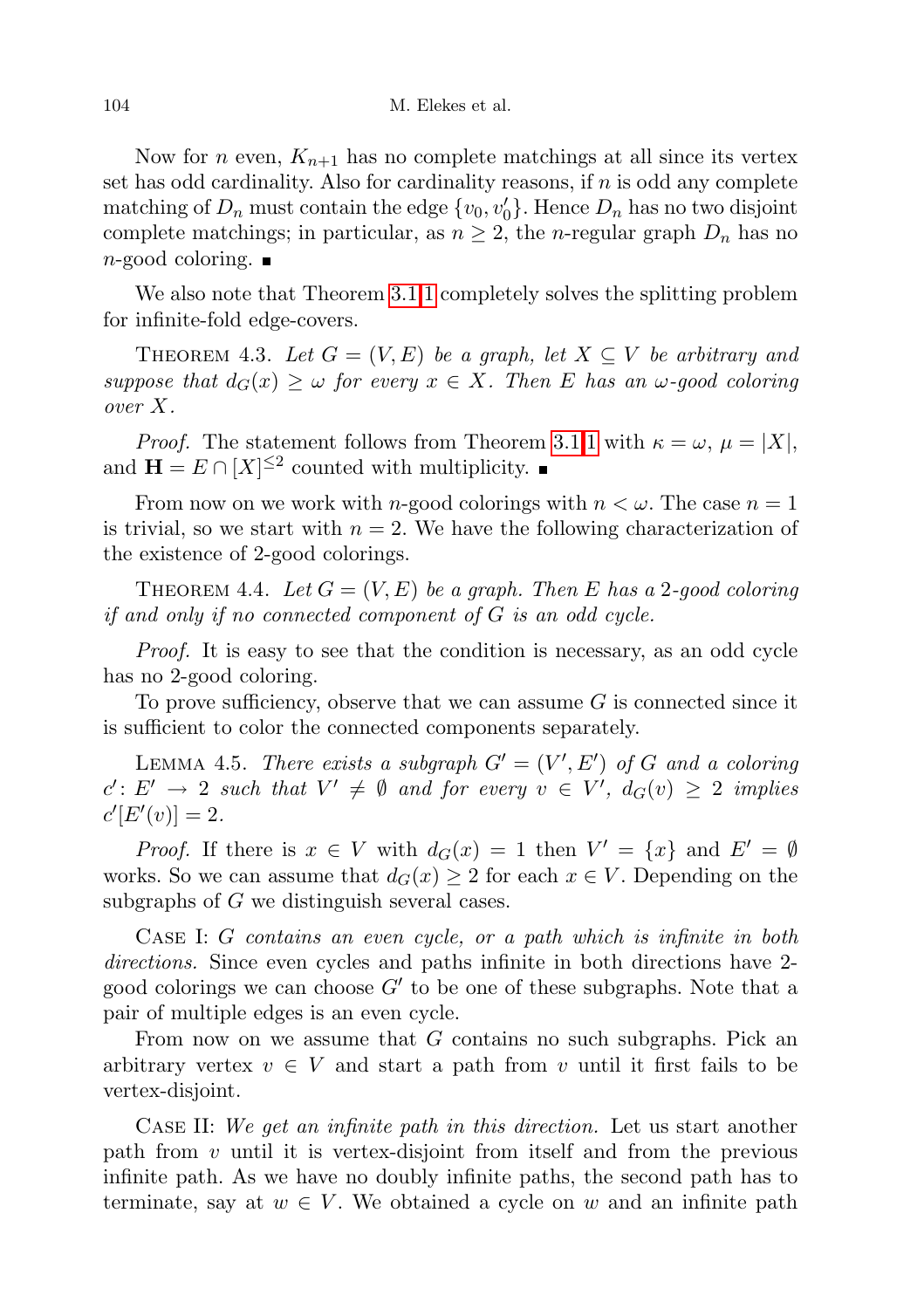starting from  $w$ . Let us call such a configuration an *infinite lasso*. It is easy to check that we get a 2-good coloring of our infinite lasso if we color its edges using alternating colors in such a way that we start the coloring at  $w$ and we first color the edges of the cycle on  $w$ . Thus in this case we can set  $G'$  to be an infinite lasso.

Case III: Our (first) path from v reaches a vertex visited before. Since G contains no even cycles we get an odd cycle  $C$ . Since  $G$  is not an odd cycle, there is a vertex w of C with  $d_G(w) \geq 3$ . Let us start a path from w disjoint from C. If we get an infinite lasso then we are done by Case II. Otherwise the path reaches either a vertex of  $C$  or a vertex of the path itself. If it reaches C then it has to reach it at w: else G would contain an even cycle since for two odd cycles intersecting each other in a finite path, removing the intersection results in an even cycle.

Hence we obtain two disjoint cycles connected by a path, possibly of length 0. Let  $G'$  be this graph. As for the infinite lasso, color the edges of this graph alternately, starting from  $w$  and coloring first a cycle containing  $w$ . It is easy to check that this is a 2-good coloring of  $G'$ .

Now we go back to the proof of Theorem [4.4.](#page-9-0) For an ordinal  $\xi$  to be specified later, we define a sequence of partial colorings  $c_{\alpha} : E \to 2 \ (\alpha < \xi)$ such that

- <span id="page-10-0"></span>(i) dom $(c_{\alpha}) \subsetneq$  dom $(c_{\alpha})$  and  $c_{\alpha'}|_{dom(c_{\alpha})} = c_{\alpha}$   $(\alpha < \alpha' < \xi)$ ,
- <span id="page-10-1"></span>(ii) if  $v \in V[\text{dom}(c_{\alpha})]$  and  $d_G(v) \geq 2$  then  $c_{\alpha}[E(v)] = 2 \ (\alpha < \xi),$
- <span id="page-10-2"></span>(iii)  $V = V[\bigcup_{\alpha < \xi} \text{dom}(c_{\alpha})].$

Once this done the function  $c: E \to 2$ ,  $c = \bigcup_{\alpha < \xi} c_{\alpha}$ , is a 2-coloring of E by [\(i\)](#page-10-0) which is 2-good by [\(ii\)](#page-10-1) and [\(iii\)](#page-10-2).

To start the construction, by Lemma [4.5](#page-9-1) we have a partial coloring  $c'$ which works as  $c_0$ . Let  $\alpha$  be an ordinal and suppose that  $c_\beta$  is defined for every  $\beta < \alpha$ . If  $V = V[\bigcup_{\beta < \alpha} dom(c_{\alpha})]$  set  $\xi = \alpha$  and the construction is finished. Else set  $c_{\alpha}^- = \bigcup_{\beta < \alpha} c_{\beta}$ . We have  $V \setminus V[\text{dom}(c_{\alpha}^-)] \neq \emptyset$ . As G is connected, there exists an edge  $\{u, v\} \in E \setminus \text{dom}(c_{\alpha}^{-})$  such that  $u \in$  $V[\text{dom}(c_{\alpha}^{-})]$  and  $v \in V \setminus V[\text{dom}(c_{\alpha}^{-})]$ . Start a path P from u whose first edge is  $\{u, v\}$ , and keep extending P as long as it is edge-disjoint from  $dom(c_{\alpha}^{-})$ . This P can be infinite, or it can end either in  $V[\text{dom}(c_{\alpha})]$ , in a vertex of P, or in a vertex  $x \in V$  with  $d_G(x) = 1$ . Let  $c_{\alpha}$  be the partial coloring extending  $c_{\alpha}^-$  where we color the edges of P alternately starting with the edge  $\{u, v\}$ . Then  $c_{\alpha}$  clearly satisfies [\(i\)](#page-10-0); we have to show that it also satisfies [\(ii\)](#page-10-1). To this end, let  $w \in V[\text{dom}(c_{\alpha})]$  with  $d_G(w) \geq 2$ . By the definition of P, either  $w \in V[\text{dom}(c_{\alpha}^{-})]$  or  $d_{P}(w) \geq 2$ . If  $w \in V[\text{dom}(c_{\alpha}^{-})]$  then  $c_{\alpha}^{-}[E(w)] = 2$  by the inductive assumption [\(ii\)](#page-10-1); while if  $d_P(w) \geq 2$  then  $c_{\alpha}[E(w)] = 2$  because we color the edges of P alternately.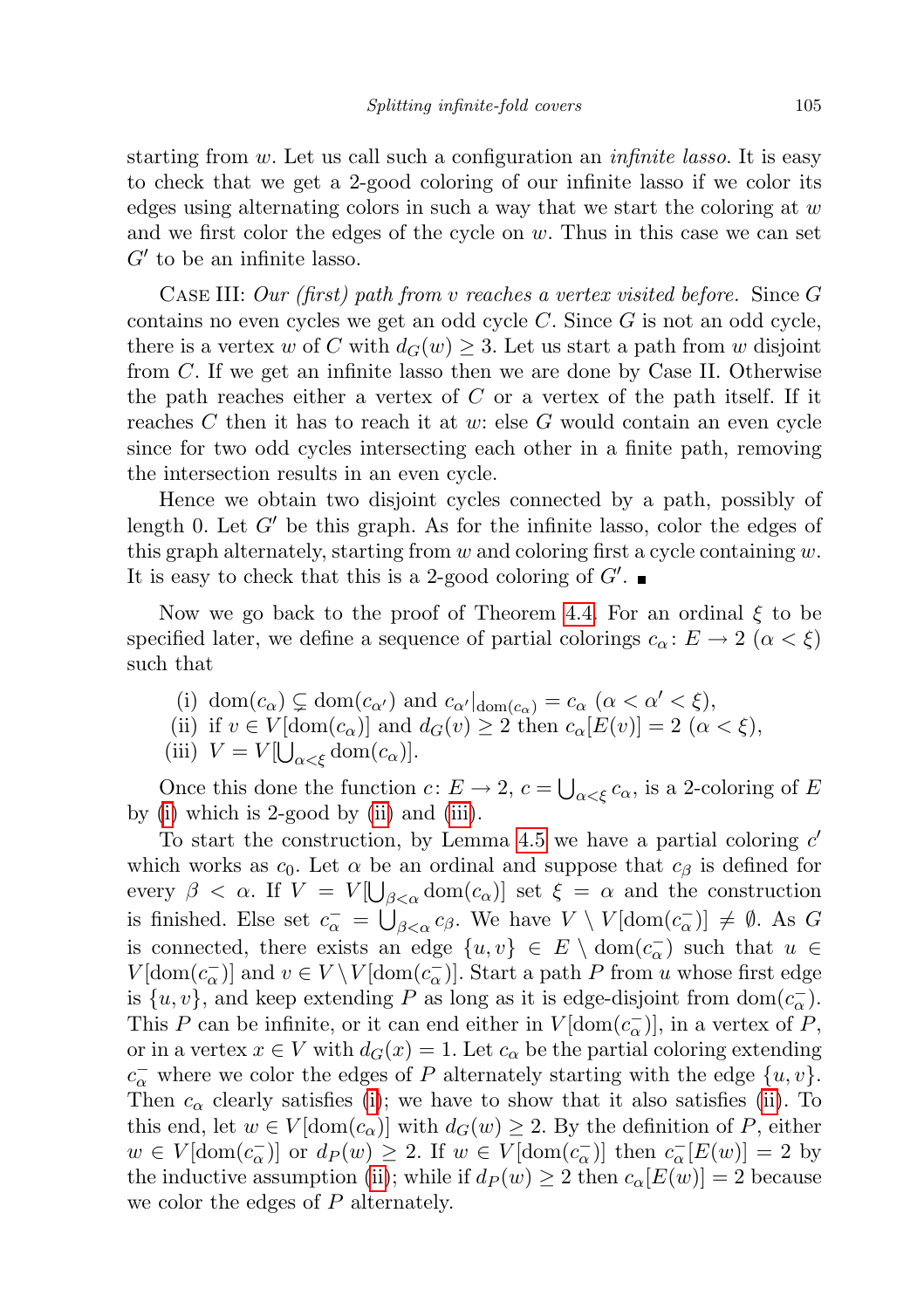Since  $dom(c_{\alpha})$   $(\alpha < \xi)$  are strictly increasing, this transfinite procedure terminates at some ordinal  $\xi$ . The resulting sequence  $(c_{\alpha})_{\alpha<\xi}$  satisfies  $(i)$ –[\(iii\)](#page-10-2), so the proof is complete.

Clearly, an *n*-regular graph has an *n*-good coloring if and only if its edge chromatic number is  $n$ . It is a well-known theorem of Vizing that the edge chromatic number of a simple finite graph is either  $\Delta(G)$  or  $\Delta(G)+1$  (see e.g. [\[16,](#page-32-7) Theorem 28.2 p. 467]). But to decide e.g. whether a 3-regular graph is 3-chromatic or not is an NP-complete problem (see e.g. [\[16,](#page-32-7) Theorem 28.3 p. 468]). Hence we cannot hope for a very simple analogue of Theorem [4.4](#page-9-0) for  $n \geq 3$ .

It remains to extend the Theorem of R. P. Gupta to infinite graphs.

THEOREM 4.6. Let  $1 \leq n \leq \omega$ . Let  $G = (V, E)$  be a graph and let  $X \subseteq V$  be such that  $d_G(x) \geq n + \mu(G)$  for every  $x \in X$ . Then E has an n-good coloring over X.

*Proof.* For finite graphs this is Theorem [4.1](#page-8-1) due to Gupta. If G is locally finite, i.e. all degrees are finite, then an easy compactness argument yields the result. If  $\mu(G) \geq \omega$  we are done by Theorem [4.3.](#page-9-2)

If G is arbitrary with  $\mu(G) < \omega$ , we construct a locally finite graph  $G' = (V', E')$ , as follows. Set  $V_0 = \{v \in V : d_G(v) < \omega\}$  and  $V_1 = \{v \in V\}$  $V: d_G(v) \ge \omega$ . Let  $V' = V_0 \cup \{\langle v, \alpha \rangle : v \in V_1, \alpha < d_G(v)\}.$  We define E<sup>t</sup> by setting  $G'[V_0] = G[V_0]$  and by distributing for  $v \in V_1$ , using  $d_G(v) =$  $d_G(v) \times (n + \mu(G))$ , the edges  $E(v)$  onto  $(\langle v, \alpha \rangle)_{\alpha < d_G(v)}$  "uniformly": that is,  $E'$  is constructed in such a way that

- (i) for every  $v \in V_0$ ,  $d_{G'}(v) = d_G(v)$ ,
- (ii) for every  $v \in V_1$  and  $\alpha < d_G(v)$ ,  $d_{G'}(\langle v, \alpha \rangle) = n + \mu(G)$ ,
- (iii) for every  $v \in V_1$  and  $\alpha < d_G(v)$ ,  $E'(\langle v, \alpha \rangle)$  contains no multiple edges.

This is clearly possible, and we have  $\mu(G') \leq \mu(G)$ . Set  $X' = (X \cap V_0) \cup$  $\{ \langle v, 0 \rangle : v \in X \cap V_1 \}.$  We see that G' is locally finite and  $d_{G'}(x) \ge n + \mu(G)$ , hence  $d_{G'}(x) \geq n + \mu(G')$   $(x \in X')$ . So there is an *n*-good coloring of G<sup>o</sup> over X'. By merging, for every  $v \in V_1$ , the vertices  $\langle v, \alpha \rangle \in V'$   $(\alpha < d_G(v))$  to one vertex we get a graph isomorphic to  $G$  and  $X'$  is mapped onto  $X$ . Thus the n-good coloring of G' over X' yields an n-good coloring of G over X.

<span id="page-11-0"></span>5. Intervals in linearly ordered sets. Let  $\mathcal{L} = (L, \leq)$  be a linearly ordered set and let conv $(\mathcal{L})$  denote the family of convex subsets of L. In this section we prove the following two results. The first establishes the existence of a maximally good coloring for convex covers.

<span id="page-11-1"></span>THEOREM 5.1. Let  $(L, \leq)$  be an ordered set and let **H** be a cover of L with  $\mathcal{H} \subseteq \text{conv}(L)$ . Then **H** has a maximally good coloring.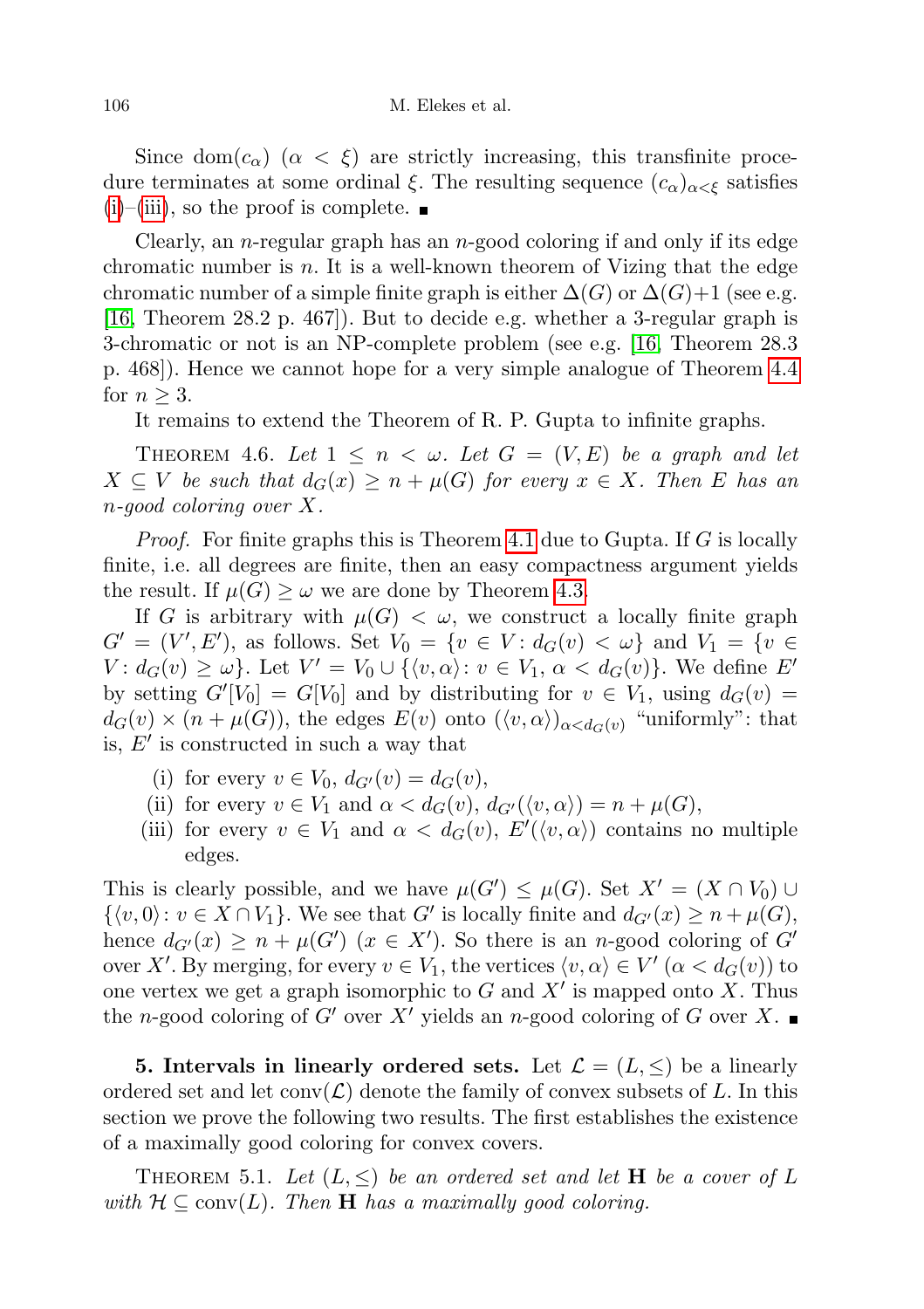The second gives the splitting of *k*-covers.

<span id="page-12-0"></span>THEOREM 5.2. Let  $(L, \leq)$  be an ordered set and, for some (finite or infinite) cardinal k, let **H** be a k-fold cover of L with  $H \subseteq \text{conv}(L)$ . Then  $H$  has a k-good coloring.

As we noted in the introduction, Theorem [5.2](#page-12-0) was obtained in [\[1\]](#page-31-1) much earlier than our investigations. In spite of [\[1\]](#page-31-1), we decided to treat the splitting of convex covers of linearly ordered sets in the present paper because Theorem [5.1](#page-11-1) is new, and we found a significantly simpler proof of Theorem [5.2](#page-12-0) than the one in [\[1\]](#page-31-1).

The heart of the proof of Theorem [5.1](#page-11-1) is the following general statement on maximally good colorings.

<span id="page-12-1"></span>THEOREM 5.3. Let X be a set and let  $H$  be a simple cover on X. If for each  $K \subseteq H$  there is  $J \subseteq K$  such that

(e1)  $\bigcup J = \bigcup K$ ,

(e2) J has a maximally good coloring,

then H has a maximally good coloring.

*Proof.* Let  $\{H_{\alpha} : \alpha < |\mathbf{H}|\}$  be an enumeration of **H**. By transfinite recursion on  $\alpha < |\mathbf{H}|$  we define families  $\mathbf{J}_{\alpha} \subseteq \mathbf{H}$  satisfying  $H_{\alpha} \in \bigcup_{\beta \leq \alpha} \mathbf{J}_{\beta}$ , and maximally good colorings  $c_{\alpha} : \mathbf{J}_{\alpha} \to \mathbf{O}_n$ , as follows. Let  $\alpha < |\mathbf{H}|$  be arbitrary and suppose  $J_{\nu}$  and  $c_{\nu}$  are constructed for  $\nu < \alpha$ . Set  $\mathbf{K}_{\alpha} = \mathbf{H} \setminus \bigcup \{\mathbf{J}_{\nu} \colon \nu < \alpha\}.$ Since  ${\bf K}_\alpha\subseteq{\bf H},$  by assumption we have a family  ${\bf J}_\alpha\subseteq{\bf K}_\alpha$  with  $\bigcup {\bf J}_\alpha=\bigcup {\bf K}_\alpha$ and a maximally good coloring  $c_{\alpha}$  of  $J_{\alpha}$ . If  $H_{\alpha} \notin \bigcup_{\beta \leq \alpha} J_{\beta}$ , we put  $H_{\alpha}$  into  $\mathbf{J}_{\alpha}$  and we set  $c_{\alpha}(H_{\alpha})=0$ . So we can assume  $H_{\alpha}\in\bigcup_{\beta\leq\alpha}\mathbf{J}_{\beta}$ . This completes the  $\alpha$ th step of the construction. Then we have  $\mathbf{H} = \bigcup_{\alpha<|\mathbf{H}|} \mathbf{J}_{\alpha}$ .

Let  $c: \mathbf{H} \to \text{On}, c(H) = \alpha + c_{\alpha}(H)$  for  $H \in \mathbf{J}_{\alpha}$   $(\alpha < |\mathbf{H}|)$ . As  $\mathbf{K}_0 = \mathbf{H}$ we have  $\bigcup \mathbf{J}_0 = \bigcup \mathbf{H}$  and  $c|_{\mathbf{J}_0} = c_0$ , so c is 1-good.

Before proving that c is  $[\omega, \infty)$ -good, let us observe that if  $x \in X$  and  $\alpha$ is an ordinal such that  $J_\beta(x) \neq \emptyset$  for each  $\beta < \alpha$ , then  $0 \in c_\beta[J_\beta(x)]$  and so  $\beta \in c[\mathbf{J}_{\beta}(x)]$  ( $\beta < \alpha$ ). Hence  $\alpha \subseteq c[\mathbf{H}(x)]$ .

To see that c is  $[\omega, \infty)$ -good, pick  $x \in L$  and suppose  $\kappa = |\mathbf{H}(x)| \ge \omega$ . We distinguish several cases. If  $J_\beta(x) \neq \emptyset$  for each  $\beta < \kappa$ , then by the previous observation  $\kappa \subseteq c|\mathbf{H}(x)|$ , as required.

So suppose  $J_\beta(x) = \emptyset$  for some  $\beta < \kappa$ ; fix a minimal such  $\beta$ . Then  $\mathbf{H}(x) = \bigcup \{ \mathbf{J}_{\alpha}(x) \colon \alpha < \beta \}.$  Thus for each cardinal  $\lambda < \kappa$  there is an  $\alpha(\lambda) < \beta$ such that  $|\mathbf{J}_{\alpha(\lambda)}(x)| \geq \max\{\omega, \lambda^+\}\$ . Then  $\mathbf{J}_{\gamma}(x) \neq \emptyset$   $(\gamma < \alpha(\lambda))$  and so  $\alpha(\lambda) \subseteq c[\mathbf{H}(x)]$  by our observation. Moreover,  $\max\{\omega, \lambda^+\} \subseteq c_{\alpha(\lambda)}[\mathbf{J}_{\alpha(\lambda)}]$ and so  $[\alpha(\lambda), \alpha(\lambda) + \lambda^+] \subseteq c[\mathbf{H}(x)],$  as well. By putting these together we obtain  $\alpha(\lambda) + \lambda^+ \subseteq c[\mathbf{H}(x)],$  so since  $\kappa = \sup{\{\lambda^+ : \lambda < \kappa\}}$  we conclude  $\kappa \subseteq c[\mathbf{H}(x)],$  as required.  $\blacksquare$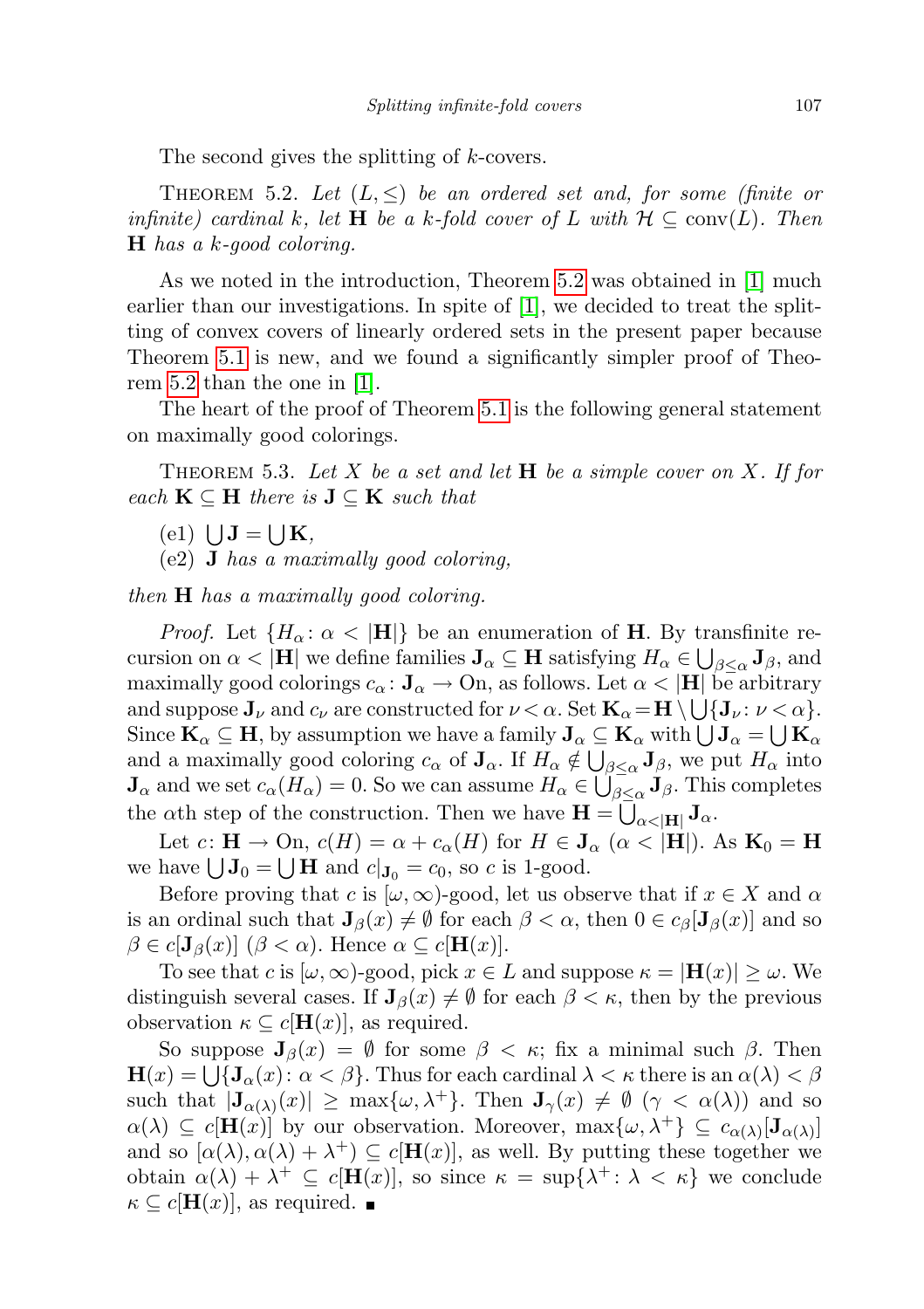In the following two lemmas, for any linearly ordered set  $\mathcal{L}$ , we establish the existence of a maximally good coloring for special subfamilies of  $conv(L)$ . For  $x \in L$  set  $(-\infty, x] = \{y \in L : y \leq x\}$  and  $[x, +\infty) = \{y \in L : x \leq y\}.$ We define

$$
tail(\mathcal{L}) = \{ I \subseteq L : [x, +\infty) \subseteq I \text{ for each } x \in I \}.
$$

Clearly, tail $(\mathcal{L}) \subsetneq \text{conv}(\mathcal{L})$  provided  $|L| \geq 2$ .

<span id="page-13-0"></span>LEMMA 5.4. Every simple cover **H** with  $H \subseteq \text{tail}(\mathcal{L})$  has a maximally good coloring.

Proof. We intend to apply Theorem [5.3.](#page-12-1) To this end, it is enough to show that for every  $\mathbf{K} \subseteq \text{tail}(\mathcal{L})$  there is a  $\mathbf{J} \subseteq \mathbf{K}$  satisfying  $\bigcup \mathbf{K} = \bigcup \mathbf{J}$  such that J has a maximally good coloring.

Let  $\mathbf{K} \subseteq \text{tail}(\mathcal{L})$  be a cover. For some regular cardinal  $\kappa$  there is a strictly increasing chain  $J = \{J_\nu : \nu < \kappa\}$  of elements of K such that  $\bigcup J = \bigcup K$ . Note that we may have  $\kappa = 1$ .

Let  $f: \kappa \to \kappa$  be a  $\kappa$ -abundant map, i.e. for every  $\lambda < \kappa$  we have  $|f^{-1}(\lambda)| = \kappa$ . Define  $c: \mathbf{J} \to \text{On by } c(J_\lambda) = f(\lambda)$   $(\lambda < \kappa)$ . Clearly, c is a maximally good coloring of **J**, which completes the proof.  $\blacksquare$ 

<span id="page-13-1"></span>LEMMA 5.5. Fix  $a \in L$ . Let **H** be a simple cover with  $\mathcal{H} \subseteq \text{conv}(\mathcal{L})(a)$ . Then **H** has a maximally good coloring.

Proof. Again, we intend to apply Theorem [5.3,](#page-12-1) thus it is enough to show that for every  $\mathbf{K} \subseteq \text{conv}(\mathcal{L})(a)$  there is a  $\mathbf{J} \subseteq \mathbf{K}$  satisfying  $\bigcup \mathbf{K} = \bigcup \mathbf{J}$  such that J has a maximally good coloring.

So let  $\mathbf{K} \subseteq \text{conv}(\mathcal{L})(a)$  be a cover. By the definition of maximally good coloring we can assume  $\bigcup \mathbf{K} = L$ . For some regular cardinal  $\kappa$  there is a family  $\mathbf{J}^+ = \{J_\nu : \nu < \kappa\}$  of elements of  $\mathbf K$  such that  $\{J_\nu \cap [a, +\infty) : \nu < \kappa\}$  is strictly increasing and  $J^+$  covers  $[a, +\infty)$ . Note that we may have  $\kappa = 1$ . We can apply Lemma [5.4](#page-13-0) for  $J^+$  as a cover over  $(-\infty, a]$  to obtain a maximally good coloring  $c: \mathbf{J}^+ \to \text{On}$  of  $\mathbf{J}^+$  over  $(-\infty, a]$ .

Let  $f: \kappa \to \kappa$  be a  $\kappa$ -abundant map. Define  $h: \kappa \to \kappa$  by

$$
h(\beta) = \begin{cases} f(\xi + n) & \text{if } \beta = \xi + 2n + 1 \text{ for some } \xi \in \text{Lim}(\kappa), \\ \xi + n & \text{if } \beta = \xi + 2n \text{ for some } \xi \in \text{Lim}(\kappa), \end{cases}
$$

and let  $d^+ : \mathbf{J}^+ \to \text{On}, d^+(J_\nu) = h(c(J_\nu))$   $(\nu < \kappa)$ . Then  $d^+$  is a maximally good coloring of  $J^+$ .

If  $J^+$  covers L, then  $J = J^+$  satisfies the requirements. If not, take  $\mathbf{K}' = \mathbf{K} \backslash \mathbf{J}^+$ . Then  $\mathbf{K}'$  covers  $(-\infty, a]$ , so by repeating the previous argument for  $(-\infty, a]$  instead of  $[a, +\infty)$  we can find a family  $J^- \subseteq K'$  covering  $(-\infty, a]$  with a maximally good coloring  $d^-$ .

Put  $J = J^+ \cup J^-$  and  $d = d^- \cup d^+$ . Then  $\bigcup J = L$  and d is a maximally good coloring of **J**, which completes the proof.  $\blacksquare$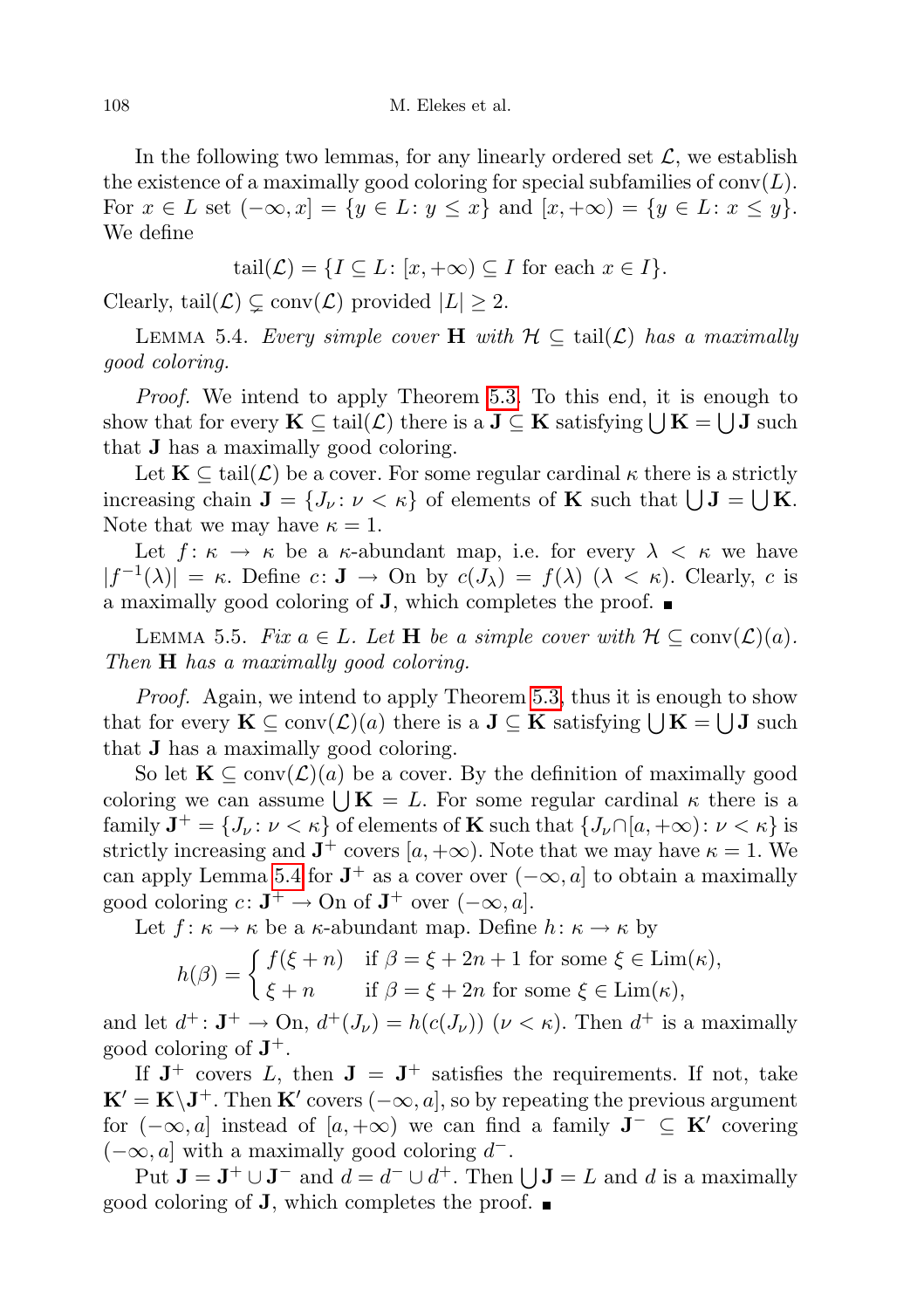*Proof of Theorem [5.1.](#page-11-1)* By Proposition [2.3](#page-3-1) we can assume  $H$  is simple. By Theorem [5.3](#page-12-1) it is enough to prove that for every cover  $\mathbf{K} \subseteq \text{conv}(\mathcal{L})$ there is a subfamily  $J \subseteq K$  such that

- (a)  $\bigcup J = \bigcup K$ ,
- (b) **J** has a maximally good coloring  $c_{\mathbf{J}}$ .

Consider the equivalence relation  $R$  on  $L$  generated by the relation  $\bigcup \{I \times I : I \in \mathbf{K}\}\.$  The equivalence classes of R give a partition of L and every  $I \in \mathbf{K}$  is contained in some equivalence class. Hence we can construct  $J$  and  $c_J$  for each equivalence class separately. Therefore we can assume we have only one equivalence class. Hence for every  $z^-, z^+ \in L$ ,  $[z^-, z^+]$  can be covered by finitely many members of  $K$ .

<span id="page-14-0"></span>Let  $z \in L$  be arbitrary.

PROPOSITION 5.6. If

(o) for each 
$$
x \in [z, +\infty)
$$
 there is  $y \in [z, +\infty)$  such that  $\bigcup \mathbf{K}(x) \subseteq (-\infty, y]$ 

then there is  $\mathbf{J}^+ \in [\mathbf{K}]^{\omega}$  such that

(oo)  $J^+$  covers  $[z, +\infty)$  and  $|J^+(x)| < \omega$  for each  $x \in L$ .

*Proof.* We define recursively a partition  $\{L(n): n \in \omega\}$  of  $[z, +\infty)$  by setting  $L(0) = \{z\}$ , and for  $0 < n < \omega$ ,

$$
L(n) = \{ y \in [z, +\infty) \colon I \cap L(n-1) \neq \emptyset \text{ for some } I \in \mathbf{K}(y) \} \setminus \bigcup_{k < n} L(k).
$$

Since L is one equivalence class of R,  $[z, +\infty) = \bigcup_{n<\omega} L(n)$  indeed. Note that some  $L(n)$  can be empty, e.g. if L has a maximal element.

We show that for each  $n < \omega$  there is an  $\mathbf{I}_n \in [\mathbf{K}]^{\leq 2}$  such that  $\mathbf{I}_n$  covers  $L(n)$  and  $I \cap L(n) \neq \emptyset$   $(I \in I_n)$ . This is obvious if  $n = 0$  or  $L(n) = \emptyset$ . If  $n \neq 0, L(n) \neq \emptyset$  but  $L(n + 1) = \emptyset$  then by (◦), L has a maximal element m and  $m \in L(n)$ . By definition, there is an  $I \in \mathbf{K}(m)$  with  $I \cap L(n-1) \neq \emptyset$ , so  $\mathbf{I}_n = \{I\}$  fulfills the requirements. Finally if  $n \neq 0, L(n) \neq \emptyset$  and  $L(n+1) \neq \emptyset$ then pick a  $y \in L(n+1)$ . By definition, there is an  $I \in \mathbf{K}$  with  $y \in I$ and  $I \cap L(n) \neq \emptyset$ . Let  $y' \in I \cap L(n)$  and let  $I' \in \mathbf{K}$  with  $y' \in I'$  and  $I' \cap L(n-1) \neq \emptyset$ . Then  $\mathbf{I}_n = \{I, I'\}$  fulfills the requirements.

Let  $\mathbf{J}^+ = \bigcup \{\mathbf{I}_n : n < \omega\}$ . Since  $[z, +\infty) = \bigcup_{n < \omega} L(n)$ ,  $\mathbf{J}^+$  covers  $[z, +\infty)$ . Observe that for each  $n < \omega$ , if  $x \in L(n)$  then  $I \in I_{n+2}$  implies  $x \notin I$ . Hence  $|\mathbf{J}^{+}(x)| < \omega \ (x \in L)$ , as required.

Let us return to the proof of Theorem [5.1.](#page-11-1) If (◦) holds then let  $z^+ = z$ and fix a family  $J^+ \in [\mathcal{I}]^{\omega}$  satisfying (∘∘). Otherwise pick  $z^+ \in [z, +\infty)$  such that  $\mathbf{K}(z^+)$  covers  $[z^+, +\infty)$  and let  $\mathbf{J}^+ = \mathbf{K}(z^+).$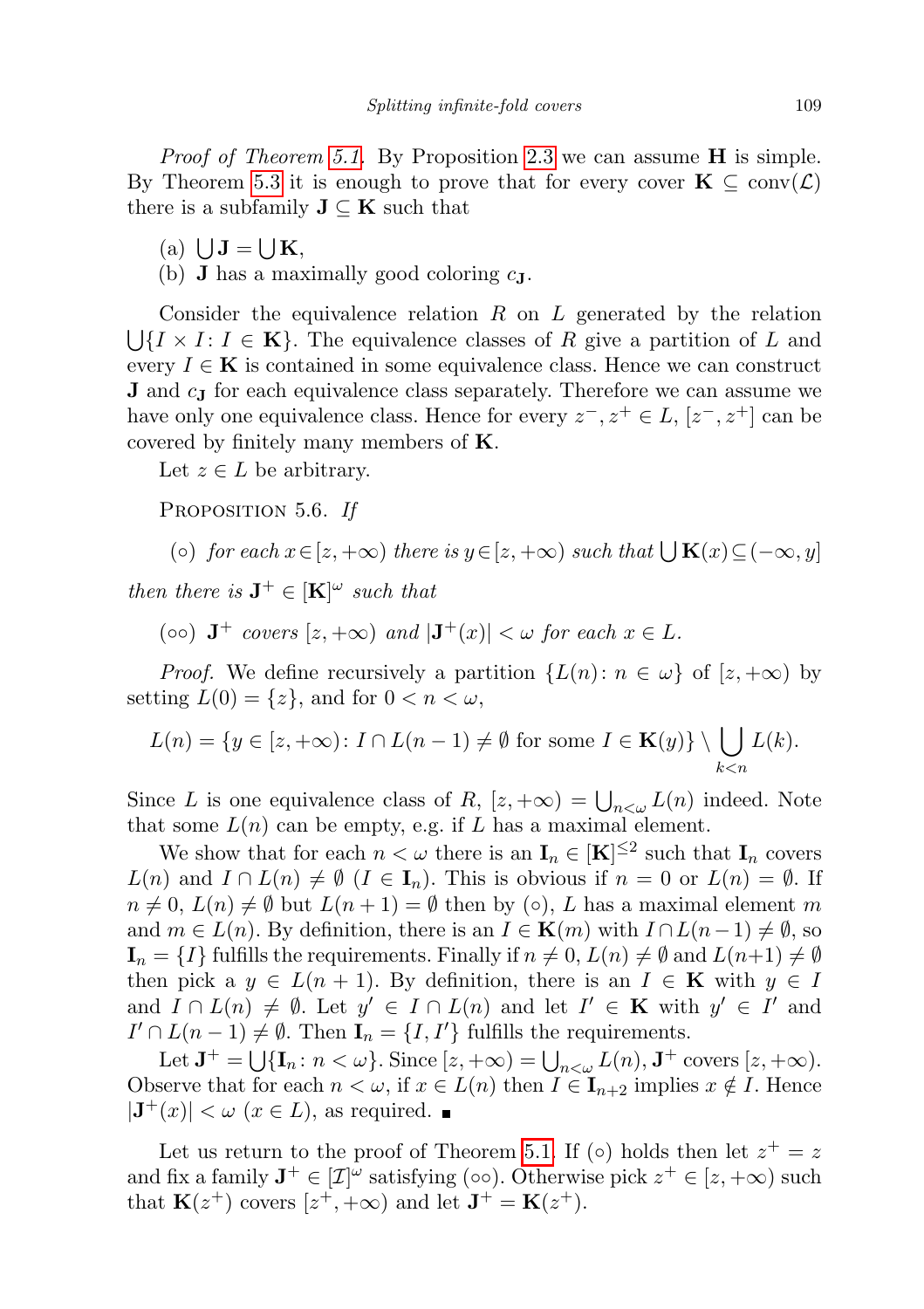By applying Proposition [5.6](#page-14-0) to  $L$  with reversed order, we can show that if

( $\diamond$ ) for each  $x \in (-\infty, z]$  there is  $y \in (-\infty, z]$  such that  $\bigcup \mathbf{K}(x) \subseteq [y, +\infty)$ then there is a family  $\mathbf{J}^- \in [\mathbf{K}]^{\omega}$  such that

(∞) **J**<sup>−</sup> covers  $(-\infty, z]$  and  $|\mathbf{J}^{-}(x)| < \omega$  for each  $x \in L$ .

If ( $\diamond$ ) holds let  $z^- = z$  and fix a family **J**<sup>-</sup> satisfying ( $\diamond \diamond$ ). Otherwise pick  $z^- \in (-\infty, z]$  such that  $\mathbf{K}(z^-)$  covers  $(-\infty, z^-]$  and let  $\mathbf{J}^- = \mathbf{K}(z^-)$ . Finally pick  $\mathbf{J}^0 \in [\mathbf{K}]^{<\omega}$  which covers  $[z^-,z^+]$ . Let  $\mathbf{J} = \mathbf{J}^- \cup \mathbf{J}^0 \cup \mathbf{J}^+$ . Then  $\mathbf{J}$  covers  $L$ .

The families  $J^+$ ,  $J^- \backslash J^+$  and  $J^0 \backslash (J^+ \cup J^-)$  have maximally good colorings  $c^+$ ,  $c^-$  and  $c^0$  respectively, because they are either "locally finite" or Lem-ma [5.5](#page-13-1) can be applied. Thus  $c_{\mathbf{J}} = c^+ \cup c^- \cup c^0$  is a maximally good coloring of **J**.  $\blacksquare$ 

We close this section with the proof of Theorem [5.2.](#page-12-0)

*Proof of Theorem [5.2.](#page-12-0)* If k is an infinite cardinal the statement follows immediately from Theorem [5.1.](#page-11-1) So let  $k < \omega$ ; we prove the statement by induction on k. For  $k = 1$  the statement is trivial.

Let  $k \geq 2$  and suppose the statement is true for  $k-1$ . As in the proof of Theorem [5.1,](#page-11-1) consider the equivalence relation  $R$  on  $L$  generated by the relation  $\bigcup \{ H \times H : H \in \mathcal{H} \}.$  The equivalence classes of R give a partition of L and every  $H \in \mathcal{H}$  is contained in some equivalence class, hence we can construct the k-good coloring of H for each equivalence class separately. Therefore we can assume that we have only one equivalence class.

<span id="page-15-0"></span>PROPOSITION 5.7. Let  $I \subseteq L$  be a convex set and  $y \in I$ . If **H** has a kgood coloring over  $I \cap (-\infty, y]$  and another k-good coloring over  $I \cap [y, +\infty)$ then it has a k-good coloring over I as well.

*Proof.* Fix two k-good colorings  $c_-\colon H \to k$  and  $c_+\colon H \to k$  over  $I \cap (-\infty, y]$  and  $I \cap [y, +\infty)$ , respectively. By thinning out the domain of c<sub>−</sub> we can assume that for each  $i \leq k$  the family  $[c_{-}^{-1}(i)](y)$  has an enumeration  $\{J^i_-(\gamma): \gamma \leq \kappa_i\}$  for some regular cardinal  $\kappa_i$  such that  ${J^i_-(\gamma) \cap (-\infty, y] \colon \gamma \leq \kappa_i}$  is strictly increasing and so for each cofinal subset  $\Gamma \subseteq \kappa_i$  the family  $(c^{-1}_-(i) \setminus [c^{-1}_-(i)](y)) \cup \{J^i_-(\gamma) : \gamma \in \Gamma\}$  covers  $I \cap (-\infty, y]$ . Let us remark that  $\kappa_i$  can be finite, namely 1.

Similarly, we can thin out the domain of  $c_{+}$  so that for each  $i < k$ the family  $[c_{+}^{-1}(i)](y)$  has an enumeration  $\{J_{+}^{i}(\gamma):\gamma\ < \ \lambda_{i}\}$  for some regular cardinal  $\lambda_i$  such that for each cofinal subset  $\Gamma \subseteq \lambda_i$  the family  $(c_+^{-1}(i) \setminus [c_+^{-1}(i)](y)) \cup \{J_+^i(\gamma) : \gamma \in \Gamma\}$  covers  $I \cap [y, +\infty)$ .

Then by passing to cofinal subsets of  $[c_{-}^{-1}(i)](y)$  and  $[c_{+}^{-1}(i)](y)$  we can assume that for each  $i, j < k$  if  $[c_{-}^{-1}(i)](y) \cap [c_{+}^{-1}(j)](y) \neq \emptyset$  then  $\kappa_i = \lambda_j = 1$ and so  $[c_{-}^{-1}(i)](y) = [c_{+}^{-1}(j)](y)$ . So there is a bijection  $f: k \to k$  such that if  $[c_{-}^{-1}(i)](y) \cap [c_{+}^{-1}(j)](y) \neq \emptyset$  then  $j = f(i)$ .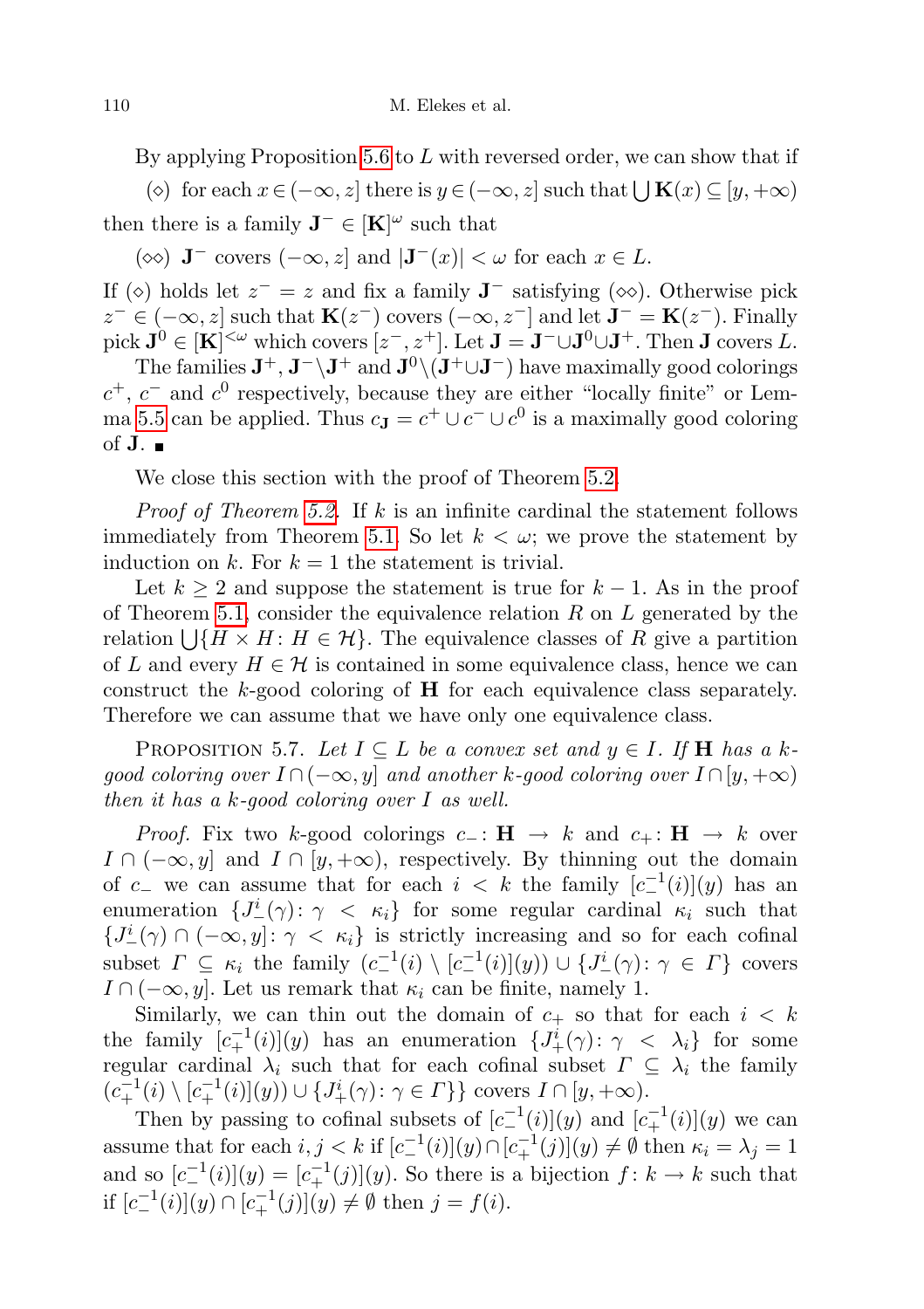Define  $c: \mathbf{H} \to k$  by  $c(\langle H, \alpha \rangle) = i$  if  $c_-(\langle H, \alpha \rangle) = i$  or  $c_+(\langle H, \alpha \rangle) = f(i)$  $(\langle H, \alpha \rangle \in \mathbf{H})$ . The definition of c is valid and c is a k-good coloring of **H** over I. This completes the proof.  $\blacksquare$ 

Define the relation  $\equiv$  on L by  $x \equiv y$  if and only if there exists a k-good coloring of **H** over [x, y]. By Proposition [5.7,](#page-15-0)  $\equiv$  is an equivalence relation on L. Moreover, we have the following.

<span id="page-16-0"></span>PROPOSITION 5.8. For every  $H \in \mathcal{H}$ , H is contained in one equivalence class of  $\equiv$ .

*Proof.* Let  $H \in \mathcal{H}$  and  $\{x, y\} \in [H]^2$ . Then  $\mathbf{H} \setminus \{ \langle H, 0 \rangle \}$  is a  $(k-1)$ -fold cover of L. Hence by the inductive hypothesis,  $\mathbf{H}\setminus\{\langle H, 0\rangle\}$  has a  $(k-1)$ -good coloring  $c: \mathbf{H}\backslash \{\langle H, 0\rangle\} \to k-1$  over  $[x, y]$ . Extend c by setting  $c(\langle H, 0\rangle) = k$ ; then c is a k-good coloring over  $[x, y]$ .

<span id="page-16-1"></span>PROPOSITION 5.9. Let E be an equivalence class of  $\equiv$ . Then there is a k-good coloring of  $H$  over  $E$ .

*Proof.* Take an arbitrary  $y \in E$ . Since E is convex, by Proposition [5.7](#page-15-0) it is enough to prove that H has a k-good coloring over  $E \cap [y, +\infty)$  and over  $E \cap (-\infty, y]$ . We only prove that **H** has a k-good coloring over  $E \cap [y, +\infty)$ , the proof of the other statement is similar. We distinguish several cases.

Suppose first that there is  $H \in \mathcal{H}$  such that H is cofinal in E. Fix  $z \in$  $H \cap E \cap [y, +\infty)$ ; then  $[z, +\infty) \subseteq [y, +\infty)$ . So  $\mathbf{H} \setminus \{ \langle H, 0 \rangle \}$  is a k-1-fold cover of  $E \cap [z, +\infty)$ . Hence by the inductive hypothesis, there is  $c : H \setminus {\{H, 0\}} \rightarrow$  $k-1$  that is a  $k-1$ -good coloring of  $\mathbf{H} \setminus \{ \langle H, 0 \rangle \}$  over  $E \cap [z, +\infty)$ . Then extending c by setting  $c(\langle H, 0 \rangle) = k$  yields a k-good coloring of **H** over  $E \cap [z, +\infty)$ . Since  $y \equiv z$ , **H** has a k-good coloring over  $[y, z]$ , so by Propo-sition [5.7](#page-15-0) we find that **H** has a k-good coloring over  $E \cap [y, +\infty)$  as well.

From now on assume that there is no  $H \in \mathcal{H}$  such that H is cofinal in  $E \cap [y, +\infty)$ . If there is  $z \in [y, +\infty)$  such that  $\bigcup \mathcal{H}(z)$  is cofinal in E, then since for  $H \in \mathcal{H}$ , H is not cofinal in E, H has a k-good coloring over  $E \cap [z, +\infty)$ . Since  $y \equiv z$ , **H** has a k-good coloring over  $[y, z]$ . So by Proposition [5.7,](#page-15-0) **H** has a k-good coloring over  $E \cap [y, +\infty)$  as well.

In what follows we assume in addition that for every  $z \in E \cap [y, +\infty)$ ,  $\bigcup \mathcal{H}(z)$  has an upper bound in E. We define recursively a strictly increasing sequence  $(x_n)_{n<\omega} \subseteq E \cap [y,+\infty)$  as follows. Let  $x_0 = y$ . If  $0 < n < \omega$  and  $x_{n-1}$  is already defined, let  $b_{n-1}$  be an upper bound of  $\bigcup \mathbf{H}(x_{n-1})$ , and let  $x_n$  be an upper bound of  $\bigcup \mathbf{H}(b_{n-1})$ . Then  $\bigcup \mathbf{H}(x_{n-1}) \subseteq (-\infty, b_{n-1}]$  and  $\bigcup \mathbf{H}(x_n) \subseteq (b_{n-1}, +\infty)$  imply

$$
\mathbf{H}(x_n) \cap \mathbf{H}(x_{n'}) = \emptyset \quad (n < n' < \omega),
$$

and by our assumption that L is one equivalence class of R,  $\{x_n : n < \omega\}$  is cofinal in  $E$ .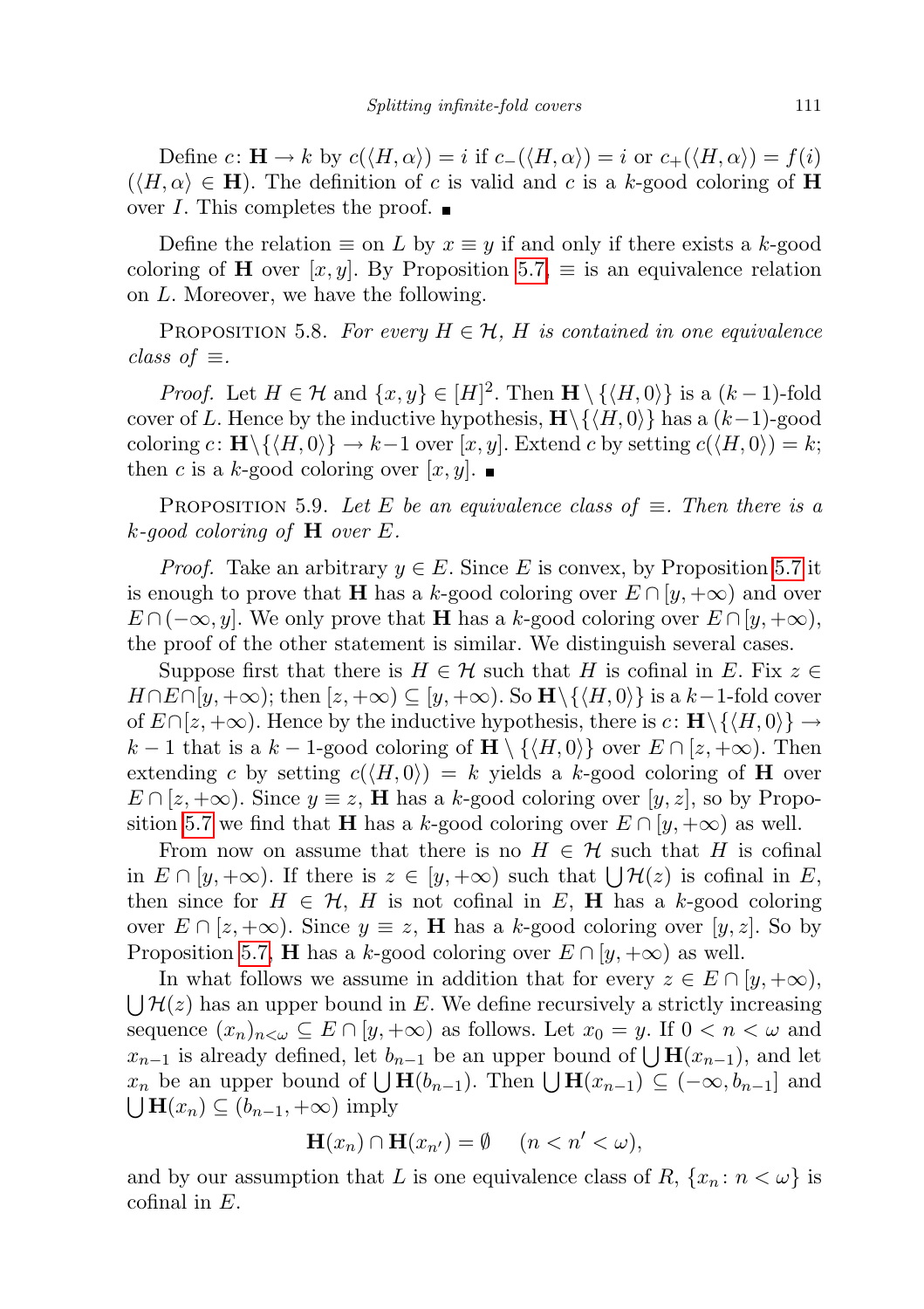For every  $n < \omega$  we have  $x_n \equiv x_{n+1}$  so there is  $c_n : H \to k$  that is a k-good coloring of **H** over  $[x_n, x_{n+1}]$ . Fix  $n < \omega$ ; by thinning out the domain of  $c_n$  we can assume that for each  $i < k$  the family  $[c_n^{-1}(i)](x_n)$ has an enumeration  $\{J_n^i(\gamma): \gamma \langle \kappa_n^i \}$  for some regular cardinal  $\kappa_n^i$  such that  $\{J_n^i(\gamma) \cap [x_n, x_{n+1}] : \gamma < \kappa_n^i\}$  is strictly increasing, and so for each cofinal subset  $\Gamma \subseteq \kappa_n^i$  the family  $(c_n^{-1}(i) \setminus [c_n^{-1}(i)](x_n)) \cup \{J_n^i(\gamma) : \gamma \in \Gamma\}$ covers  $[x_n, x_{n+1}]$ . Similarly, we can assume that for each  $i < k$  the family  $[c_n^{-1}(i)](x_{n+1})$  has an enumeration  $\{B_n^i(\gamma): \gamma < \lambda_n^i\}$  for some regular cardinal  $\lambda_n^i$  such that  $\{B_n^i(\gamma) \cap [x_n, x_{n+1}]: \gamma < \lambda_n^i\}$  is strictly increasing, therefore for each cofinal subset  $\Gamma \subseteq \lambda_n^i$  the family  $(c_n^{-1}(i) \setminus [c_n^{-1}(i)](x_{n+1})) \cup$  ${B_n^i(\gamma) : \gamma \in \Gamma}$  covers  $[x_n, x_{n+1}]$ .

Then for every  $n < \omega$  and  $i < k$ , we can pass to cofinal subsets of  $[c_n^{-1}(i)](x_{n+1})$  and  $[c_{n+1}^{-1}(i)](x_{n+1})$  in such a way that for each  $i, j < k$  if  $[c_n^{-1}(i)](x_{n+1}) \cap [c_{n+1}^{-1}(j)](x_{n+1}) \neq \emptyset$  then  $\lambda_n^i = \kappa_{n+1}^j = 1$  and so  $[c_n^{-1}(i)](x_{n+1})$  $=[c_{n+1}^{-1}(j)](x_{n+1})$ . So there is a bijection  $f_n: k \to k$  such that if  $[c_n^{-1}(i)](x_{n+1})$ ∩  $[c_{n+1}^{-1}(j)](x_{n+1}) \neq \emptyset$  then  $j = f_n(i)$ . Write  $g_0 =$  Id and  $g_n = f_{n-1} \circ f_{n-2} \circ f_n$  $\cdots \circ f_0$   $(0 < n < \omega).$ 

For every  $\langle H, \alpha \rangle \in \mathbf{H}$  and  $i < k$  define  $c(\langle H, \alpha \rangle) = i$  if and only if for some  $n < \omega$ ,  $\langle H, \alpha \rangle \in \text{dom}(c_n)$  and  $c_n(\langle H, \alpha \rangle) = g_n(i)$ . This definition makes sense and c is a k-good coloring of **H** over  $E \cap [y, +\infty)$ , which completes the proof.

We are ready to complete the proof of Theorem [5.2.](#page-12-0) By assumption, L is one equivalence class of the relation R. So by Proposition [5.8,](#page-16-0) L is one equivalence class of  $\equiv$ . Therefore by Proposition [5.9](#page-16-1) there is a k-good coloring of  $H$ , which finishes the proof.  $\blacksquare$ 

<span id="page-17-0"></span>6. Closed sets. Towards the investigation of splitting of covers with special geometric properties let us tackle closed covers, i.e. the variant of the problem where the sets in the cover are closed. The study of this special case is motivated by the facts that, apart from considering open covers, this is the simplest topological constraint one can impose; even for closed covers we get independence from ZFC by very strong means; and these results will be very useful for treating the problem of covers by compact convex sets.

Obviously, we have to specify the topological spaces where closed covers are considered. Observe that similarly to the proof of Theorem [6.1](#page-18-0) below, the construction of Theorem [3.1](#page-6-7)[.2](#page-6-2) can be carried out in such a way that the covering sets  $H_{\alpha}$  are closed in  $2^{\kappa}$  endowed with the product topology. Since our purpose is not to find suitable topologies for general constructions but to establish independence from ZFC for natural topological spaces, in this section we restrict our attention to covers of R, or equivalently to covers of  $\omega^{\omega}$  and  $2^{\omega}$ . We refer to [\[3\]](#page-31-3) and [\[7\]](#page-32-9) for basic notions in descriptive set theory.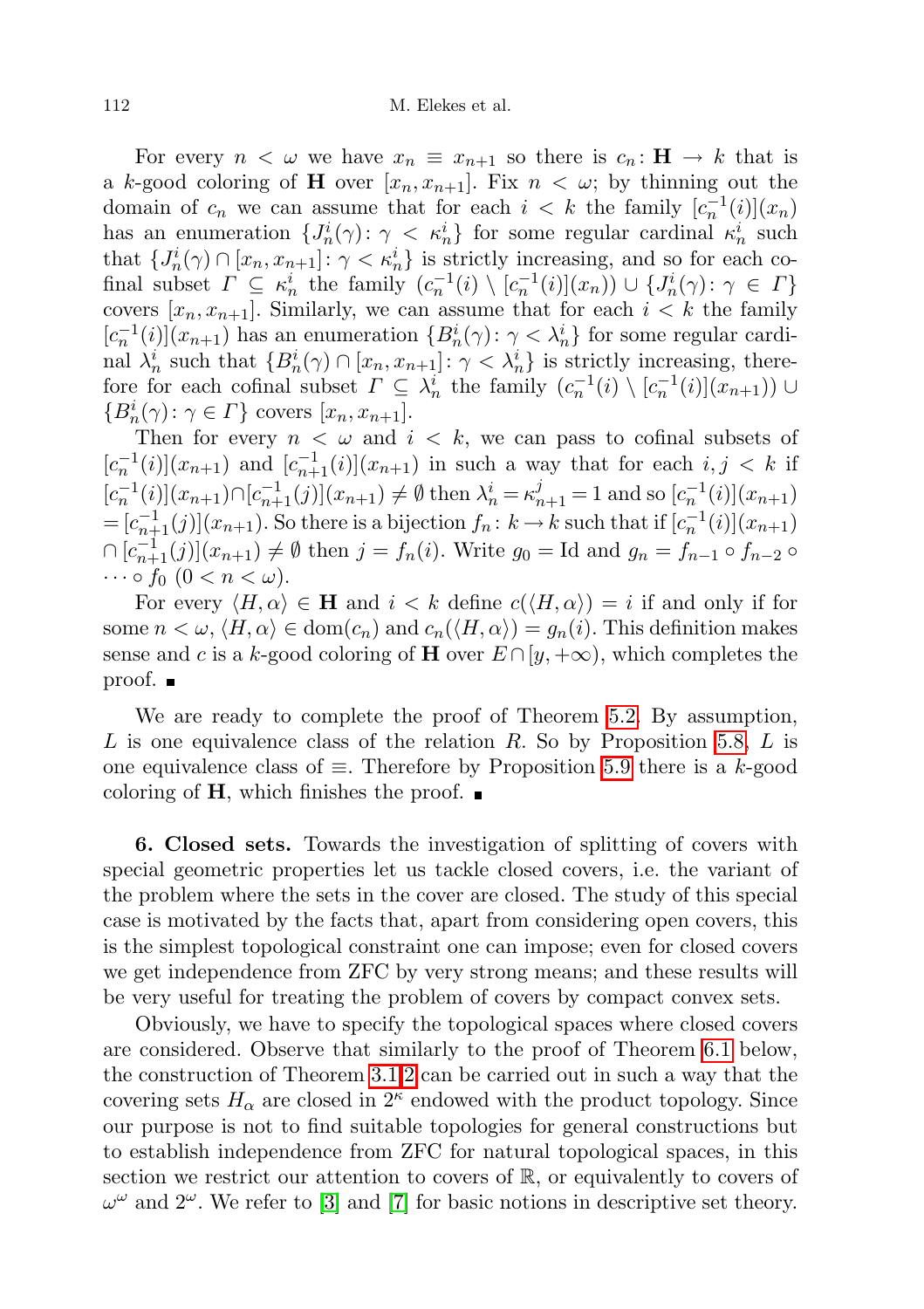As we shall see in Proposition [6.9,](#page-24-0) if **H** is a closed cover of  $\mathbb{R}$  and  $|H| < \text{cov}(\mathcal{M})$  then H has a countable subcover. In particular, for  $\omega <$  $\kappa < \text{cov}(\mathcal{M})$ , a κ-fold closed cover of cardinality  $\kappa$  has a κ-good coloring. There are models of ZFC where even Borel covers of special cardinalities of the real line satisfy a similar Lindelöf like property. In  $[9]$ , A. Miller showed that in a model obtained from a model of CH by adding  $\omega_3$  Cohen reals, every cover of R by  $\omega_2$  Borel sets has an  $\omega_1$ -fold subcover. Here the corresponding splitting result says that if **H** is an  $\omega_2$ -fold Borel cover of R and  $|\mathcal{H}| = \omega_2$  then **H** has an  $\omega_2$ -good coloring. However, these are very special settings as far as splitting is concerned, so we do not pursue our investigations in this direction. For more background on covering numbers related to closed sets see [\[10\]](#page-32-11).

In this section our main results are the following. In Theorem [6.1](#page-18-0) we prowe that if  $MA_{\kappa}(\sigma$ -centered) holds, then there exists a  $\kappa$ -fold closed cover of R, consisting of translates of one compact set, which cannot be partitioned into two subcovers. In particular, we prove in ZFC that there exists an  $\omega$ -fold closed cover of R, consisting of translates of one compact set, which cannot be partitioned into two subcovers. Finally in Theorem [6.5](#page-22-0) we establish that in the Cohen real model every closed cover of R has an  $\omega_1, \infty$ )-good coloring. In this section X denotes any of  $\mathbb{R}, \omega^{\omega}$  or  $2^{\omega}$ ; and  $2^{\omega}$  is identified with  $\mathcal{P}(\omega)$ the usual way.

6.1. Martin's Axiom. This section is devoted to the following theorem.

<span id="page-18-0"></span>THEOREM 6.1. Let  $\kappa$  be a cardinal satisfying  $\omega \leq \kappa < 2^{\omega}$  and assume  $MA_{\kappa}(\sigma\text{-centered})$ . Then there exists a  $\kappa\text{-fold simple closed cover of }X$  which cannot be decomposed into two disjoint subcovers. Moreover, in  $\mathbb R$  the cover can consist of translates of one compact set.

Since  $MA_{\omega}(\sigma\text{-centered})$  holds in ZFC we obtain the following corollary.

<span id="page-18-2"></span>COROLLARY 6.2. There exists an  $\omega$ -fold closed cover of X which cannot be partitioned into two subcovers. If  $X = \mathbb{R}$  the cover can consist of translates of one compact set.

We prove Theorem [6.1](#page-18-0) first in  $\mathbb R$  since there we need to construct the cover using translates of one compact set. We fix some notation in advance. For a set  $F \subseteq \mathbb{R}$  let  $\langle F \rangle_{\mathbb{Q}}$  denote the linear span of F in R considered as a vector space over the rationals  $\mathbb{Q}$ . We set  $\Sigma = 4^{\omega}$ .

In order to construct a cover of  $\mathbb R$  using translates of one compact set, we need the following auxiliary construction.

<span id="page-18-1"></span>LEMMA 6.3. There exist perfect sets  $F, W \subseteq [0,1]$  and a sequence  $(v_n)_{n<\omega} \subseteq [0,1]$  with  $\lim_{n\to\infty} v_n = 0$  such that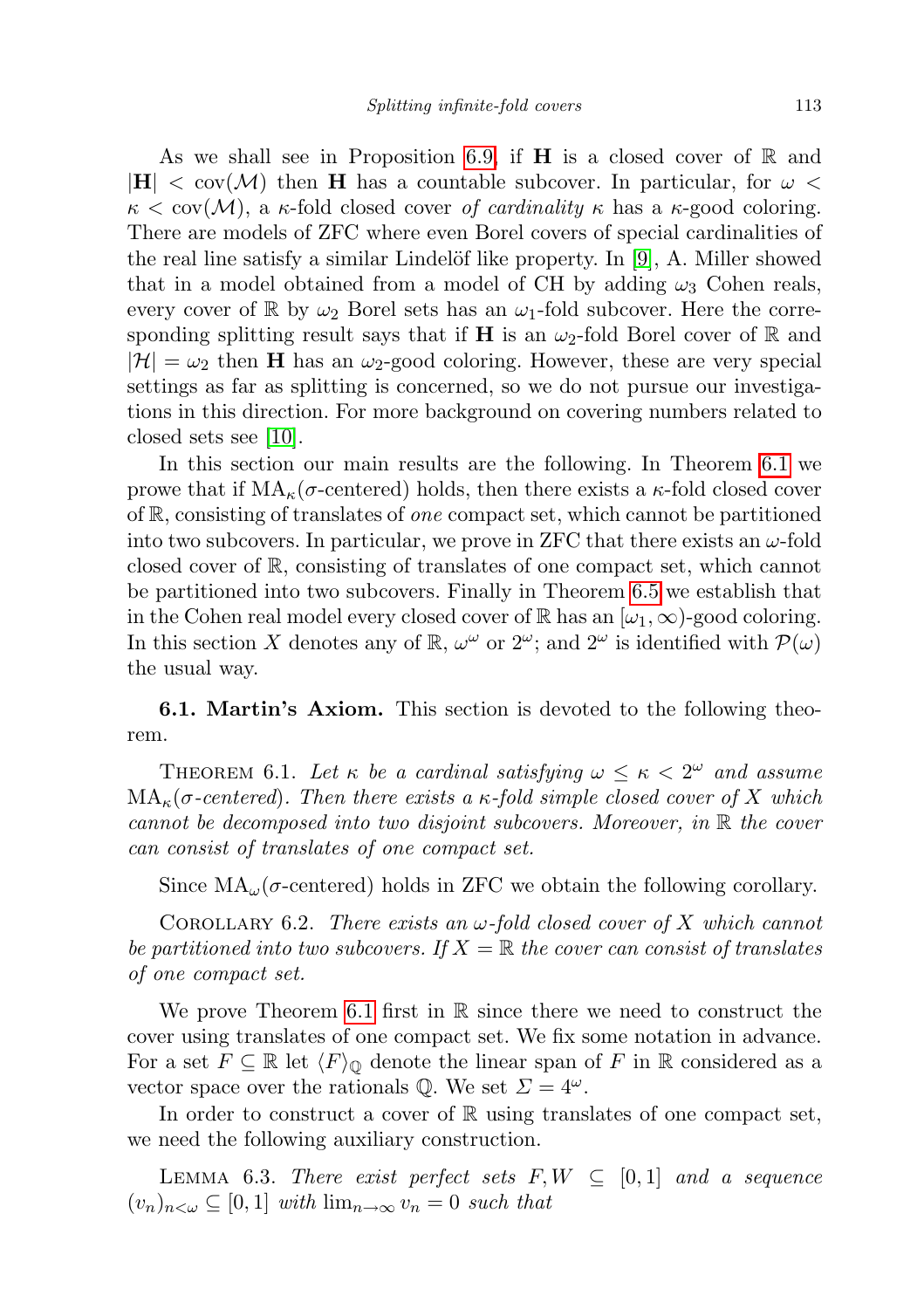- (i)  $F = \{\sum_{i<\omega} \sigma(i)/4^{k_i} : \sigma \in \Sigma\}$  for some sequence  $(k_i)_{i<\omega} \subseteq \omega \setminus \{0\}$ ;
- <span id="page-19-2"></span>(ii)  $W \cup \{v_n : n < \omega\}$  is linearly independent over  $\mathbb{Q}$ ;
- <span id="page-19-3"></span>(iii)  $\langle F \rangle_{\mathbb{Q}} \cap \langle W \cup \{v_n : n < \omega\} \rangle_{\mathbb{Q}} = \{0\}.$

*Proof.* Let  $(j_i)_{i < \omega} \subseteq \omega \setminus \{0\}$  satisfy  $j_{i+1} - j_i > i \ (i < \omega)$ . Write  $k_i = j_{2i}$ and  $\ell_i = j_{2i+1}$   $(i < \omega)$ , and set  $F = {\sum_{i<\omega} \sigma(i)}/{4^{k_i}}$ :  $\sigma \in \Sigma$  and  $U =$  $\{\sum_{i<\omega}\sigma(i)/4^{\ell_i}:\sigma\in\Sigma\}$ . Then (i) holds.

By [\[11,](#page-32-12) Theorem 1 p. 141], there is a nonempty perfect set  $U' \subseteq U$  such that  $U' \cup \{1\}$  is linearly independent over  $\mathbb{Q}$ ; in particular,  $\langle U' \rangle_{\mathbb{Q}} \cap \mathbb{Q} = \{0\}.$ Let  $(w_n)_{n \leq \omega} \subseteq U'$  be a strictly decreasing sequence. Set  $v_n = w_n/(n+1)$  $(n < \omega)$  and let  $W \subseteq U' \setminus \{w_n : n < \omega\}$  be a nonempty perfect set. Then  $\lim_{n\to\infty} v_n = 0$ , and (ii) holds.

It remains to verify (iii). First we show that  $\langle F \rangle_{\mathbb{Q}} \cap \langle U \rangle_{\mathbb{Q}} \subseteq \mathbb{Q}$ . To see this, for some  $m, n < \omega$ , let  $f_a \in F$ ,  $p_a \in \mathbb{Q} \setminus \{0\}$   $(a < m)$  and  $u_b \in U$ ,  $q_b \in \mathbb{Q} \setminus \{0\}$   $(b < n)$  satisfy

<span id="page-19-0"></span>(1) 
$$
\sum_{a
$$

For every  $a < m$  and  $b < n$ , let  $\sigma_a, \tau_b \in \Sigma$  be such that  $f_a = \sum_{i < \omega} \sigma_a(i)/4^{k_i}$ and  $u_b = \sum_{i<\omega} \tau_b(i)/4^{l_i}$ . By multiplying both sides of [\(1\)](#page-19-0) with an appropriate integer, we can assume  $p_a, q_b \in \mathbb{Z}$   $(a < m, b < n)$ . Let  $j < \omega$  satisfy

<span id="page-19-1"></span>(2) 
$$
3\max\left\{\sum_{a
$$

It is enough to show that  $\sum_{a \le m} p_a \sigma_a(h) = 0$  for every  $j < h < \omega$ ; then the sums in [\(1\)](#page-19-0) have a rational value.

So suppose that  $\sum_{a \le m} p_a \sigma_a(h) \ne 0$  for some  $j < h < \omega$ . We consider every real in its base 4 decimal expansion, and for every  $c < \omega$ , the cth digit of  $r \in \mathbb{R}$  is the coefficient of  $4^{-c}$  in this expansion of r.

By [\(2\)](#page-19-1) and since  $j < h$ , we have  $3\sum_{a, so there are$  $l_{h-1} < c_0 < c_1 \leq k_h$  such that the c<sub>0</sub>th and c<sub>1</sub>th digits of  $\sum_{a \leq m} p_a f_a =$  $\sum_{i\leq \omega} (\sum_{a\leq m} p_a \sigma_a(i))/4^{k_i}$  in its base 4 expansion differ. Also since  $j < h$ , we have  $3\sum_{b\leq n}|q_b| < 4^{l_h-k_h}$ . So the dth digits of

$$
\sum_{j < n} q_b u_b = \sum_{i < \omega} \left( \sum_{b < n} q_b \tau_b(i) \right) / 4^{l_i}
$$

for  $l_{h-1} < d \leq k_h$  are either all 0 or all 3. This contradicts [\(1\)](#page-19-0), so the proof of  $\langle F \rangle_{\mathbb{Q}} \cap \langle U \rangle_{\mathbb{Q}} \subseteq \mathbb{Q}$  is complete.

Now  $W \cup \{w_n : n < \omega\} \subseteq U' \subseteq U$  so  $\langle F \rangle_{\mathbb{Q}} \cap \langle W \cup \{v_n : n < \omega\} \rangle_{\mathbb{Q}} \subseteq \mathbb{Q}$ . Also as  $W \cup \{w_n : n < \omega\} \subseteq U'$  we have  $\langle W \cup \{v_n : n < \omega\}\rangle_{\mathbb{Q}} \cap \mathbb{Q} = \{0\}$ . To summarize,  $\langle F \rangle_{\mathbb{Q}} \cap \langle W \cup \{v_n : n < \omega\} \rangle_{\mathbb{Q}} = \{0\}$ , as stated. ■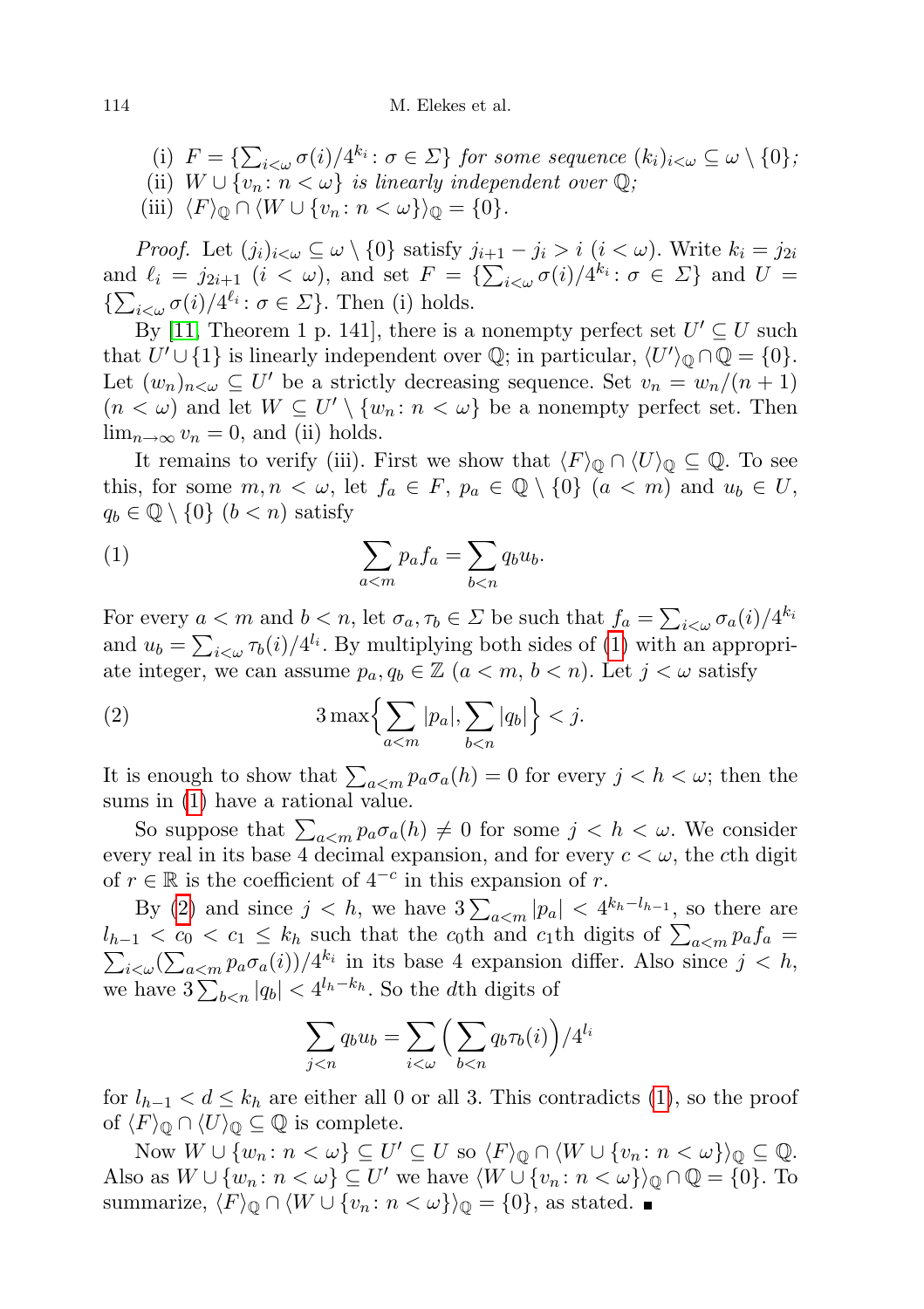Once we have the compact set, its translates will be coded by the members of an almost disjoint family in  $[\omega]^\omega$  of size  $\kappa$ . In the end we will need the following amended version of Solovay's Lemma.

<span id="page-20-0"></span>LEMMA 6.4.  $(MA_{\kappa}(\sigma\text{-centered}))$  Let  $\mathcal{A} \subseteq [\omega]^{\omega}$  be an almost disjoint family of size  $\kappa$ . Let  $\mathcal{B} \subseteq \mathcal{A}$  and suppose that for every  $A \in \mathcal{B}$  a set  $C_A \in [A]^{\omega}$ is given. Then there exists  $X \in [\omega]^\omega$  such that

- 1. max $(X \cap A) \in C_A$  for  $A \in \mathcal{B}$ ;
- 2.  $|X \cap A| = \omega$  for  $A \in \mathcal{A} \setminus \mathcal{B}$ .

Proof. Let

$$
P = \{ \langle x, b \rangle \colon x \in [\omega]^{<\omega}, \, b \in [\mathcal{B}]^{<\omega}, \, \max(x \cap B) \in C_B \text{ for } B \in b \},\
$$

and put  $\langle x, b \rangle \leq_P \langle x', b' \rangle$  if and only if  $x' \subseteq x, b' \subseteq b$  and  $x \cap B' = x' \cap B'$  for each  $B' \in b'$ . Since the conditions  $\langle x, b_0 \rangle, \langle x, b_1 \rangle, \ldots, \langle x, b_{n-1} \rangle$  have the joint extension  $\langle x, b_0 \cup b_1 \cup \cdots \cup b_{n-1} \rangle$ ,  $P = \bigcup \{ \langle x, b \rangle : b \in [\mathcal{B}]^{<\omega} \}$ :  $x \in [\omega]^{<\omega}$ shows that  $\langle P, \leq_P \rangle$  is  $\sigma$ -centered.

For every  $B \in \mathcal{B}$  the set  $D_B = \{ \langle x, b \rangle : B \in b \}$  is dense in P since if  $B \notin b$  then we have  $n \in C_B \setminus \max(B \cap \bigcup b)$  and  $\langle x \cup \{n\}, b \cup \{B\} \rangle \leq \langle x, b \rangle$ is in  $D_B$ .

For every  $A \in \mathcal{A} \backslash \mathcal{B}$  and  $m < \omega$  the set  $D_{A,m} = \{ \langle x, b \rangle : \max(x \cap A) \ge m \}$ is dense in P since for  $n \in (A \setminus m) \setminus \bigcup b, \langle x \cup \{n\}, b \rangle \leq \langle x, b \rangle$  is in  $D_{A,m}$ .

If G is a  $\{D_B: B \in \mathcal{B}\} \cup \{D_{A,m}: A \in \mathcal{A} \setminus \mathcal{B}, m < \omega\}$ -generic filter then  $X = \bigcup \{x : \langle x, b \rangle \in G\}$  satisfies the requirements.

*Proof of Theorem [6.1.](#page-18-0)* We can apply Lemma [6.3](#page-18-1) to get  $(k_i)_{i \leq \omega} \subseteq \omega \setminus \{0\},$  $(v_n)_{n<\omega} \subseteq [0,1], W \subseteq [0,1]$  and  $F = \{\sum_{i<\omega} \sigma(i)/4^{k_i} : \sigma \in \Sigma\}$  such that [\(ii\)](#page-19-2) and [\(iii\)](#page-19-3) of Lemma [6.3](#page-18-1) hold. Let  $\mathcal{A} \subseteq [\omega]^{\omega}$  be an almost disjoint family of size  $\kappa$  and for every  $A \in \mathcal{A}$  set  $x(A) = \sum_{i \leq \omega} \chi_A(i)/4^{k_i}$ . Recall  $\Sigma = 4^{\omega}$ , and for every  $n < \omega$  let  $\Sigma_n = \{ \sigma \in \Sigma : n = \max\{i < \omega : \sigma(i) = 2\} \}.$ 

For every  $n < \omega$  let  $F_n = \{ \sum_{i < \omega} \sigma(i) / 4^{k_i} : \sigma \in \Sigma_n \}$  and set

$$
K = W \cup F \cup \bigcup \{F_n + v_n : n < \omega\}.
$$

Note that  $F_n$   $(n < \omega)$  are closed,

(3) 
$$
F \cup \bigcup \{F_n + v_n : n < \omega\} \subseteq [0,2], \quad 0 \in K \subseteq [0,2],
$$

and  $\lim_{n\to\infty} v_n = 0$  implies  $\lim_{n\to\infty} (F_n + v_n) = F$ , hence K is a compact set. We define

$$
K_{n,A} = K + x(A) - v_n \quad (A \in \mathcal{A}, \, n < \omega)
$$

and  $\mathbf{H}_0 = \{K_{n,A} : A \in \mathcal{A}, n < \omega\}.$ 

Set  $Z = \{z \in F : |\mathbf{H}_{0}(z)| = \kappa\}$ . Let  $\mathbf{H}_{1}$  consist of all translates of K which avoid Z and do not show up in  $H_0$ , i.e.

$$
\mathbf{H}_1 = \{ K + d : (K + d) \cap Z = \emptyset, d \neq x(A) - v_n \ (A \in \mathcal{A}, n < \omega) \}.
$$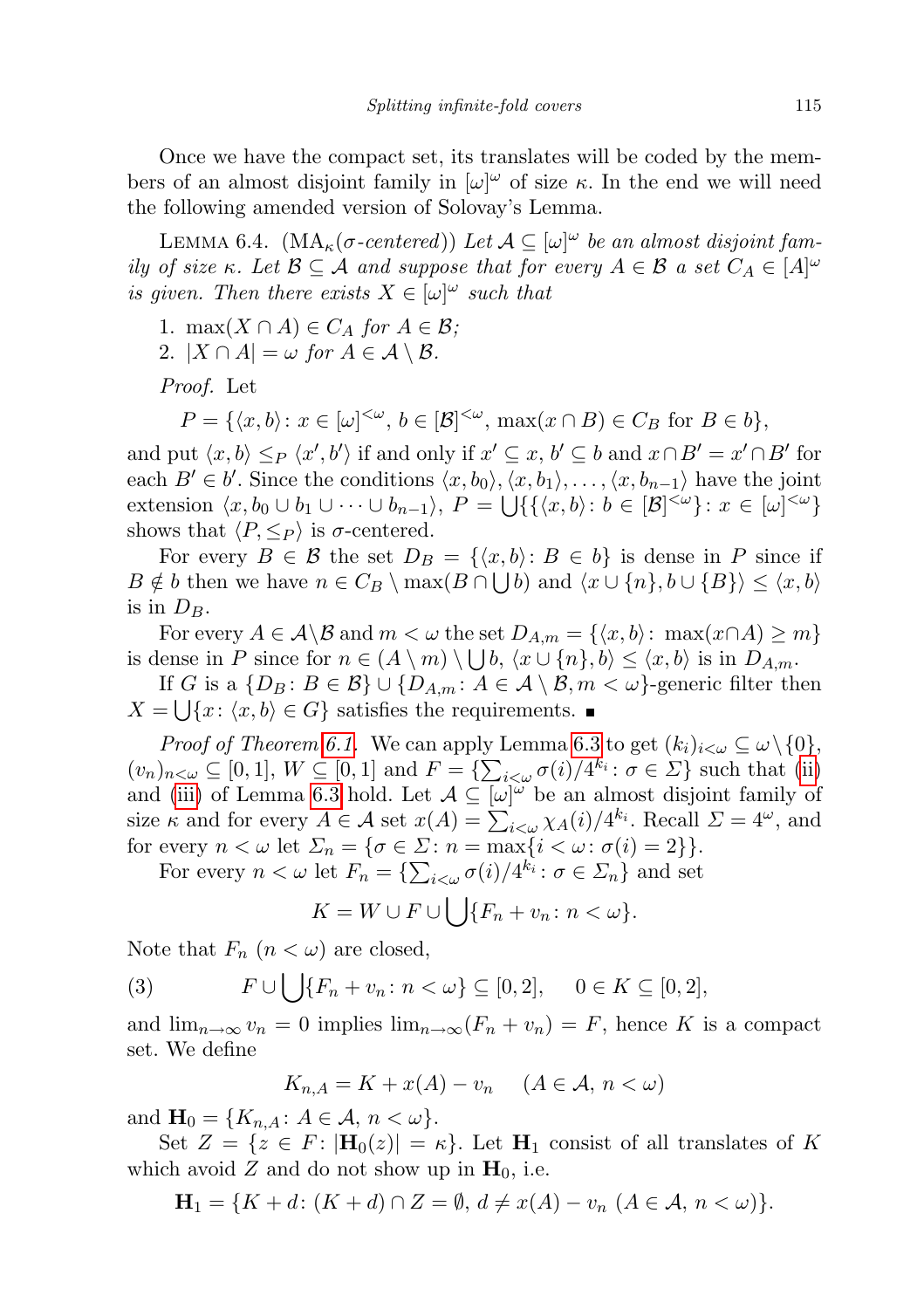We show that the simple closed cover  $\mathbf{H} = \mathbf{H}_0 \cup \mathbf{H}_1$  of  $\mathbb{R}$  is  $\kappa$ -fold and has no two disjoint subcovers over F.

Pick an arbitrary  $x \in \mathbb{R}$ . If  $|\mathbf{H}_{0}(x)| \geq \kappa$  we are done; so suppose  $|\mathbf{H}_0(x)| < \kappa$ . If  $(K+x-w) \cap Z = \emptyset$  for every  $w \in W$ , then  $|\mathbf{H}_1(x)| \geq \kappa$  by the definition of  $\mathbf{H}_1$ . Similarly, if  $(K+x-f)\cap Z=\emptyset$  for every  $f\in F$ , then again  $|\mathbf{H}_1(x)| \geq \kappa$ . If these cases fail to happen, then there are  $w \in W, f \in F$ ,  $y_1, y_2 \in K$  and  $z_1, z_2 \in Z$  such that  $z_1 = y_1 + x - w$  and  $z_2 = y_2 + x - f$ . Thus  $x = z_1 + w - y_1 = z_2 + f - y_2$ .

Let D be a Hamel basis of R extending  $W \cup \{v_n : n < \omega\}$ . By Lem-ma [6.3](#page-18-1)[\(iii\)](#page-19-3), for every  $y \in K$ , if  $y \in W$  then the expression of y in the Hamel basis D is y, while if  $y \notin W$  then in the expression of y in the Hamel basis D no member of W appears.

Consider the expression of x in the Hamel basis D. We have  $y_1, y_2 \in K$ and  $z_1, z_2, f \in F$ , so in particular, by Lemma [6.3\(](#page-18-1)[iii\)](#page-19-3) we have  $z_1, z_2, f \in$ K \ W. Thus in the expression of  $z_2 + f - y_2$  in the Hamel basis D no member of W appears with positive coefficient. This implies  $y_1 = w$ , hence  $x = z_1$ . Thus  $x \in Z$  and so  $|\mathbf{H}_0(x)| = \kappa$ .

It remains to see that  $H$  has no two disjoint subcovers over  $F$ . Let  $c: \mathbf{H}_0 \to 2$ . We will find an  $\varepsilon \in \{0,1\}$  and an  $x \in F$  such that  $|\mathbf{H}_0(x)| = \kappa$ ,  $\mathbf{H}_1(x) = \emptyset$  and for every  $A \in \mathcal{A}$  and  $n < \omega, x \in K_{n,A}$  implies  $c(K_{n,A}) = \varepsilon$ . This will complete the proof.

For each  $A \in \mathcal{A}$  there exists an  $\varepsilon_A \in \{0,1\}$  and a  $C_A \in [A]^\omega$  such that  $c(K_{n,A}) = \varepsilon_A$  for  $n \in C_A$ . Then there are  $\varepsilon \in \{0,1\}$  and  $\mathcal{B} \in [\mathcal{A}]^{\kappa}$  such that  $\varepsilon_B = \varepsilon$  for  $B \in \mathcal{B}$ .

By applying Lemma [6.4](#page-20-0) we obtain  $X \in [\omega]^\omega$  satisfying  $\max(X \cap A) \in C_A$  $(A \in \mathcal{B})$  and  $|X \cap A| = \omega$   $(A \in \mathcal{A} \setminus \mathcal{B})$ . Let  $x = \sum_{i < \omega} (1 + 2\chi_X(i))/4^{k_i}$ , i.e.  $x \in F$  and x has digits 1 and 3 only. We show that this x fulfills the requirements.

First we show  $|\mathbf{H}_0(x)| = \kappa$ . For every  $z \in \mathbb{R}$  and  $j < \omega$ , let  $z[j]$  denote the coefficient of  $4^{-j}$  in the base 4 expansion of z. For every  $A \in \mathcal{A}$  and  $j < \omega$  we have

<span id="page-21-0"></span>(4) 
$$
[x - x(A)][j] = \begin{cases} 3 & \text{if } j = k_i \text{ with } i \in X \setminus A, \\ 2 & \text{if } j = k_i \text{ with } i \in X \cap A, \\ 1 & \text{if } j = k_i \text{ with } i \in \omega \setminus (X \cup A), \\ 0 & \text{if } j = k_i \text{ with } i \in A \setminus X. \end{cases}
$$

Thus for each  $A \in \mathcal{B}$ ,  $x - x(A) \in F_{\max(X \cap A)}$ , hence

$$
x \in F_{\max(X \cap A)} + v_{\max(X \cap A)} + x(A) - v_{\max(X \cap A)} \subseteq K_{\max(X \cap A), A}
$$

and so  $|\mathbf{H}_0(x)| = \kappa$ . In particular,  $x \in Z$  and so  $\mathbf{H}_1(x) = \emptyset$ .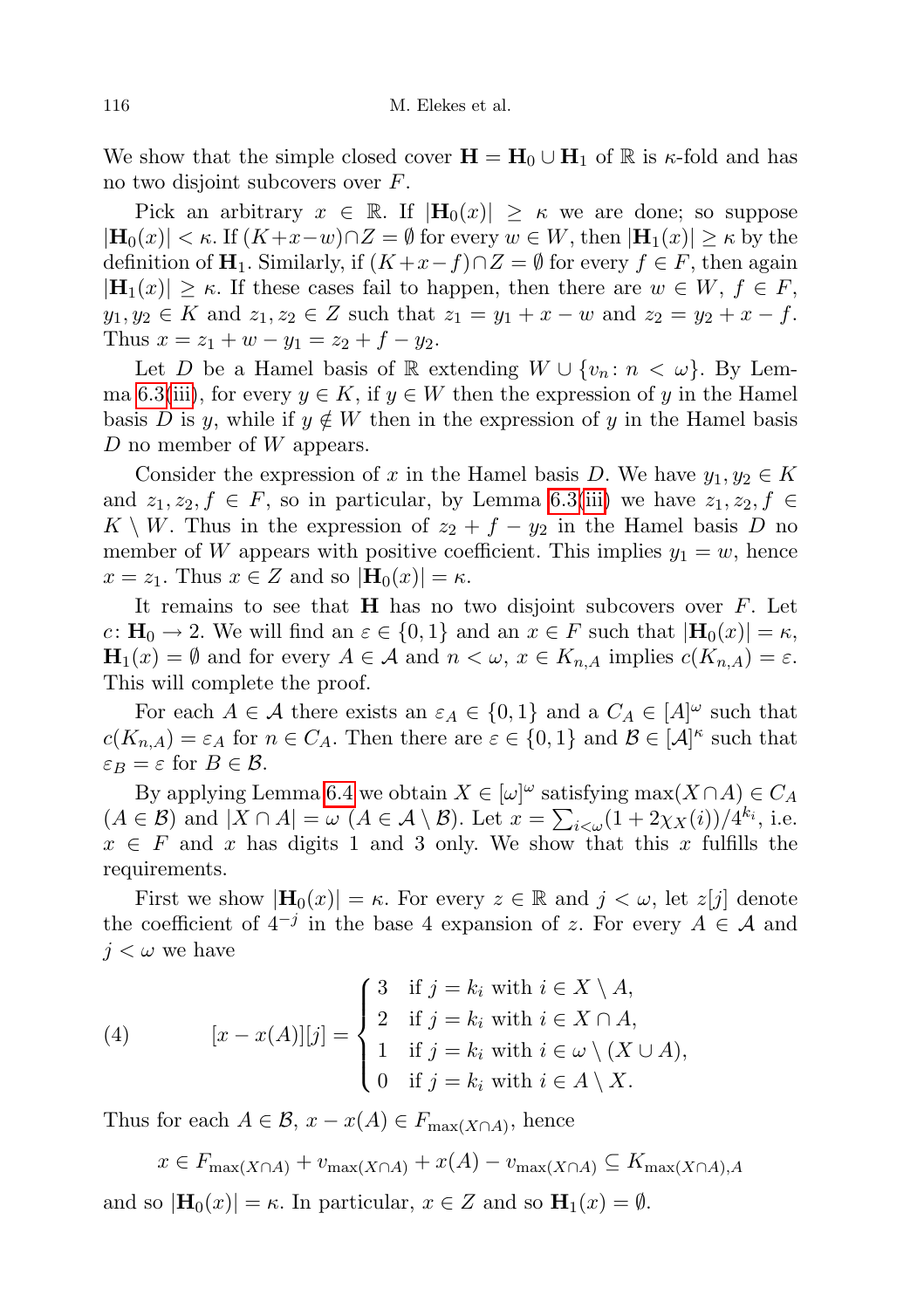It remains to show that for every  $A \in \mathcal{A}$  and  $n < \omega, x \in K_{n,A}$  implies  $c(K_{n,A}) = \varepsilon$ . Suppose  $x \in K_{n,A}$  for some  $A \in \mathcal{A}$  and  $n < \omega$ , i.e.

$$
x \in K + x(A) - v_n = (W + x(A) - v_n)
$$
  
 
$$
\cup (F + x(A) - v_n) \cup \bigcup \{F_m + v_m + x(A) - v_n : m < \omega\}.
$$

From  $x, x(A) \in F$  and Lemma [6.3\(](#page-18-1)[iii\)](#page-19-3),

 $x \notin W + x(A) - v_n, x \notin F + x(A) - v_n, x \notin F_m + v_m + x(A) - v_n \ (m \neq n),$ hence  $x \in F_n + x(A)$ . By [\(4\)](#page-21-0), for  $A \in \mathcal{A} \setminus \mathcal{B}$  we have  $x - x(A) \notin \bigcup_{n \leq \omega} F_n$ . Thus  $x \in K_{n,A}$  implies  $A \in \mathcal{B}$ . Again by [\(4\)](#page-21-0) we have  $n = \max(X \cap A) \in C_A$ , so  $c(K_{n,A}) = \varepsilon$ . This completes the proof in R.

If  $X = \omega^{\omega}$  or  $X = 2^{\omega}$  take a continuous surjective map  $\varphi \colon X \to [0, 2]$ and set  $\mathbf{H}_X = \{ \varphi^{-1}(H) : H \in \mathbf{H} \}$ . Then  $\mathbf{H}_X$  is clearly a  $\kappa$ -fold closed cover of X. It is a simple cover since  $K \subseteq [0,2]$  implies that if  $d_1, d_2 \in \mathbb{R}$  satisfy  $d_1 \neq d_2$  and  $(K + d_1) \cap [0, 2] \neq \emptyset$ ,  $(K + d_2) \cap [0, 2] \neq \emptyset$  then  $(K + d_1) \cap [0, 2] \neq$  $(K+d_2)\cap [0,2]$ . Since **H** has no two disjoint subcovers over F and  $F \subseteq [0,2]$ ,  $\mathbf{H}_X$  has no two disjoint subcovers.  $\blacksquare$ 

Corollary [6.2](#page-18-2) implies in particular that in a positive partition result for closed covers the points covered by  $\omega$  many sets only must be ignored.

6.2. The Cohen real model. In this section we will prove that in the Cohen real model every closed cover of the reals has an  $[\omega_1, \infty)$ -good color-ing. Note that by Corollary [6.2](#page-18-2) it is impossible to get an  $\omega$ -good coloring. Thus we have, in a sense, a best possible decomposition result. The proof is based on the weak Freese–Nation property (see Proposition [6.6](#page-22-1) below), for which we need standard additional assumptions, such as GCH and  $\Box_{\lambda}$  for cardinals  $\lambda$  with  $cf(\lambda) = \omega$ .

Following [\[8\]](#page-32-6), we recall some notation. Let V be our ground model and let  $\kappa$  be a cardinal. We denote by  $V^{C_{\kappa}}$  the model obtained from V by adding  $\kappa$  many Cohen reals the usual way.

We will prove the following theorem.

<span id="page-22-0"></span>THEOREM 6.5. Suppose that GCH holds in V and let  $\kappa$  be a cardinal. Suppose also that in V we have  $\Box_{\lambda}$  for every cardinal  $\lambda$  satisfying  $\omega < \lambda \leq |\kappa|$ , cf( $\lambda$ ) =  $\omega$ . In  $V^{C_{\kappa}}$ , let  $(X, \tau)$  be a topological space which has a countable base, and let **H** be a cover of X by closed sets. Then in  $V^{C_{\kappa}}$ there exists an  $[\omega_1, \infty)$ -good coloring of **H**.

<span id="page-22-1"></span>The proof of Theorem [6.5](#page-22-0) is based on the fact that in  $V^{C_{\kappa}}$  the poset  $(\mathcal{P}(\omega), \subseteq)$  has the *weak Freese–Nation property*. We recall it in the following proposition and we introduce the corresponding notion of good coloring on  $\mathcal{P}(\omega)$ .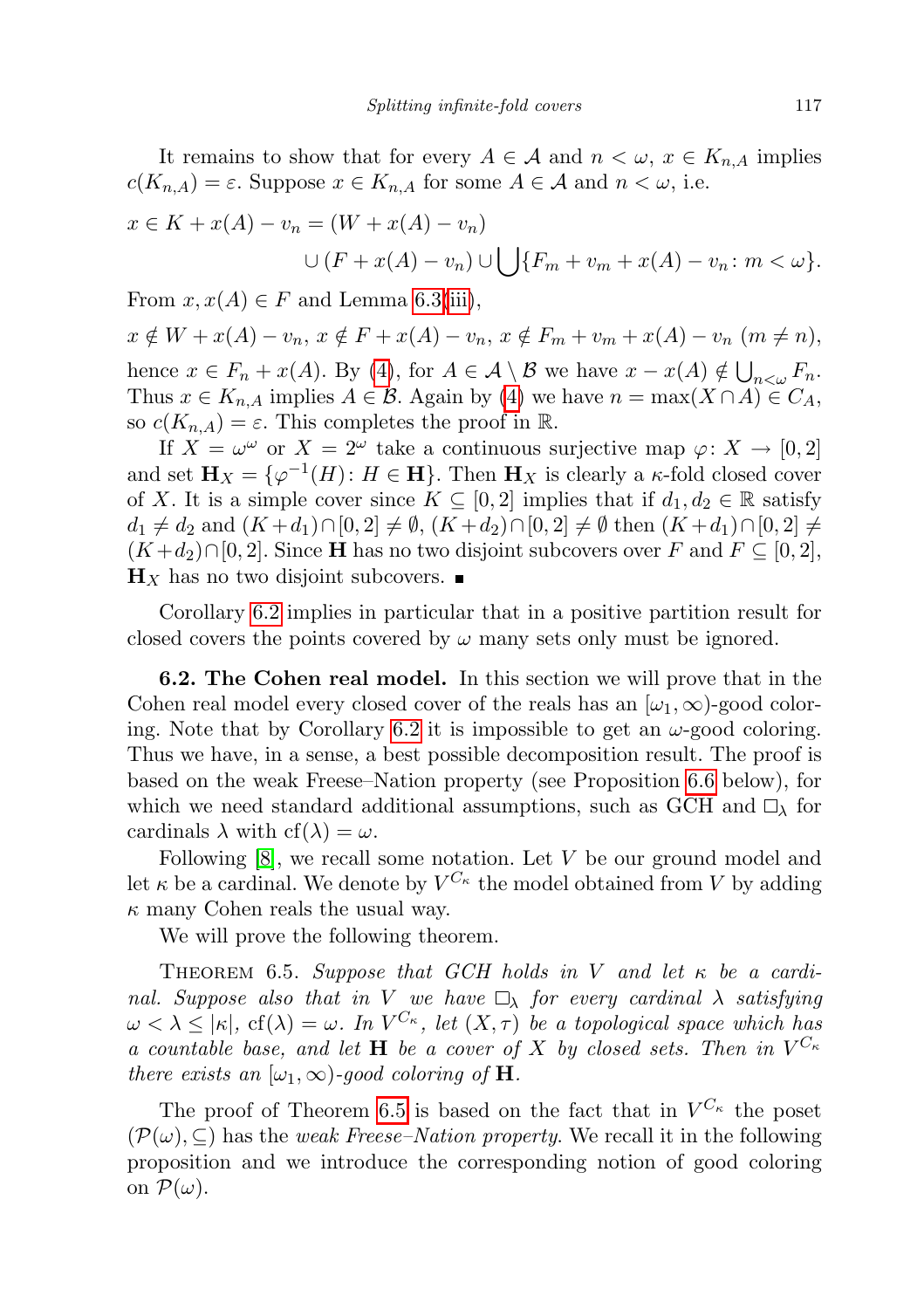PROPOSITION 6.6 ([\[5,](#page-32-13) Theorem 15]). Under the assumptions of Theo-rem [6](#page-22-0).5, in  $V^{C_{\kappa}}$  the poset  $(\mathcal{P}(\omega), \subseteq)$  has the weak Freese–Nation property, *i.e.* there is a function  $f: \mathcal{P}(\omega) \to [\mathcal{P}(\omega)]^{\leq \omega}$  such that for every  $A, B \in \mathcal{P}(\omega)$ with  $A \subseteq B$  there exists  $C \in f(A) \cap f(B)$  satisfying  $A \subseteq C \subseteq B$ .

DEFINITION 6.7. Let  $\mathcal{A}, \mathcal{B} \subseteq \mathcal{P}(\omega)$  be arbitrary. A  $\mathcal{B}\text{-good coloring of }\mathcal{A}$ is a function  $c: \mathcal{A} \to \mathcal{O}$  such that for every  $B \in \mathcal{B}, |\mathcal{P}(B) \cap \mathcal{A}| \geq \omega_1$  implies  $|\mathcal{P}(B) \cap \mathcal{A}| \subseteq c[\mathcal{P}(B) \cap \mathcal{A}].$ 

To get Theorem [6.5,](#page-22-0) it is enough to prove the following theorem.

<span id="page-23-0"></span>THEOREM 6.8. Let  $\mathcal{A}, \mathcal{B} \subseteq \mathcal{P}(\omega)$  be arbitrary. Assume  $(\mathcal{P}(\omega), \subseteq)$  has the weak Freese–Nation property. Then A has a B-good coloring.

*Proof of Theorem [6.5.](#page-22-0)* By Proposition [2.3](#page-3-1) we can assume that  $H$  is simple, i.e.  $\mathbf{H} = \mathcal{H}$ . Let  $\{U_n : n < \omega\}$  be a base of X. For every closed set  $Z \subseteq X$ , define  $B(Z) = \{n < \omega : U_n \cap Z = \emptyset\}$ . Since  $Z \subseteq Z'$  if and only if  $B(Z) \supseteq B(Z')$ , B is injective.

Let  $\mathcal{A} = \{B(H): H \in \mathcal{H}\}, \mathcal{B} = \{B(\{x\}): x \in X\}.$  By Theorem [6.8](#page-23-0) we have a B-good coloring  $c^*$ :  $\mathcal{A} \to \text{On}$ . We show that  $c: \mathcal{H} \to \text{On}$ ,  $c = c^* \circ B$ , is an  $[\omega_1,\infty)$ -good coloring of H.

To see this, let  $x \in X$  satisfy  $|\mathcal{H}(x)| \geq \omega_1$ . Clearly, B is a bijection between  $\mathcal{H}(x)$  and  $\mathcal{P}(B({x})) \cap \mathcal{A}$ . Hence  $|\mathcal{P}(B({x})) \cap \mathcal{A}| \geq \omega_1$  and so  $c[\mathcal{H}(x)] = c^*[\mathcal{P}(B(\lbrace x \rbrace)) \cap \mathcal{A}] \supseteq |\mathcal{P}(B(\lbrace x \rbrace)) \cap \mathcal{A}| = |\mathcal{H}(\lbrace x \rbrace)|$ , as required.

It remains to show Theorem [6.8.](#page-23-0)

*Proof of Theorem [6.8.](#page-23-0)* We prove the statement by induction on  $\lambda =$  $|\mathcal{A} \cup \mathcal{B}|.$ 

If  $\lambda \leq \omega$ , an arbitrary coloring  $c: \mathcal{A} \to \Omega$  works. Consider now  $\lambda = \omega_1$ . Enumerate B as  $\{B_\alpha : \alpha < \omega_1\}$  so that each  $B \in \mathcal{B}$  occurs  $\omega_1$  many times. We define  $c: \mathcal{A} \to \omega_1$  by transfinite induction of length  $\omega_1$ , extending c to at most one further member of A at each step as follows. For every  $B \in \mathcal{B}$ let  $I_B = \{\alpha < \omega_1 : B_\alpha = B\}$ . In the  $\alpha$ th step of the coloring if  $\alpha \in I_B$ and  $|\mathcal{P}(B) \cap \mathcal{A}| = \omega_1$  pick one  $A \in \mathcal{A}$  such that  $c(A)$  is not defined yet and  $A \in \mathcal{P}(B)$ . Define  $c(A) = \text{tp}(\alpha \cap I_B)$ . This coloring clearly fulfills the requirements.

Assume now that  $\lambda > \omega_1$  and the statement holds for every  $\omega_1 \leq \lambda' < \lambda$ . Let  $\mathcal{A}, \mathcal{B} \subseteq \mathcal{P}(\omega)$  with  $|\mathcal{A} \cup \mathcal{B}| = \lambda$ . Let  $f : \mathcal{P}(\omega) \to [\mathcal{P}(\omega)]^{\leq \omega}$  be a function witnessing the weak Freese–Notion property of  $\mathcal{P}(\omega)$ . By closing B under f we can assume that  $\beta$  is f-closed.

Let  $\langle M_{\alpha} : \omega_1 \leq \alpha < \lambda \rangle$  be a continuous, increasing sequence of models of a large enough fragment of ZFC such that  $A, B, f \in M_{\omega_1}, M_\alpha \in M_{\alpha+1},$  $\alpha \subseteq M_\alpha$  and  $|M_\alpha| = |\alpha| \ (\omega_1 \leq \alpha \ < \lambda)$ . Let  $\mathcal{A}_\alpha = \mathcal{A} \cap (M_{\alpha+1} \setminus M_\alpha)$ ,  $\mathcal{B}_{\alpha} = \mathcal{B} \cap M_{\alpha+1}.$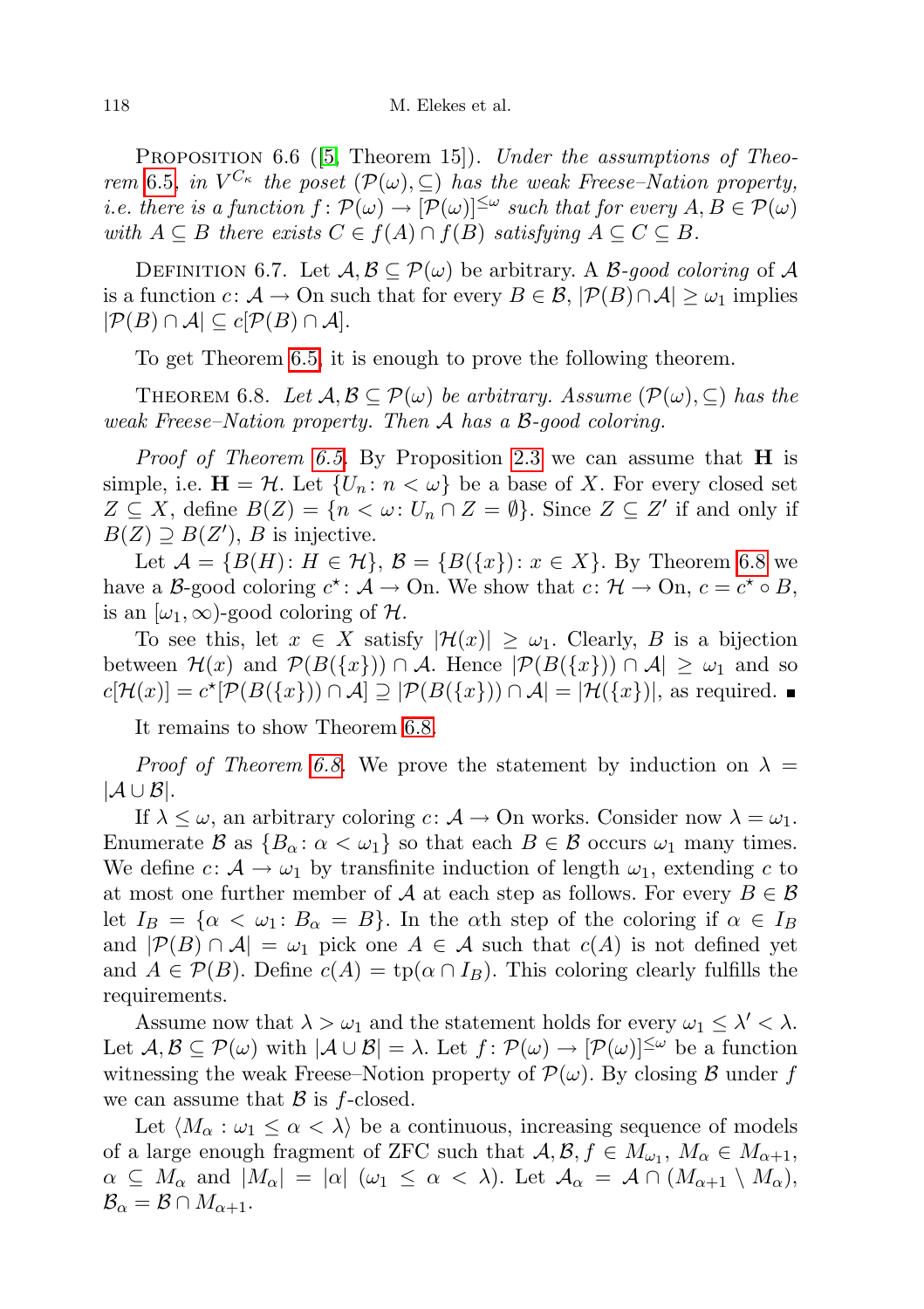For every  $\omega_1 \leq \alpha < \lambda$  we have  $|\mathcal{A}_{\alpha} \cup \mathcal{B}_{\alpha}| = |\alpha|$ . So by the inductive hypothesis there is a coloring  $c'_\n\alpha: \mathcal{A}_\alpha \to |\alpha|$  which is  $\mathcal{B}_\alpha$ -good for  $\mathcal{A}_\alpha$ . By Lemma [2.4,](#page-4-0) there is a function  $h_{\alpha}: |\alpha| \to \alpha$  such that  $h_{\alpha}||\alpha|| = \alpha$  and  $\kappa \subseteq h_\alpha[\kappa]$  for every cardinal  $\omega \leq \kappa < |\alpha|$ . Let  $c_\alpha = h_\alpha \circ c'_\alpha$ . Then for every  $B \in \mathcal{B}_{\alpha}$ ,

- (i)  $|\mathcal{P}(B) \cap \mathcal{A}_{\alpha}| \geq \omega_1$  implies  $|\mathcal{P}(B) \cap \mathcal{A}_{\alpha}| \subseteq c_{\alpha}[\mathcal{P}(B) \cap \mathcal{A}_{\alpha}],$
- <span id="page-24-1"></span>(ii)  $|\mathcal{P}(B) \cap \mathcal{A}_{\alpha}| = |\alpha|$  implies  $\alpha \subseteq c_{\alpha}|\mathcal{P}(B) \cap \mathcal{A}_{\alpha}|$ .

Let  $c = \bigcup \{c_{\alpha} : \alpha < \lambda\}$ ; the definition makes sense since for  $\alpha \neq \beta$  we have  $\mathcal{A}_{\alpha} \cap \mathcal{A}_{\beta} = \emptyset$ . We show that c is a B-good coloring.

Assume on the contrary that there is  $B \in \mathcal{B}$  such that  $|\mathcal{P}(B) \cap \mathcal{A}| \geq \omega_1$ but  $\mathcal{P}(B) \cap \mathcal{A} \not\subseteq c[\mathcal{P}(B) \cap \mathcal{A}]$ . Let  $\alpha < \lambda$  be minimal such that we can have such a B in  $M_{\alpha+1}$  and let  $\mu \leq \lambda$  be an uncountable regular cardinal such that  $|\mathcal{P}(B) \cap \mathcal{A}| \geq \mu$  but  $\mu \not\subseteq c[\mathcal{P}(B) \cap \mathcal{A}]$ . We distinguish three cases.

Suppose first  $|({\cal P}(B) \cap A) \setminus M_{\alpha}| \geq \mu$  and  $\alpha \geq \mu$ . Then as  $\mu \subseteq M_{\alpha+1}$ we have  $|((\mathcal{P}(B) \cap \mathcal{A}) \setminus M_\alpha) \cap M_{\alpha+1}| \geq \mu$ . Hence  $|\mathcal{A}_\alpha \cap \mathcal{P}(B)| \geq \mu$  and so  $c[\mathcal{A} \cap \mathcal{P}(B)] \supseteq c_{\alpha}[\mathcal{A}_{\alpha} \cap \mathcal{P}(B)] \supseteq \mu$ , a contradiction.

Suppose next  $|(\mathcal{P}(B) \cap \mathcal{A}) \setminus M_{\alpha}| \geq \mu$  but  $\alpha < \mu$ . Let  $\sigma \in \mu \setminus c[\mathcal{P}(B) \cap \mathcal{A}]$ and let  $\beta = \max(\alpha, \sigma + 1) < \mu$ . Then  $|(\mathcal{P}(B) \cap \mathcal{A}) \setminus M_{\beta}| \geq \mu$  and so  $\omega_1 \leq \beta \subseteq M_\beta$  implies  $|\mathcal{P}(B) \cap \mathcal{A}_\beta| = |\beta|$ . Thus  $\beta \subseteq c_\beta[\mathcal{P}(B) \cap \mathcal{A}_\beta]$  by [\(ii\)](#page-24-1) and so  $\sigma \in c_{\beta}[\mathcal{P}(B) \cap \mathcal{A}_{\beta}] \subseteq c[\mathcal{P}(B) \cap \mathcal{A}],$  a contradiction.

Finally suppose  $|(\mathcal{P}(B) \cap \mathcal{A}) \setminus M_\alpha| < \mu$ . As  $\nu = |M_\alpha \cap f(B) \cap \mathcal{P}(B)| \leq \omega$ , enumerate  $M_{\alpha} \cap f(B) \cap \mathcal{P}(B)$  as  $\{B_i : i < \nu\}$ . For each  $A \in \mathcal{A} \cap \mathcal{P}(B) \cap M_{\alpha}$ there is  $B' \in f(B) \cap f(A)$  with  $A \subseteq B' \subseteq B$ . Since  $M_{\alpha}$  is f-closed,  $A \in M_{\alpha}$ implies  $f(A) \subseteq M_\alpha$ . Thus we have our  $B' \in M_\alpha$ , i.e.  $B' = B_{n(A)}$  for some  $n(A) < \nu$ . Therefore

$$
\mathcal{A} \cap \mathcal{P}(B) \cap M_{\alpha} = \bigcup_{n < \nu} \{ A \in \mathcal{A} \colon A \in M_{\alpha}, A \subseteq B_n \}.
$$

Since  $|\mathcal{A}\cap\mathcal{P}(B)\cap M_{\alpha}|\geq\mu$  there is  $n<\nu$  such that  $|\{A\in\mathcal{A}:A\in M_{\alpha},A\subseteq B_{n}\}|$  $\geq \mu$ . Since  $B_n \in M_{\alpha^*+1}$  for some  $\alpha^* < \alpha$ , by the minimality of  $\alpha$  we see that  $|\mathcal{A}\cap \mathcal{P}(B_n)| \geq \mu$  implies  $\mu \subseteq c[\mathcal{A}\cap \mathcal{P}(B_n)]$ . But  $c[\mathcal{A}\cap \mathcal{P}(B_n)] \subseteq c[\mathcal{A}\cap \mathcal{P}(B)]$ , a contradiction. This completes the proof.

To close this section, we prove the following Lindelöf-like property mentioned in the introduction.

<span id="page-24-0"></span>PROPOSITION 6.9. Let **H** be a closed cover of  $\mathbb{R}$  such that  $|\mathbf{H}| < \text{cov}(\mathcal{M})$ . Then **H** has a countable subcover of  $\mathbb{R}$ . In particular, for  $\omega < \kappa < \text{cov}(\mathcal{M})$ , every  $\kappa$ -fold closed cover of  $\mathbb R$  of cardinality  $\kappa$  has a  $\kappa$ -good coloring.

*Proof.* Let U be the collection of those open sets  $U \subseteq \mathbb{R}$  for which **H** has a countable subcover of  $U$ ; i.e.

$$
\mathcal{U} = \{ U \subseteq \mathbb{R} : U \text{ is open, } \exists \mathcal{C} \in [\mathcal{H}]^{\leq \omega} \ (U \subseteq \bigcup \mathcal{C}) \}.
$$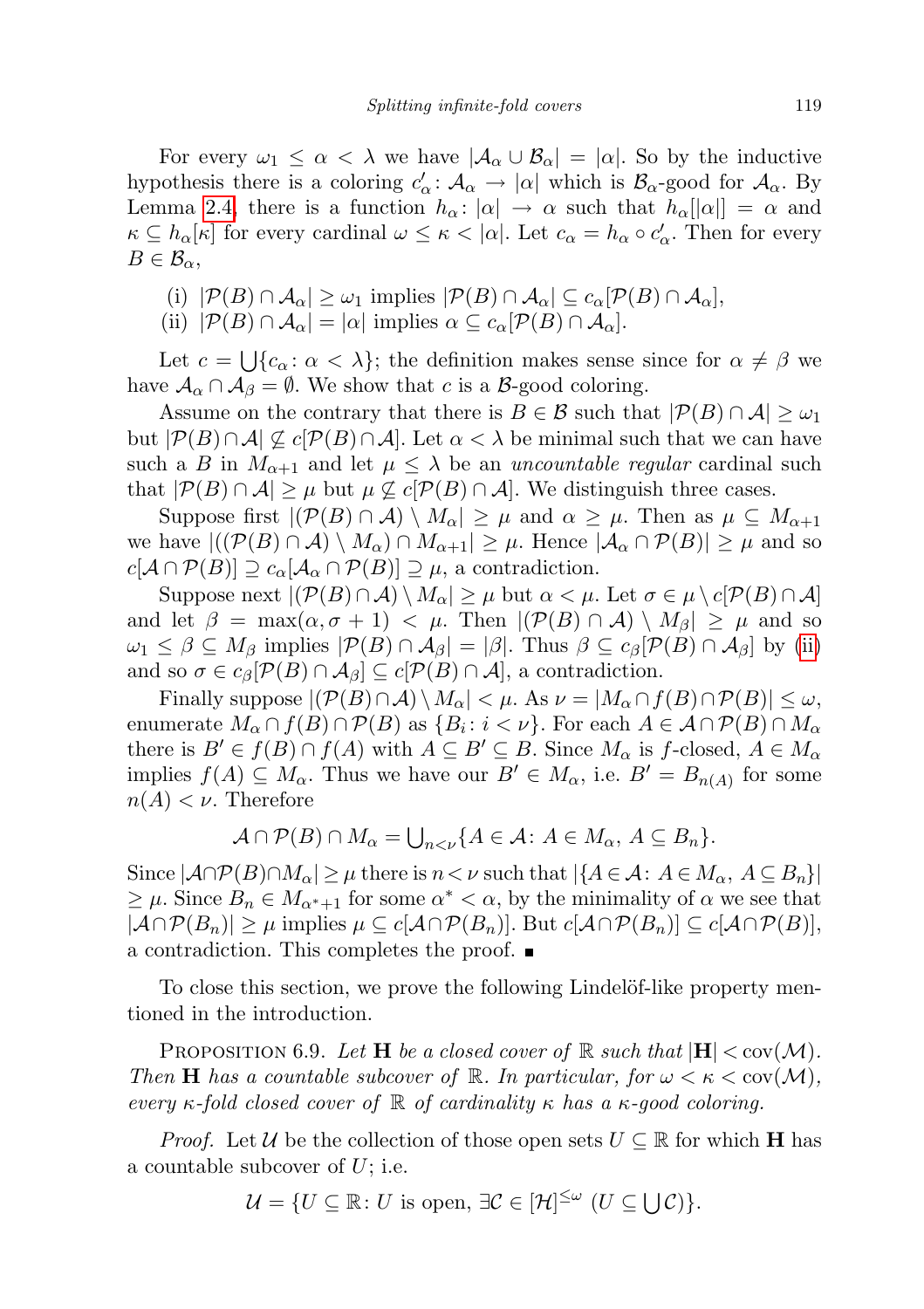Then  $V = \bigcup \mathcal{U}$  is open. Since R is hereditarily Lindelöf, there is a  $V \in [\mathcal{U}]^{\leq \omega}$ such that  $V = \bigcup \mathcal{V}$ ; in particular,  $V \in \mathcal{U}$ .

To complete the proof of the first statement, it is enough to show that  $V = \mathbb{R}$ . Suppose  $V \neq \mathbb{R}$  and set  $F = \mathbb{R} \setminus V$ . Then F is a nonempty closed set and **H** is a cover of F. Since  $|\mathbf{H}| < \text{cov}(\mathcal{M})$ , there is an  $H \in \mathcal{H}$  such that  $H \cap F$  is non-meager in F in the relative topology on F. Thus there is an open set  $U \subseteq \mathbb{R}$  such that  $U \cap F \neq \emptyset$  and  $U \cap F \subseteq H \cap F$ . To summarize, we have shown that H has a countable subcover of  $V \cup U$ . This contradicts the definition of  $\mathcal{U}$ .

The second statement immediately follows from the first, so the proof is complete.

# <span id="page-25-0"></span>7. Convex sets in  $\mathbb{R}^n$

7.1. Arbitrary convex sets. In this section we observe that Theorems [6.1](#page-18-0) and [6.5](#page-22-0) imply that it is independent of ZFC whether an uncountable-fold cover of  $\mathbb{R}^n$   $(1 \lt n \lt \omega)$  by isometric copies of one compact convex set can be split into two disjoint subcovers.

THEOREM 7.1. Let  $1 < n < \omega$ . Under the assumptions of Theorem [6](#page-18-0).1, there exists a  $\kappa$ -fold simple closed cover of  $\mathbb{R}^n$  by isometric copies of one compact convex set which cannot be decomposed into two disjoint subcovers.

Proof. By rescaling the construction for Theorem [6.1,](#page-18-0) there is a compact set  $K \subseteq [\pi/4, \pi/2]$  and a set of translations  $T \subseteq [-\pi/4, \pi/4]$  such that  $\mathbf{K} = \{K + t : t \in T\}$  is a  $\kappa$ -fold simple cover over  $[\pi/4, \pi/2]$  which cannot be split into two subcovers over  $[\pi/4, \pi/2]$ .

Let  $\mathbb{O} \in \mathbb{R}^{n-2}$  denote the origin. For every  $t \in \mathbb{R}$  set

$$
H(t) = \text{conv}\{(\cos(\vartheta + t), \sin(\vartheta + t)) : \vartheta \in K\} \times \{\mathbb{O}\}\
$$

and let  $\mathbf{H}_0 = \{H(t): t \in T\}$ . Set  $Y = \{(\cos(\vartheta), \sin(\vartheta)):\vartheta \in [\pi/4, \pi/2]\}\times\{\mathbb{O}\}\$ and let  $H_1$  be a  $\kappa$ -fold simple cover of  $\mathbb{R}^n \setminus Y$  by isometric copies of  $H(0)$ which do not intersect Y. Such an  $H_1$  clearly exists. Then  $H = H_0 \cup H_1$ fulfills the requirements.

The consistency of the existence of  $[\omega_1, \infty)$ -good colorings for compact covers follows from Theorem [6.5.](#page-22-0)

### 7.2. Axis-parallel closed rectangles

<span id="page-25-1"></span>THEOREM 7.2. There exists a countable family  $R$  of axis-parallel closed rectangles in  $\mathbb{R}^2$  such that R is an  $\omega$ -fold cover of  $\mathbb{R}^2$  without two disjoint subcovers.

We prove Theorem [7.2](#page-25-1) in two steps: first we find an  $\omega$ -fold cover of an abstract space without two disjoint subcovers; then we show how this cover can be realized using axis-parallel closed rectangles in  $\mathbb{R}^2$ .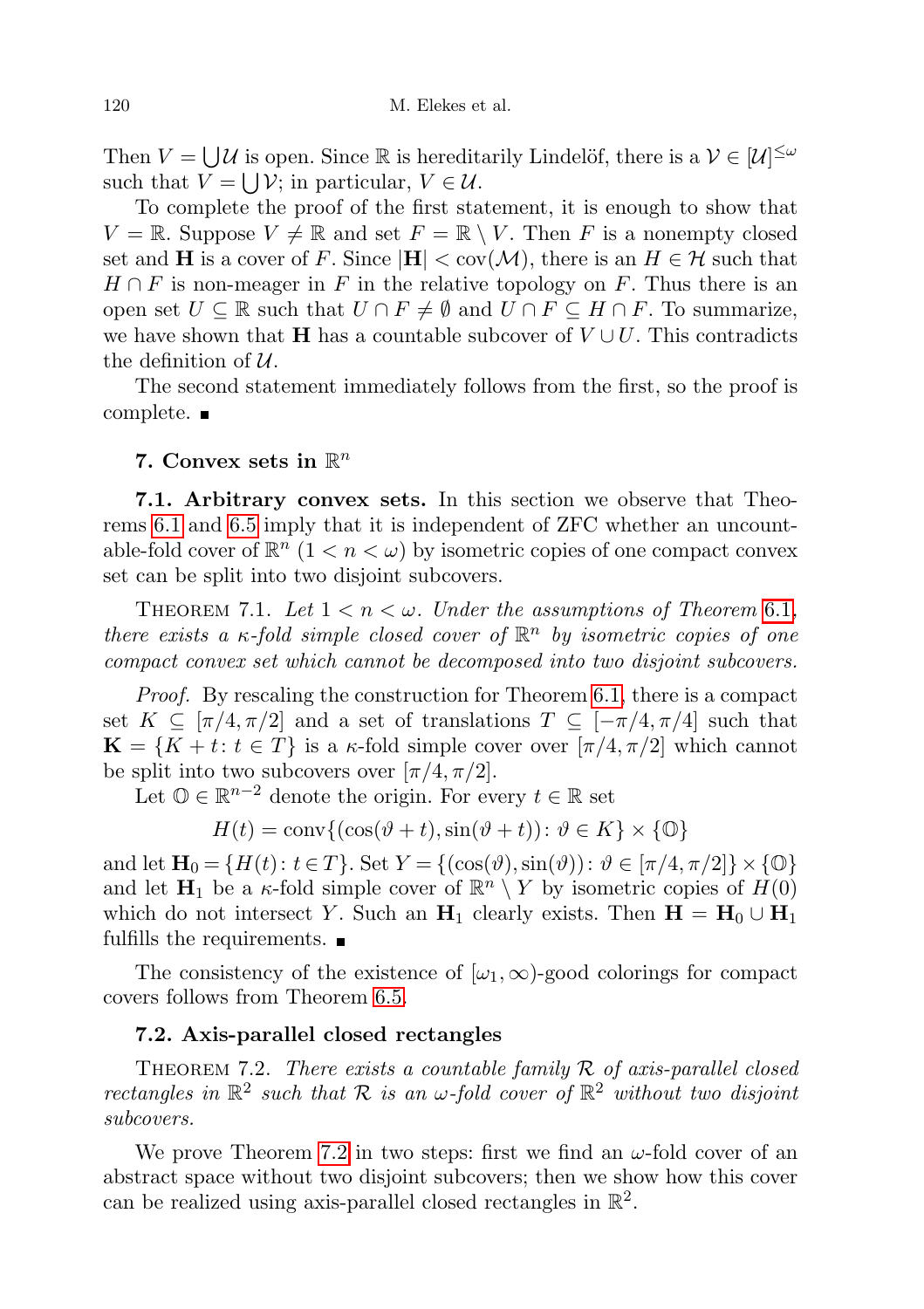Let 
$$
X = (\omega + 1)^{\omega} \cup (\omega + 1)^{<\omega}
$$
. For each  $\sigma \in (\omega + 1)^{<\omega}$  and  $n \leq \omega$ , set  

$$
C_{\sigma \cap n} = {\sigma} \cup \{ f \in (\omega + 1)^{\omega} : \sigma \cap n \subseteq f \},
$$

and let  $\mathcal{C} = \{C_{\sigma \cap n} : \sigma \in (\omega + 1)^{<\omega}, n \leq \omega\}.$ 

<span id="page-26-0"></span>LEMMA 7.3. C is an  $\omega$ -fold cover of X which cannot be split into two disjoint subcovers.

*Proof.* Pick an arbitrary  $x \in X$ . If  $x \in (\omega + 1)^{\omega}$  then  $x \in C_{x|_k}$  for each  $k > 0$ . If  $x \in (\omega + 1)^{<\omega}$  then  $x \in C_{x \cap n}$   $(n < \omega)$  so C is an  $\omega$ -fold cover of X indeed.

Split  $C = C_0 \cup C_1$  where  $C_0 \cap C_1 = \emptyset$ . We show that if  $C_0$  is a cover of X then  $C_1$  is not a cover of X. So suppose  $X = \bigcup C_0$ . We define inductively a sequence  $s \in (\omega + 1)^\omega$  such that  $C_{s|_{n+1}} \in \mathcal{C}_0$   $(n < \omega)$ ; then we get  $\mathcal{C}_1(s) = \emptyset$ , which shows that  $\mathcal{C}_1$  is not a cover of X. Let  $n < \omega$  and suppose that  $s|_n$ is defined. Since  $s|_n \in X$  and  $\mathcal{C}_0$  is a cover of X, we have  $\mathcal{C}_0(s|_n) \neq \emptyset$ . So there is an  $m \leq \omega$  for which  $C_{(s|_n)\cap m} \in \mathcal{C}_0$ . Defining  $s(n) = m$  completes the inductive step and the proof.  $\blacksquare$ 

Proof of Theorem [7.2.](#page-25-1) First we show that it is enough to construct a bijection  $\varphi$  between X and a closed subset F of  $\mathbb{R}^2$  such that for each  $C \in \mathcal{C}$ there is an axis-parallel rectangle  $\Phi(C)$  such that  $\varphi[C] = F \cap \Phi(C)$ . Indeed, since F is closed,  $\mathbb{R}^2 \setminus F$  has a countable,  $\omega$ -fold cover D by axis-parallel closed rectangles which are all disjoint from F. Then  $\mathcal{D} \cup \{ \Phi(C) : C \in \mathcal{C} \}$ is a countable  $\omega$ -fold cover of  $\mathbb{R}^2$  by axis-parallel closed rectangles which by Lemma [7.3](#page-26-0) cannot be split into two disjoint subcovers.

We construct F as  $F_1 \cup F_2$  such that  $\varphi[(\omega + 1)^{<\omega}] = F_1$  and  $\varphi[(\omega + 1)^{\omega}]$  $= F_2$ . Let  $F_1$  be a countable closed subset of the closed line segment connecting the points  $(-1,1)$ ,  $(0,2) \in \mathbb{R}^2$ , and let  $\varphi|_{(\omega+1)^{<\omega}}$  be an arbitrary bijection between  $(\omega + 1)^{<\omega}$  and  $F_1$ .

We need some preparation to construct  $F_2$ . For each  $\sigma \in (\omega + 1)^{<\omega}$ , by induction on  $|\sigma|$ , we construct a closed interval  $I_{\sigma} \subseteq [0,1]$  as follows (see Figure 1). We set  $I_\emptyset = [0, 1]$ . If  $I_\sigma$  is constructed then we choose  $I_{\sigma \cap n} \subseteq I_\sigma$ for  $n \leq \omega$  such that

(I1) max  $I_{\sigma \cap n} < \min I_{\sigma \cap n'}$  and  $(\max I_{\sigma \cap n} - \min I_{\sigma \cap n}) < 2^{-|\sigma|}$   $(n < n' \leq \omega);$ 

(I2)  $\lim_{n\leq\omega} \max I_{\sigma^{\frown}n} = \min I_{\sigma^{\frown}\omega}, \min I_{\sigma^{\frown}0} = \min I_{\sigma}$  and  $\max I_{\sigma^{\frown}\omega} =$  $\max I_{\sigma}$ .

1st level

|  |           | $I_{00} \quad I_{01} \quad I_{02} I_{03} \quad I_{0\omega} \qquad \qquad I_{10} I_{11} I_{12} \ldots \quad I_{1\omega} \qquad \qquad I_{20} I_{21} \qquad \ldots \qquad I_{2\omega} \qquad \qquad I_{30} \qquad \ldots \qquad \qquad I_{3\omega} \qquad \qquad I_{\omega} 0 \quad I_{\omega} 1 \quad I_{\omega} 2 \qquad \ldots \qquad I_{\omega} \omega$ |
|--|-----------|-----------------------------------------------------------------------------------------------------------------------------------------------------------------------------------------------------------------------------------------------------------------------------------------------------------------------------------------------------------|
|  |           |                                                                                                                                                                                                                                                                                                                                                           |
|  | 2nd level |                                                                                                                                                                                                                                                                                                                                                           |

Fig. 1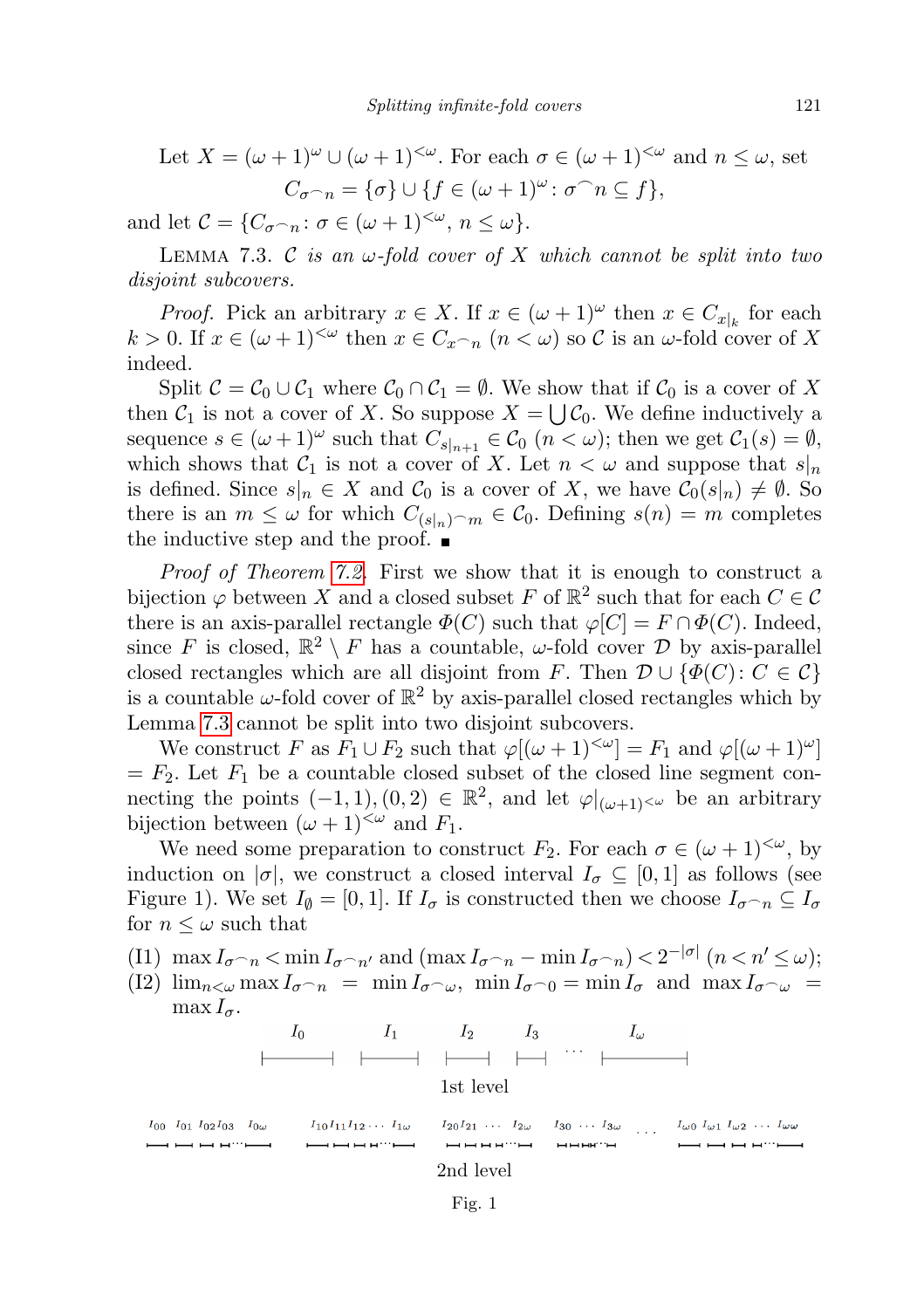For every  $x \in (\omega + 1)^\omega$  set  $h(x) = \bigcap_{l < \omega} I_{x|l}$ . By (I2), for every  $l < \omega$  the set  $H_l = \bigcup \{ I_{\sigma} : \sigma \in (\omega + 1)^l \}$  is closed. So  $H = \bigcap_{l < \omega} H_l$  is also closed.

We define  $\varphi(x) = (h(x), h(x))$  for  $x \in (\omega + 1)^{\omega}$ . We have  $H = h[(\omega + 1)^{\omega}],$ so  $F_2 = \varphi[(\omega + 1)^{\omega}] = \{(z, z) : z \in H\}$  is closed in  $\mathbb{R}^2$ .

It remains to define  $\Phi$ . For every  $\sigma \in (\omega + 1)^{<\omega}$  and  $n \leq \omega$  let  $\Phi(C_{\sigma \cap n})$ be the unique axis-parallel closed rectangle on  $\mathbb{R}^2$  whose upper left corner is  $\varphi(\sigma)$  and whose lower right corner is the point  $(\max I_{\sigma\cap n}, \min I_{\sigma\cap n})$ . Then for every  $\sigma \in (\omega + 1)^{<\omega}$  and  $n \leq \omega$ ,  $\Phi(C_{\sigma \cap n}) \cap F_1 = {\varphi(\sigma)}$  and

 $\Phi(C_{\sigma \cap n}) \cap F_2 = \{(z, z) \colon z \in I_{\sigma \cap n}\} = \varphi[\{x \colon \sigma \cap n \subseteq x\}] = \varphi[C_{\sigma \cap n} \cap (\omega + 1)^{\omega}].$ Thus  $\varphi[C_{\sigma^{\frown} n}] = \Phi(C_{\sigma^{\frown} n}) \cap F$ . So the functions  $\varphi$  and  $\Phi$  satisfy the requirements. ■

7.3. Polyhedra. The purpose of this section is to show that an uncountable-fold cover of  $\mathbb{R}^n$  by polyhedra has an  $[\omega_1,\infty)$ -good coloring. We managed to obtain the following general result in this direction, which allows us to treat covers by sets with very different geometric constraints in a unified way (similar ideas appeared in [\[17\]](#page-32-14)).

We introduce some notation in advance. Let  $(X, \tau)$  be a topological space, where  $\tau$  stands for the family of all open subsets of X. For  $\mathfrak{B} \subseteq \mathcal{P}(X)$ let

$$
\prod(\mathfrak{B}\sqcap\tau)=\left\{\bigcup\mathcal{X}\colon\mathcal{X}\in[B\cap G\colon B\in\mathfrak{B},\,G\in\tau]^\omega\right\}
$$

<span id="page-27-0"></span>THEOREM 7.4. Let  $(X, \tau)$  be a hereditarily Lindelöf space and let  $\mathfrak{B} \subseteq$  $\mathcal{P}(X)$  be an intersection-closed family which is well-founded under  $\subseteq$ . Then every cover **H** with  $\mathcal{H} \subseteq \Pi(\mathfrak{B} \sqcap \tau)$  has an  $[\omega_1, \infty)$ -good coloring.

From Theorem [7.4](#page-27-0) we have the following immediate corollaries.

COROLLARY 7.5. Let  $\kappa$  be an uncountable cardinal. Any  $\kappa$ -fold cover of  $\mathbb{R}^n$ 

- <span id="page-27-1"></span>1. by sets which can be obtained as countable unions of relatively open subsets of real affine varieties,
- <span id="page-27-2"></span>2. by open or closed polyhedra,
- <span id="page-27-3"></span>3. by open or closed balls,

can be split into  $\kappa$  many disjoint subcovers.

*Proof.* Since the polynomial ring of  $n$  variables over the reals is Noetherian, the family of real affine varieties in  $\mathbb{R}^n$  is intersection-closed and wellfounded under  $\subseteq$ . So for [1,](#page-27-1) we can apply Theorem [7.4](#page-27-0) with  $\mathfrak{B}$  standing for the real affine varieties in  $\mathbb{R}^n$ . Statements [2](#page-27-2) and [3](#page-27-3) are special cases of [1.](#page-27-1)

We proceed to the proof of Theorem [7.4.](#page-27-0)

*Proof of Theorem [7.4.](#page-27-0)* By Proposition [2.3,](#page-3-1) we can assume that **H** is a simple cover. For each cardinal  $\lambda$ , let  $(\circ_{\lambda})$  denote the following statement: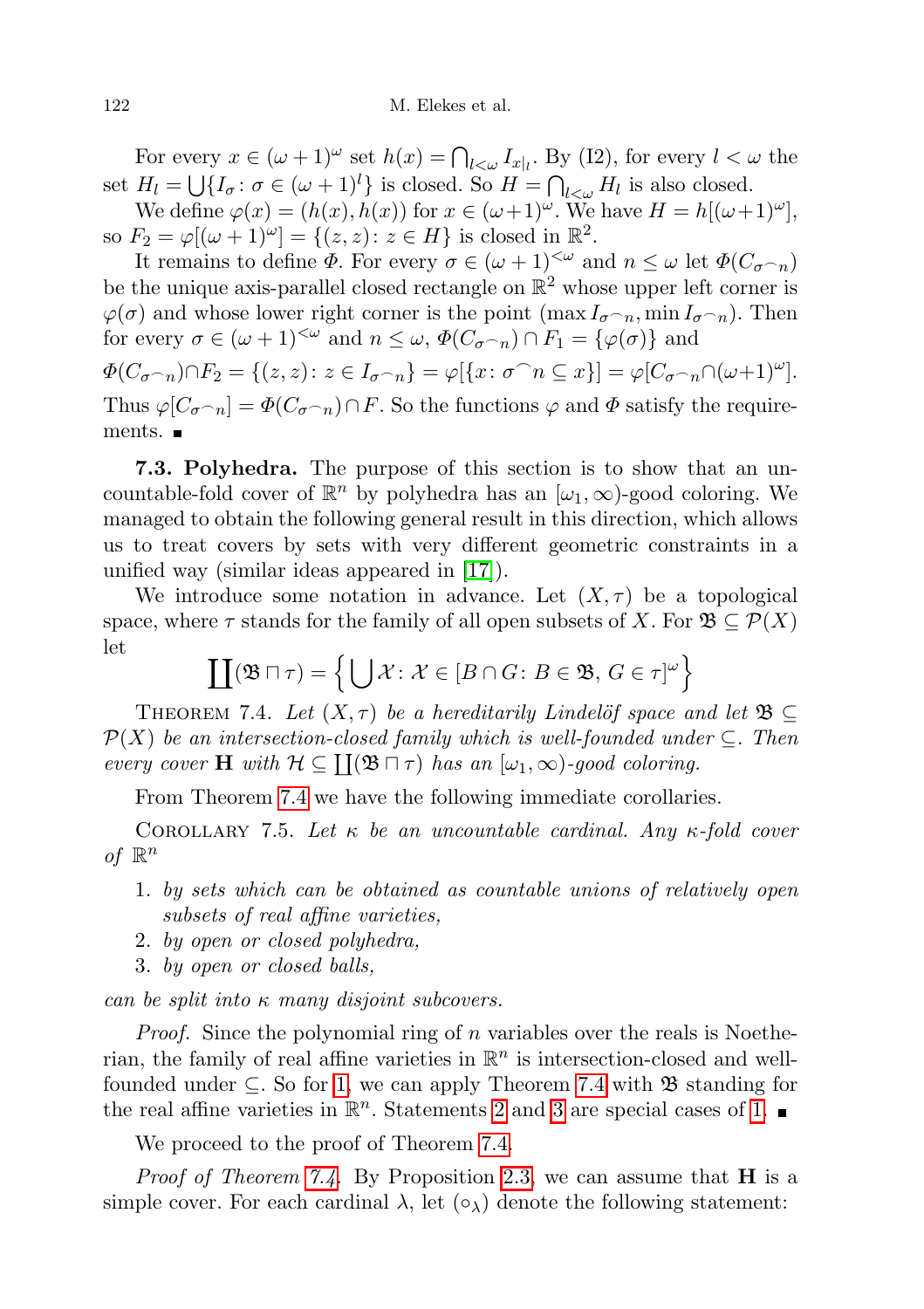(o<sub>λ</sub>) If  $\mathfrak{A} = \{ \mathcal{A}_{\alpha} : \alpha \in I \} \subseteq [B \cap G : B \in \mathfrak{B}, G \in \tau]^{\omega}, |I| \leq \lambda$  then there is a function  $c\colon I\,{\to}\,\lambda$  such that for each  $x\,{\in}\,X,$   $|\{\alpha\colon x\,{\in}\, \bigcup {\mathcal A}_\alpha\}|\geq\omega_1$ implies  $|\{\alpha: x \in \bigcup \mathcal{A}_{\alpha}\}| \subseteq \{c(\alpha): x \in \bigcup \mathcal{A}_{\alpha}\}.$ 

Thus it is enough to prove that  $(\circ_{\lambda})$  holds for each  $\lambda$ . We do it by induction on  $\lambda$ . Clearly, we can assume  $I = \lambda$ . For  $\lambda \leq \omega$  any coloring fulfills the requirements. So let first  $\lambda = \omega_1$ .

Take an arbitrary  $\mathfrak{A} = \{ \mathcal{A}_{\alpha} : \alpha < \omega_1 \}$  and let

$$
\mathcal{B} = \{ B \in \mathfrak{B} \colon \exists \alpha < \omega_1, \, \exists G \in \tau \, (B \cap G \in \mathcal{A}_{\alpha}) \}.
$$

We have  $|\mathcal{B}| = \omega_1$ , so since **B** is well-founded, the intersection-closed hull  $\mathcal{B}^{\cap}$ of B satisfies  $|\mathcal{B}^{\cap}| = \omega_1$ . Hence we can take an enumeration  $\mathcal{B}^{\cap} = \{B_{\alpha}: \alpha < \omega_1\}.$ We also fix a bijection  $\varphi: \omega_1 \times \omega_1 \to \omega_1$ .

For every  $\alpha < \omega_1$  we construct inductively a countable partial coloring  $c_{\alpha} : \omega_1 \to \text{On as follows.}$  Let  $\alpha < \omega_1$  and suppose that  $c_{\eta}$  is defined for every  $\eta < \alpha$ . Set  $\Re_{\alpha} = \omega_1 \setminus \bigcup_{\beta < \alpha} \text{dom}(c_{\beta})$ . Let  $\beta, \chi < \omega_1$  be such that  $\varphi(\beta, \chi) = \alpha$ . For  $\gamma \in \mathfrak{R}_{\alpha}$  let

(5) 
$$
G(\gamma) = \bigcup \{ G \in \tau : \exists B \in \mathfrak{B} \ (B_{\beta} \subseteq B, \ B \cap G \in \mathcal{A}_{\gamma}) \},
$$

and

<span id="page-28-0"></span>
$$
C_{\alpha} = \{ x \in B_{\beta} \colon |\{ \gamma \in \Re_{\alpha} \colon x \in G(\gamma) \}| = \omega_1 \}.
$$

Since X is hereditarily Lindelöf,  $C_{\alpha}$  is Lindelöf. Hence there is an  $I_{\alpha} \in$  $[\mathfrak{R}_{\alpha}]^{\omega}$  such that  $C_{\alpha} \subseteq \bigcup_{\gamma \in I_{\alpha}} G(\gamma)$ ; thus by  $(5), C_{\alpha} \subseteq \bigcup \{ \bigcup \mathcal{A}_{\gamma} : \gamma \in I_{\alpha} \}$  $(5), C_{\alpha} \subseteq \bigcup \{ \bigcup \mathcal{A}_{\gamma} : \gamma \in I_{\alpha} \}$  as well. We define  $c_{\alpha}$  by  $\text{dom}(c_{\alpha}) = I_{\alpha}$  and  $c_{\alpha}(\gamma) = \chi (\gamma \in I_{\alpha})$ . This completes the  $\alpha$ th step of the construction. We set  $c = \bigcup_{\alpha < \omega_1} c_{\alpha}$ .

We show that c witnesses condition  $(\circ_{\omega_1})$ . Suppose that  $x \in X$  satisfies  $|\{\alpha: x \in \bigcup \mathcal{A}_{\alpha}\}| = \omega_1$ , i.e. there are  $I \in [\omega_1]^{\omega_1}$  and  $B_{\alpha} \in \mathfrak{B}, G_{\alpha} \in \tau \ (\alpha \in I)$ such that  $x \in B_\alpha \cap G_\alpha \in \mathcal{A}_\alpha$   $(\alpha \in I)$ . Let  $B = \bigcap_{\alpha \in I} B_\alpha$ . Then  $B \in \mathcal{B}^\cap$ , that is,  $B = B_\beta$  for some  $\beta < \omega_1$ . Pick an arbitrary  $\chi < \omega_1$  and let  $\alpha = \varphi(\beta, \chi)$ .

Recall the construction of  $c_{\alpha}$ : since  $c_{\eta}$  ( $\eta < \alpha$ ) are countable, we have  $|I \cap \Re_{\alpha}| = \omega_1$ . Hence  $x \in C_{\alpha}$  and so  $x \in \bigcup \mathcal{A}_{\gamma}$  for some  $\gamma \in I_{\alpha}$ . Since  $c_{\alpha}(\gamma) = \chi$  and  $\chi < \omega_1$  was arbitrary, the proof of the  $\lambda = \omega_1$  case is complete.

Let now  $\lambda > \omega_1$  and suppose the statement holds for every  $\omega_1 \leq \kappa < \lambda$ . Let  $\mathcal{M} = \langle M, \in \rangle$  be a large enough model of a large enough fragment of ZFC. Let  $\langle M_{\alpha} : \omega_1 \leq \alpha < \lambda \rangle$  be a continuous, increasing chain of elementary submodels of M such that  $|M_{\alpha}| = |\alpha|, M_{\alpha} \in M_{\alpha+1}$ , and  $(X, \tau), \tau, \mathfrak{B}, \mathfrak{A} \in M_{\omega_1}$ . For every set  $y \in M_{\lambda}$ , let  $\text{rank}(y) = \min\{\alpha : y \in M_{\alpha+1}\}.$ 

For every  $\omega_1 \leq \alpha < \lambda$ , let  $J_\alpha = \lambda \cap (M_{\alpha+1} \setminus M_\alpha) = \{ \eta < \lambda : \text{rank}(\eta) = \alpha \}.$ Then  $|J_{\alpha}| = |\alpha|$ . By the inductive hypothesis, there is a coloring  $c'_{\alpha}$ :  $J_{\alpha} \to |\alpha|$  witnessing  $(\circ)_{|\alpha|}$  for  $\{\mathcal{A}_{\xi} : \xi \in J_{\alpha}\}\$ . By Lemma [2.4,](#page-4-0) there is a function  $h_{\alpha} : |\alpha| \to \alpha$  such that  $h_{\alpha}||\alpha|| = \alpha$  and  $\kappa \subseteq h_{\alpha}[\kappa]$  for every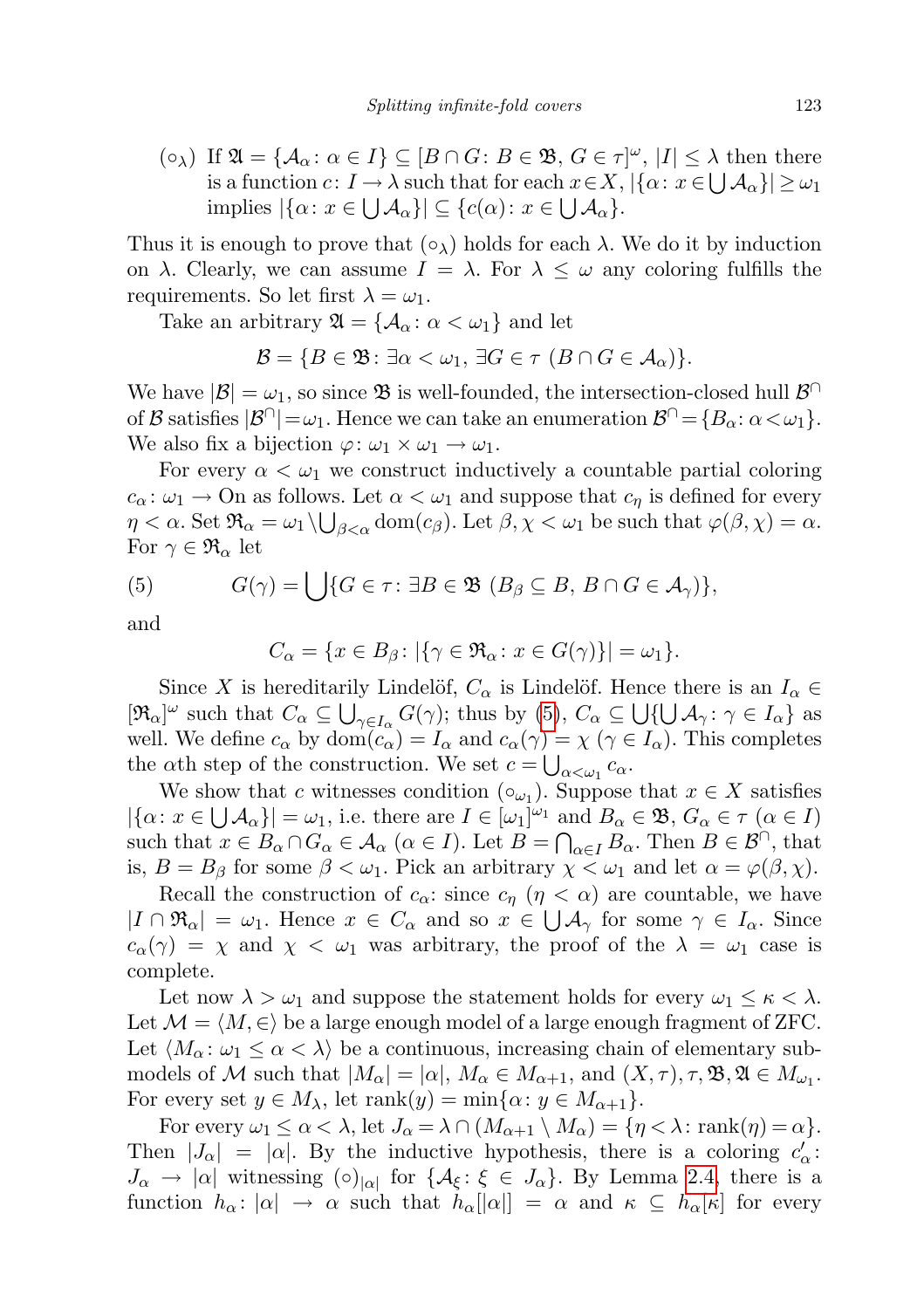cardinal  $\omega_1 \leq \kappa < |\alpha|$ . Let  $c_{\alpha} = h_{\alpha} \circ c_{\alpha}'$ . Then for every  $x \in X$ , with  $\kappa = |\{\eta \in J_\alpha : x \in \bigcup \mathcal{A}_\eta\}|,$ 

(c1) 
$$
\omega_1 \le \kappa \le |\alpha|
$$
 implies  $\kappa \subseteq \{c_\alpha(\eta): x \in \bigcup \mathcal{A}_\eta\};$   
(c2)  $\kappa = |\alpha|$  implies  $\alpha = \{c_\alpha(\eta): x \in \bigcup \mathcal{A}_\eta\}.$ 

Set  $c = \bigcup_{\alpha < \lambda} c_{\alpha}$ ; we show c witnesses  $(\circ_{\lambda})$ .

To this end, let  $x \in X$  be such that  $\kappa = |\{\alpha : x \in \bigcup \mathcal{A}_{\alpha}\}| \geq \omega_1$ . Take  $\nu_{\xi} \in \text{On}, B_{\xi} \in \mathfrak{B}$  and  $G_{\xi} \in \tau$  ( $\xi < \kappa$ ) such that  $(\nu_{\xi})_{\xi < \kappa}$  are pairwise different and  $x \in B_{\xi} \cap G_{\xi} \in \mathcal{A}_{\nu_{\xi}} \ (\xi \leq \kappa)$ . Let  $\rho_{\xi} = \text{rank}(\nu_{\xi}) \ (\xi \leq \kappa)$ ; we can assume  $(\rho_{\xi})_{\xi < \kappa}$  is an increasing sequence. Let  $\rho = \sup \{\rho_{\xi} + 1 : \xi < \kappa\}$ . We can also assume that if  $\rho$  is a successor ordinal,  $\rho = \rho' + 1$ , then  $\rho_{\xi} = \rho'$  ( $\xi < \kappa$ ).

If  $\rho$  is successor then  $|\{\eta \in J_{\rho'} : x \in \bigcup \mathcal{A}_{\eta}\}| = \kappa$  so we are done because  $c_{\rho'}$  satisfies (c1). From now on assume  $\rho$  is a limit ordinal. By the wellfoundedness of **B** there are  $B \in \mathfrak{B}$  and  $F \in [\kappa]^{<\omega}$  such that

(6) 
$$
B = \bigcap_{\xi < \kappa} B_{\xi} = \bigcap_{\xi \in F} B_{\xi}.
$$

Let  $\sigma = \text{rank}(F) \ge \text{rank}(B)$ . Since  $\rho$  is a limit ordinal we have  $\sigma < \rho$ . Thus  $|\{\xi < \kappa : \sigma < \rho_{\xi}\}| = \kappa$  and so

(7) 
$$
\left| \left\{ \eta \in \lambda \setminus M_{\sigma} : x \in \bigcup \mathcal{A}_{\eta} \right\} \right| = \kappa.
$$

For every  $\alpha < \lambda$  let  $G_{\alpha} = \bigcup \{ G \in \tau : \exists B' \in \mathfrak{B} \ (B \subseteq B', B' \cap G \in \mathcal{A}_{\alpha} \}.$ 

<span id="page-29-3"></span><span id="page-29-1"></span><span id="page-29-0"></span>We distinguish two cases. First suppose  $\kappa \leq \sigma$ . Set

(8) 
$$
C = \{ y \in B : |\{\eta \in \lambda \setminus M_{\sigma} : y \in G_{\eta}\}| \geq \kappa \}.
$$

Since C is Lindelöf, by  $(8)$ 

(9) there is a sequence  $(K^{\star}(\zeta))_{\zeta<\kappa}$  of pairwise disjoint countable subsets of  $\lambda \setminus M_{\sigma}$  such that  $C \subseteq \bigcup_{\eta \in K^{\star}(\zeta)} G_{\eta}$  for each  $\zeta < \kappa$ .

But  $\kappa \leq \sigma$  implies  $B, \kappa \in M_{\sigma+1}$ , therefore  $C \in M_{\sigma+1}$  as well. So by el-ementarity [\(9\)](#page-29-1) holds in  $M_{\sigma+1}$ , i.e. there is a sequence  $(K(\zeta))_{\zeta<\kappa}$  of pairwise disjoint countable subsets of  $\lambda \cap (M_{\sigma+1} \setminus M_{\sigma}) = J_{\sigma}$  in  $M_{\sigma+1}$  such that  $C \subseteq \bigcup_{\eta \in K(\zeta)} G_{\eta}$   $(\zeta \langle \kappa \rangle)$ . For every  $\zeta \langle \kappa \rangle$  we have  $K(\zeta) \subseteq M_{\sigma+1}$ because  $K(\zeta) \in M_{\sigma+1}$  and  $K(\zeta)$  is countable. So  $K(\zeta) \subseteq J_{\sigma}$   $(\zeta \langle \kappa \rangle)$ . Since  $G_{\eta} \cap B \subseteq \bigcup A_{\eta}$   $(\eta < \lambda)$ , we have  $C \subseteq \bigcup_{\eta \in K(\zeta)} \bigcup A_{\eta}$   $(\zeta < \kappa)$ . Thus  $\{\bigcup \mathcal{A}_{\eta} : \eta \in J_{\sigma}\}\$ is a  $\kappa$ -fold cover of C. Since  $x \in C$  and  $c_{\sigma}$  satisfies (c1),  $\kappa \subseteq \{c_{\sigma}(\eta): x \in \bigcup \mathcal{A}_{\eta}\},\$ as required.

Finally suppose  $\sigma < \kappa$ . Fix an arbitrary  $\beta \in \Omega$  satisfying  $\sigma < \beta < \kappa$ . Set

<span id="page-29-2"></span>(10) 
$$
C = \{ y \in B : |\{\eta \in \lambda \setminus M_{\beta} \colon y \in G_{\eta}\}| \geq \beta \}.
$$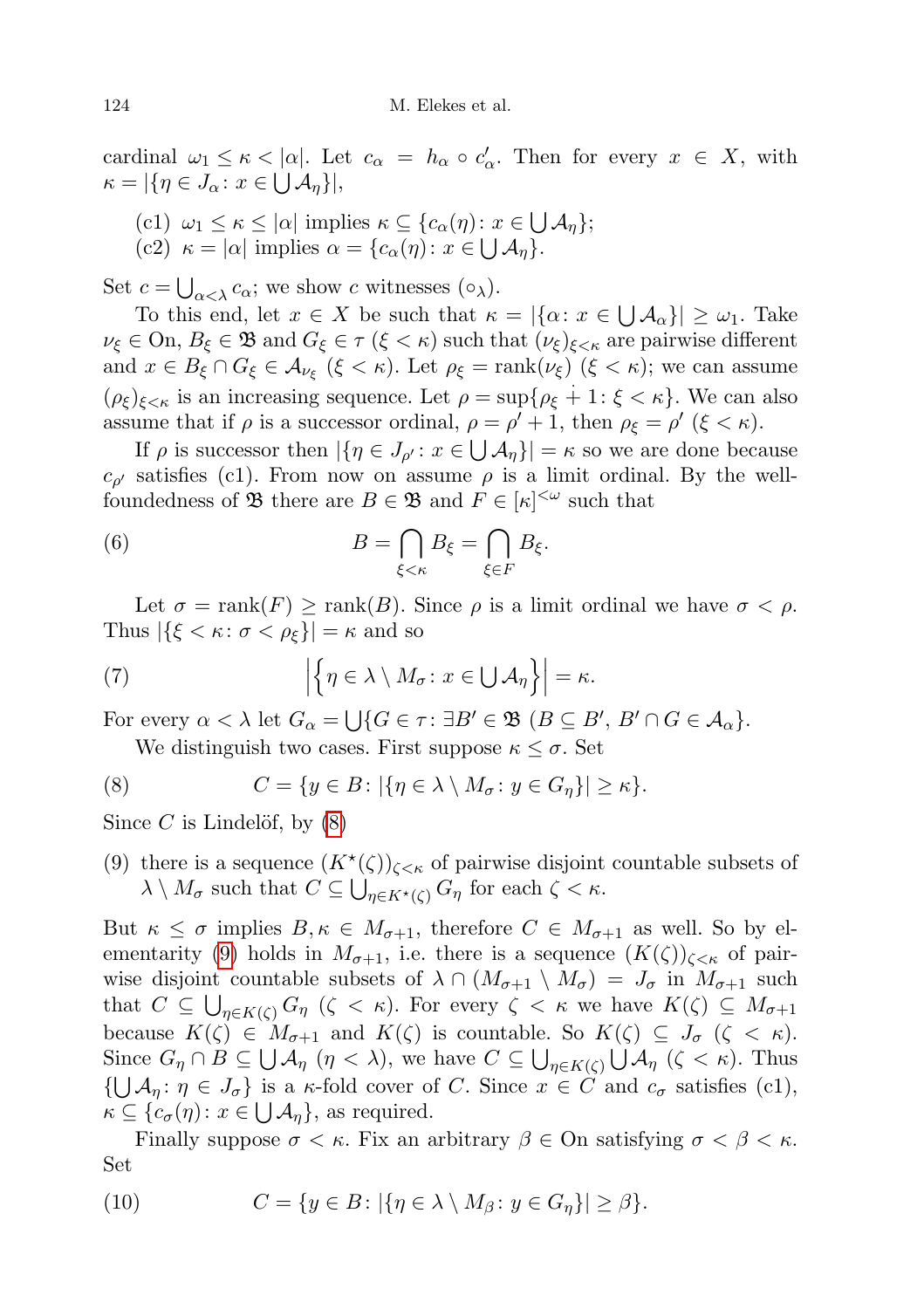<span id="page-30-0"></span>Since C is Lindelöf, by  $(10)$ 

(11) there is a sequence  $(K^*(\zeta))_{\zeta<\beta}$  of pairwise disjoint countable subsets of  $\lambda \setminus M_\beta$  such that  $C \subseteq \bigcup_{\eta \in K^*(\zeta)} G_\eta$  for each  $\zeta < \beta$ .

But  $\sigma \leq \beta$  implies  $B, \beta \in M_{\beta+1}$ , therefore  $C \in M_{\beta+1}$  as well. So by ele-mentarity [\(11\)](#page-30-0) holds in  $M_{\beta+1}$ , i.e. there is a sequence  $(K(\zeta))_{\zeta<\beta}$  of pairwise disjoint countable subsets of  $\lambda \cap (M_{\beta+1} \setminus M_{\beta}) = J_{\beta}$  in  $M_{\beta+1}$  such that  $C \subseteq \bigcup_{\eta \in K(\zeta)} G_{\eta}$   $(\zeta \leq \beta)$ . For every  $\zeta \leq \beta$  we have  $K(\zeta) \subseteq M_{\beta+1}$ because  $K(\zeta) \in M_{\beta+1}$  and  $K(\zeta)$  is countable. So  $K(\zeta) \subseteq J_\beta$   $(\zeta \langle \beta \rangle)$ . Since  $G_{\eta} \cap B \subseteq \bigcup A_{\eta}$   $(\eta < \lambda)$ , we have  $C \subseteq \bigcup_{\eta \in K(\zeta)} \bigcup A_{\eta}$   $(\zeta < \beta)$ . Thus  $\{\bigcup \mathcal{A}_{\eta} : \eta \in J_{\beta}\}\$ is a | $\beta$ |-fold cover of C.

By [\(7\)](#page-29-3) and by elementarity we have  $x \in C$ , hence  $|\{\eta \in J_{\beta} : x \in \bigcup \mathcal{A}_{\eta}\}|$  $= |\beta|$ . Since  $c_{\beta}$  satisfies (c2),  $\beta \subseteq \{c_{\beta}(\eta): x \in \bigcup \mathcal{A}_{\eta}\} \subseteq \{c(\eta): x \in \bigcup \mathcal{A}_{\eta}\}.$ Since  $\beta < \kappa$  was arbitrary, the proof is complete.

We remark that in the proof of Theorem [7.4,](#page-27-0) formally we used only the assumption that X is a hereditarily  $\omega_1$ -Lindelöf space. However, a space is hereditarily  $\omega_1$ -Lindelöf if and only if it is hereditarily Lindelöf.

8. Open problems. Whenever we considered the splitting problem of  $\kappa$ -fold covers for infinite  $\kappa$ , either we could establish the existence of a  $\kappa$ -good coloring or we could construct a  $\kappa$ -fold cover which cannot be split into two disjoint subcovers. However, we have not been able to prove that for  $\kappa$ -fold covers the existence of a 2-good coloring is equivalent to the existence of a  $\kappa$ -good coloring.

PROBLEM 8.1. Let X be a set,  $\kappa$  be an infinite cardinal, and let  $\mathcal{F} \subseteq \mathcal{P}(X)$ be arbitrary. Suppose every  $\kappa$ -fold cover **H** of X satisfying  $\mathcal{H} \subseteq \mathcal{F}$  has a 2-good coloring. Is it then true that every  $\kappa$ -fold cover **H** of X satisfying  $\mathcal{H} \subseteq \mathcal{F}$  has a  $\kappa$ -good coloring as well?

In Section [4](#page-8-0) we did not consider the splitting problem for hypergraphs.

PROBLEM 8.2. Examine the splitting problem of finite-fold and infinitefold edge covers of hypergraphs.

It would be interesting to know more on the consistency strength of the splitting of closed covers. In particular, one could examine whether maximal coloring of closed covers is possible in well-known extensions other than the Cohen model. A special case is the following.

PROBLEM 8.3. Let  $\kappa$  be an uncountable cardinal. Is it true in a random real extension of a model with GCH that every  $\kappa$ -fold closed cover of  $\mathbb R$  can be split into two disjoint subcovers?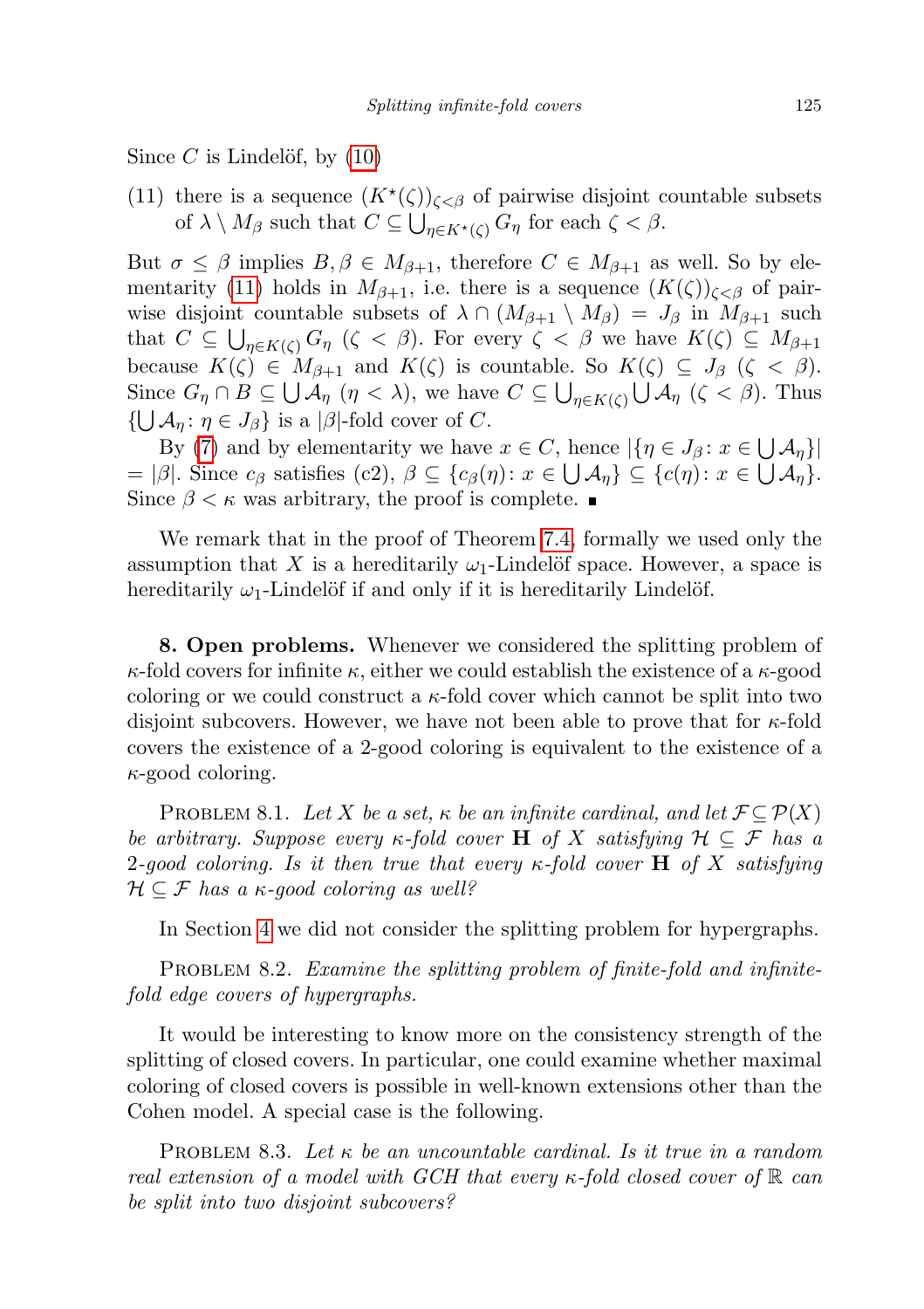We have seen that both under CH and under  $\omega_1 < \text{cov}(\mathcal{M})$ , an  $\omega_1$ -fold closed cover **H** of R with  $|\mathbf{H}| = \omega_1$  has an  $\omega_1$ -good coloring. However, we have not been able to obtain it as a ZFC result.

PROBLEM 8.4. Is it consistent with ZFC that there exists an  $\omega_1$ -fold closed cover **H** of  $\mathbb R$  such that  $|\mathbf{H}| = \omega_1$  but **H** cannot be split into two disjoint subcovers?

As we mentioned in the introduction, there are numerous open problems concerning the splitting of finite-fold covers of  $\mathbb{R}^n$  by sets with special geometric properties. The interested reader is referred to [\[13\]](#page-32-3) for more details. Here we propose problems for  $\omega$ -fold covers only.

PROBLEM 8.5. Is it true that every  $\omega$ -fold cover of  $\mathbb{R}^2$  by translates of one compact convex set can always be decomposed into two disjoint subcovers?

PROBLEM 8.6. Is it true that every  $\omega$ -fold cover of  $\mathbb{R}^n$ 

- 1. by translates or homothets of the unit cube,
- 2. by translates of the unit ball

can be decomposed into two disjoint subcovers?

Acknowledgments. We are indebted to Péter Erdős, András Frank, János Gerlits, Ervin Győri, András Hajnal, István Juhász, László Lovász, Gyula Pap, Dömötör Pálvölgyi, Gábor Sági and Zoltán Szentmiklóssy for helpful discussions.

We would also like to thank the referee for his numerous helpful comments and persistent work.

Our research was partially supported by the OTKA Grants K 68262, K 61600, K 49786 and F43620. We also gratefully acknowledge the support of  $\ddot{\text{O}}$  veges Project of  $\frac{\partial^2 \text{NKTH}}{\partial \text{NKTH}}$  and  $\blacktriangleright$ .

### References

- <span id="page-31-1"></span>[1] R. Aharoni, A. Hajnal and E. C. Milner, Interval covers of a linearly ordered set, in: Set Theory (Boise, ID, 1992–1994), Contemp. Math. 192, Amer. Math. Soc., Providence, RI, 1996, 1–13.
- <span id="page-31-0"></span>[2] G. Aloupis, J. Cardinal, S. Collette, S. Langerman, D. Orden and P. Ramos, Decomposition of multiple coverings into more parts, in: Proc. 20th Annual ACM-SIAM Symposium on Discrete Algorithms, Session 4A, 302; [www.siam.org/](http://www.siam.org/proceedings/soda/2009/SODA09_034_aloupisg.pdf) [proceedings/soda/2009/SODA09](http://www.siam.org/proceedings/soda/2009/SODA09_034_aloupisg.pdf) 034 aloupisg.pdf.
- <span id="page-31-3"></span>[3] T. Bartoszyński and H. Judah, Set Theory: On the Structure of the Real Line, A. K. Peters, Wellesley, MA, 1995.
- <span id="page-31-2"></span>[\[4\]](http://dx.doi.org/10.1016/S0168-0072(97)00030-4) S. Fuchino, S. Shelah and L. Soukup, Sticks and clubs, Ann. Pure Appl. Logic 90 (1997), 57–77.